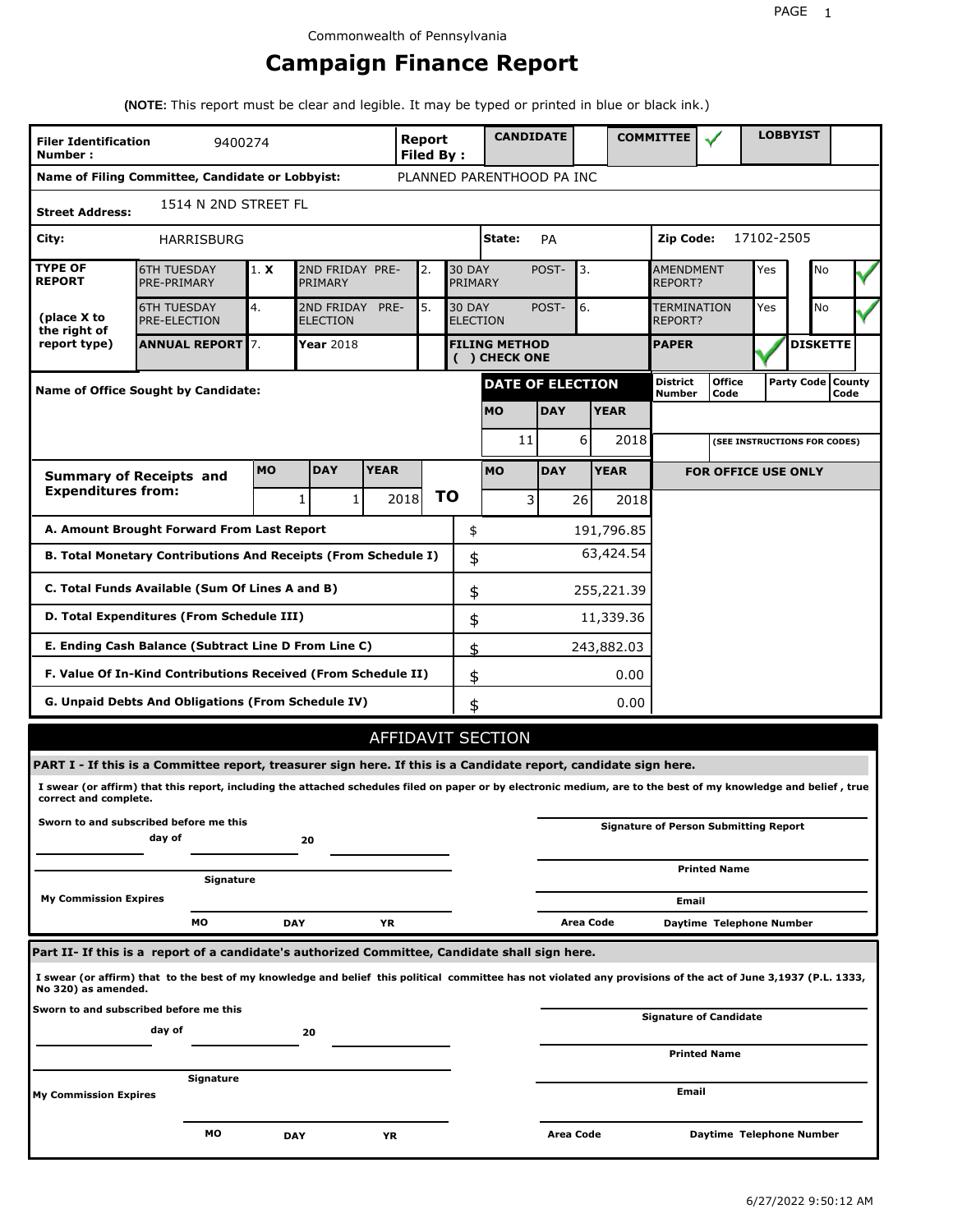# **SCHEDULE I CONTRIBUTIONS AND RECEIPTS**

**Detailed Summary Page**

| Name of Filing Committee or Candidate                                                                                                                                                       | <b>Reporting Period</b> |                |                 |
|---------------------------------------------------------------------------------------------------------------------------------------------------------------------------------------------|-------------------------|----------------|-----------------|
| PLANNED PARENTHOOD PA INC                                                                                                                                                                   | From:                   | $1/1/2018$ To: | 3/26/2018       |
| 1. Unitemized Contributions Received - \$50.00 or Less Per Contributor                                                                                                                      |                         |                |                 |
| <b>TOTAL for the Reporting Period</b>                                                                                                                                                       |                         | (1)            | \$<br>8,380.54  |
| 2. Contributions Received - \$50.01 To \$250.00 (From Part A and Part B)                                                                                                                    |                         |                |                 |
| <b>Contributions Received From Political Committees (Part A)</b>                                                                                                                            |                         |                | \$<br>0.00      |
| All Other Contributions (Part B)                                                                                                                                                            |                         |                | \$<br>14,214.00 |
| <b>TOTAL for the Reporting Period</b>                                                                                                                                                       |                         | (2)            | \$<br>14,214.00 |
| 3. Contributions Received Over \$250.00 (From Part C and Part D)                                                                                                                            |                         |                |                 |
| <b>Contributions Received From Political Committees (Part C)</b>                                                                                                                            |                         |                | \$<br>0.00      |
| All Other Contributions (Part D)                                                                                                                                                            |                         |                | \$<br>40,830.00 |
| <b>TOTAL for the Reporting Period</b>                                                                                                                                                       |                         | (3)            | \$<br>40,830.00 |
| 4. Other Receipts, Refunds, Interest Earned, Returned Checks, Etc. (From Part E)                                                                                                            |                         |                |                 |
| <b>TOTAL for the Reporting Period</b>                                                                                                                                                       |                         | (4)            | \$<br>0.00      |
|                                                                                                                                                                                             |                         |                |                 |
| Total Monetary Contributions and Receipts During this Reporting Period (Add and enter amount<br>totals from Boxes 1,2,3 and 4; also enter this amount on Page1, Report Cover Page, Item B.) |                         |                | \$<br>63,424.54 |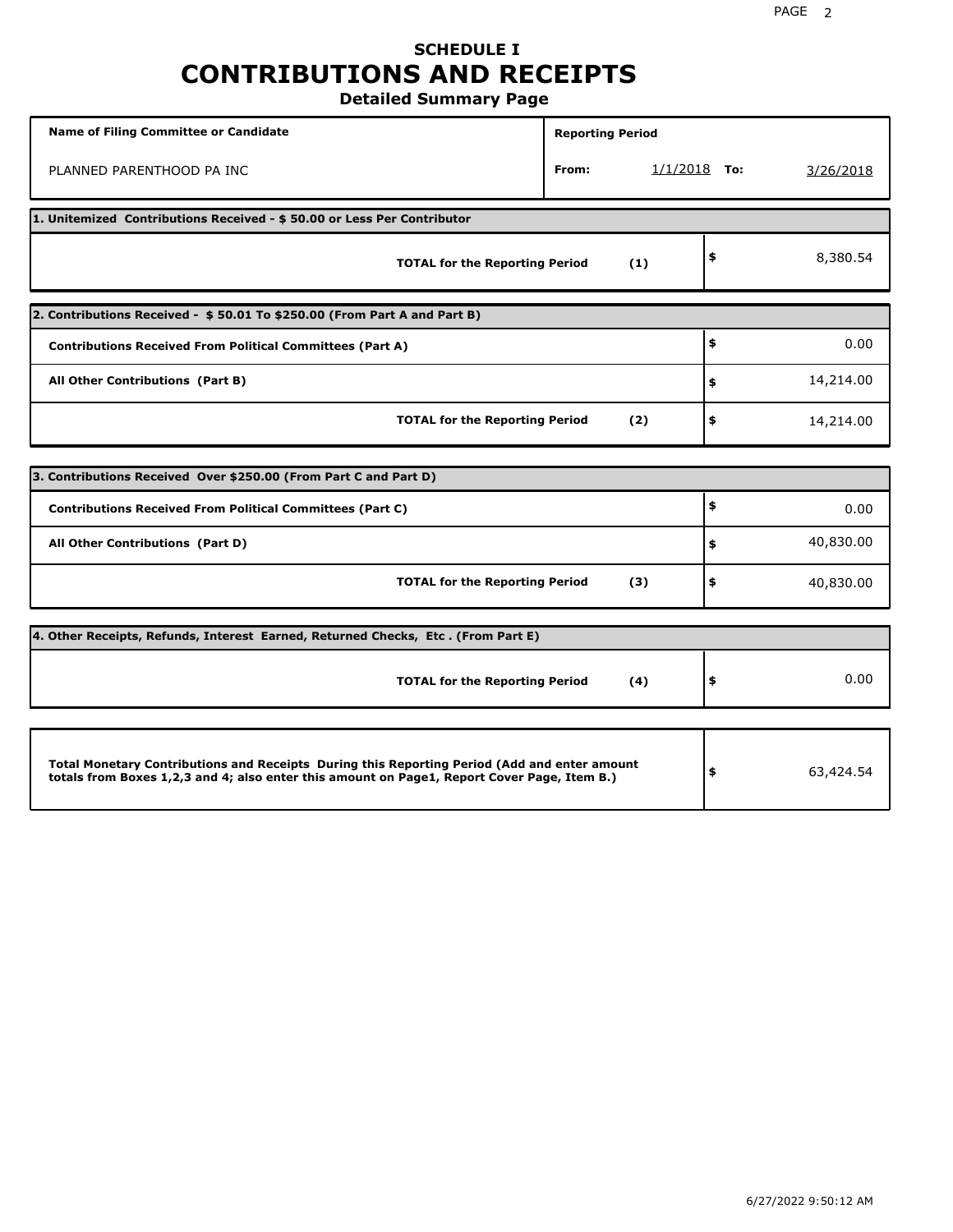PAGE 3

# **PART A CONTRIBUTIONS RECEIVED FROM POLITICAL COMMITTEES**

**\$50.01 TO \$250.00**

 **Use this Part to itemize only contributions received from political committees with an aggregate value from \$50.01 to \$250.00 in the reporting period.**

| Name of Filing Committee or Candidate      |              |                   | <b>Reporting Period</b> |             |             |                   |
|--------------------------------------------|--------------|-------------------|-------------------------|-------------|-------------|-------------------|
|                                            |              |                   | From:                   |             | To:         |                   |
|                                            |              |                   |                         | <b>DATE</b> |             | <b>AMOUNT</b>     |
| <b>Full Name of Contributing Committee</b> |              |                   | <b>MO</b>               | <b>DAY</b>  | <b>YEAR</b> |                   |
| <b>Mailing Address</b>                     |              |                   |                         |             |             | \$<br>0.00        |
| City                                       | <b>State</b> | Zip Code (Plus 4) |                         |             |             |                   |
|                                            |              |                   |                         |             |             | <b>PAGE TOTAL</b> |

**Enter Grand Total of Part A on Schedule I, Detailed Summary Page, Section 2.**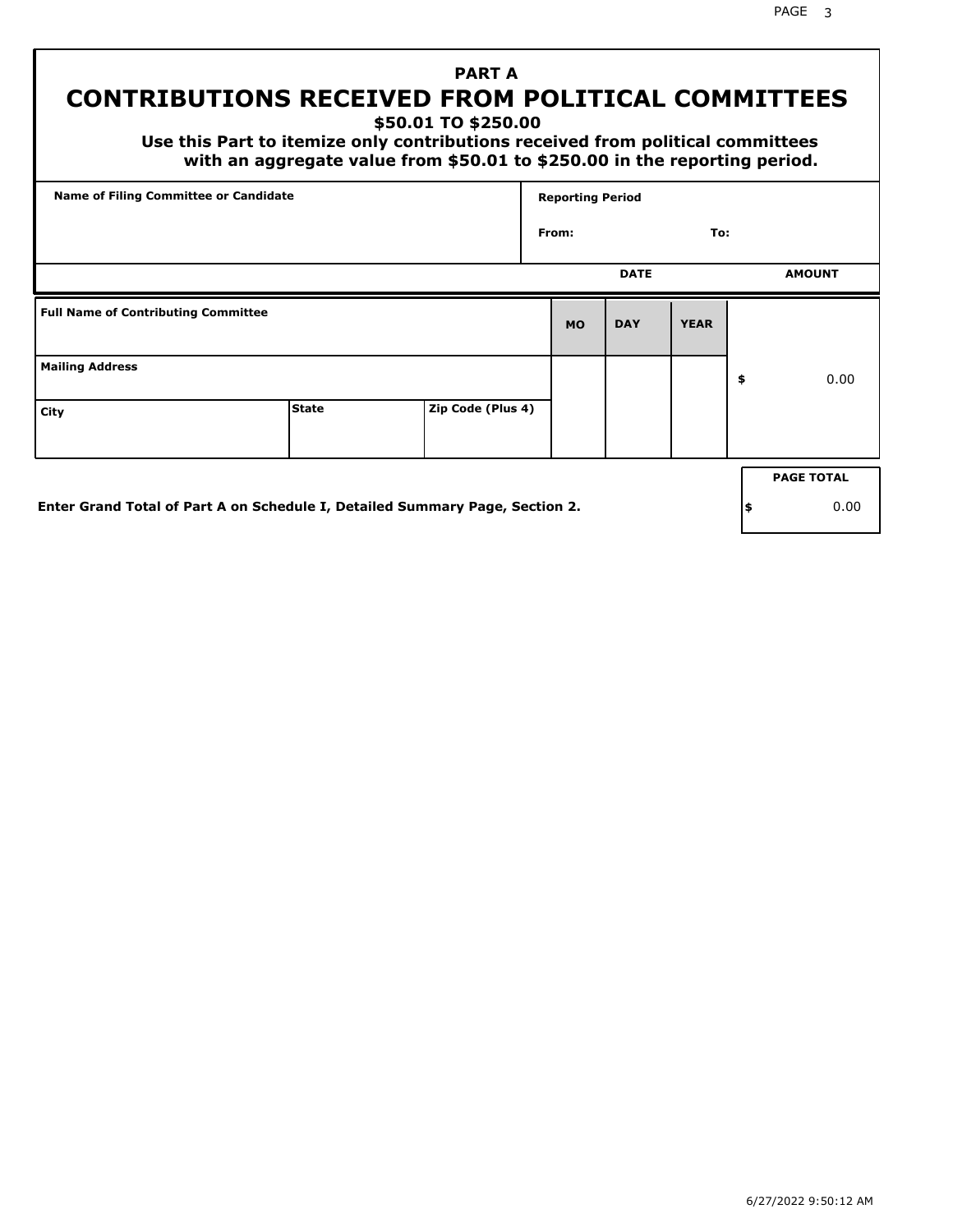|                                                   |                                | <b>PART B</b><br><b>ALL OTHER CONTRIBUTIONS</b><br>\$50.01 TO \$250.00<br>Use this Part to itemize all other contributions with an aggregate value from<br>\$50.01 to \$250.00 in the reporting period.<br>(Exclude contributions from political committees reported in Part A) |                         |             |                |               |
|---------------------------------------------------|--------------------------------|---------------------------------------------------------------------------------------------------------------------------------------------------------------------------------------------------------------------------------------------------------------------------------|-------------------------|-------------|----------------|---------------|
| <b>Name of Filing Committee or Candidate</b>      |                                |                                                                                                                                                                                                                                                                                 | <b>Reporting Period</b> |             |                |               |
| PLANNED PARENTHOOD PA INC                         |                                |                                                                                                                                                                                                                                                                                 | From:                   |             | $1/1/2018$ To: | 3/26/2018     |
|                                                   |                                |                                                                                                                                                                                                                                                                                 |                         | <b>DATE</b> |                | <b>AMOUNT</b> |
| <b>Full Name of Contributor</b><br>Morgan Plant   |                                |                                                                                                                                                                                                                                                                                 | <b>MO</b>               | <b>DAY</b>  | <b>YEAR</b>    |               |
| <b>Mailing Address</b><br>322 S West Street       |                                |                                                                                                                                                                                                                                                                                 |                         |             |                | \$<br>90.00   |
| <b>City</b>                                       | <b>State</b>                   | Zip Code (Plus 4)                                                                                                                                                                                                                                                               | 2                       | 9           | 2018           |               |
| Carlisle                                          | PA                             | 17013                                                                                                                                                                                                                                                                           |                         |             |                |               |
| <b>Full Name of Contributor</b><br>Cynthia Chuang |                                |                                                                                                                                                                                                                                                                                 | <b>MO</b>               | <b>DAY</b>  | <b>YEAR</b>    |               |
| <b>Mailing Address</b><br>340 E Chocolate Avenue  |                                |                                                                                                                                                                                                                                                                                 |                         |             |                | \$<br>240.00  |
| City<br>Hershey                                   | <b>State</b><br>PA             | Zip Code (Plus 4)<br>17033                                                                                                                                                                                                                                                      | 2                       | 9           | 2018           |               |
| <b>Full Name of Contributor</b><br>Helen Bosley   |                                |                                                                                                                                                                                                                                                                                 | <b>MO</b>               | <b>DAY</b>  | <b>YEAR</b>    |               |
| <b>Mailing Address</b><br>546 Palmer Farm Drive   |                                |                                                                                                                                                                                                                                                                                 |                         |             |                | 90.00<br>÷,   |
| <b>City</b><br>Yardley                            | <b>State</b>                   | Zip Code (Plus 4)                                                                                                                                                                                                                                                               | 1                       | 22          | 2018           |               |
|                                                   | PA                             | 19067                                                                                                                                                                                                                                                                           |                         |             |                |               |
| <b>Full Name of Contributor</b><br>Pam Iovino     |                                |                                                                                                                                                                                                                                                                                 | <b>MO</b>               | <b>DAY</b>  | <b>YEAR</b>    |               |
| <b>Mailing Address</b><br>750 Washington Road     |                                |                                                                                                                                                                                                                                                                                 |                         |             |                | \$<br>250.00  |
| <b>City</b><br>Pittsburgh                         | <b>State</b><br>PA             | Zip Code (Plus 4)<br>15228                                                                                                                                                                                                                                                      | 2                       | 16          | 2018           |               |
| <b>Full Name of Contributor</b><br>Misha Pangasa  |                                |                                                                                                                                                                                                                                                                                 | <b>MO</b>               | <b>DAY</b>  | <b>YEAR</b>    |               |
| <b>Mailing Address</b>                            | 5533 Ellsworth Avenue, Apt 201 |                                                                                                                                                                                                                                                                                 |                         |             |                | \$<br>120.00  |
| City<br>Pittsburgh                                | <b>State</b><br>PA             | Zip Code (Plus 4)<br>15232                                                                                                                                                                                                                                                      | 2                       | 16          | 2018           |               |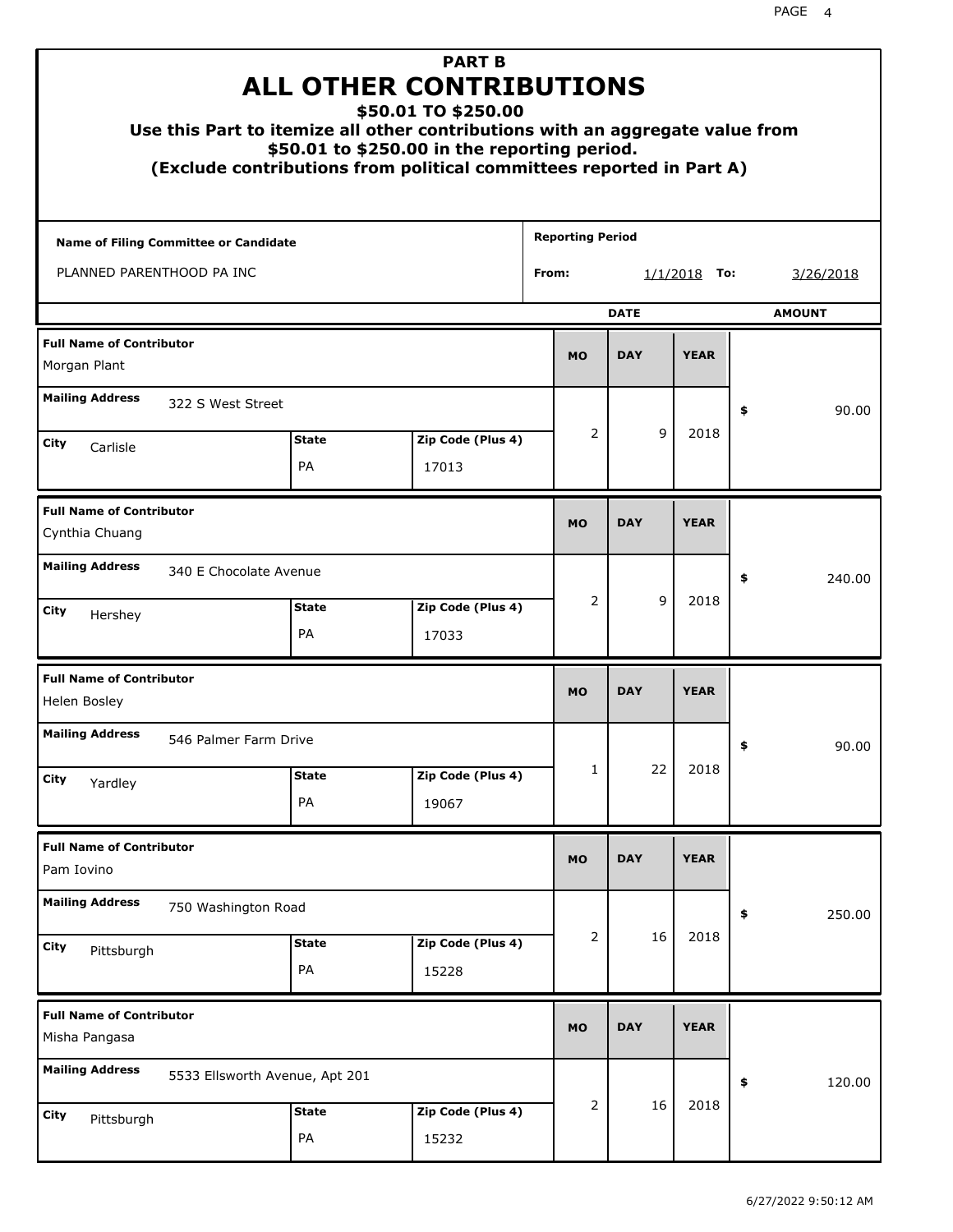| <b>Full Name of Contributor</b><br>Lynn R Lebowitz   |                     |                    |                            | <b>MO</b>      | <b>DAY</b> | <b>YEAR</b> |              |
|------------------------------------------------------|---------------------|--------------------|----------------------------|----------------|------------|-------------|--------------|
| <b>Mailing Address</b>                               | 222 Vernon Drive    |                    |                            |                |            |             | 100.00<br>\$ |
| City<br>Mt Lebanon                                   |                     | <b>State</b><br>PA | Zip Code (Plus 4)<br>15228 | 2              | 16         | 2018        |              |
| <b>Full Name of Contributor</b><br>Kent Morford      |                     |                    |                            | <b>MO</b>      | <b>DAY</b> | <b>YEAR</b> |              |
| <b>Mailing Address</b>                               | 130 Bellevue Road   |                    |                            |                |            |             | 250.00<br>\$ |
| City<br>Pittsburgh                                   |                     | <b>State</b><br>PA | Zip Code (Plus 4)<br>15229 | 2              | 16         | 2018        |              |
| <b>Full Name of Contributor</b><br>Lisa Michel       |                     |                    |                            | <b>MO</b>      | <b>DAY</b> | <b>YEAR</b> |              |
| <b>Mailing Address</b>                               | 926 Sherwood Road   |                    |                            |                |            |             | 250.00<br>\$ |
| City<br>Pittsburgh                                   |                     | <b>State</b><br>PA | Zip Code (Plus 4)<br>15221 | $\overline{2}$ | 16         | 2018        |              |
|                                                      |                     |                    |                            |                |            |             |              |
| <b>Full Name of Contributor</b><br>Meredith Driscoll |                     |                    |                            | <b>MO</b>      | <b>DAY</b> | <b>YEAR</b> |              |
| <b>Mailing Address</b>                               | 146 Woodhaven Drive |                    |                            |                |            |             | 250.00<br>\$ |
| City<br>Pittsburgh                                   |                     | <b>State</b><br>PA | Zip Code (Plus 4)<br>15228 | 2              | 16         | 2018        |              |
| <b>Full Name of Contributor</b><br>Mark Joy          |                     |                    |                            | <b>MO</b>      | <b>DAY</b> | <b>YEAR</b> |              |
| <b>Mailing Address</b>                               | 354 Orchard Drive   |                    |                            |                |            |             | \$<br>250.00 |
| City<br>Pittsburgh                                   |                     | <b>State</b><br>PA | Zip Code (Plus 4)<br>15228 | 2              | 16         | 2018        |              |
| <b>Full Name of Contributor</b><br>Dona Albert       |                     |                    |                            | <b>MO</b>      | <b>DAY</b> | <b>YEAR</b> |              |
| <b>Mailing Address</b>                               | 4625 5th Avenue 515 |                    |                            | 2              | 16         | 2018        | 140.00<br>\$ |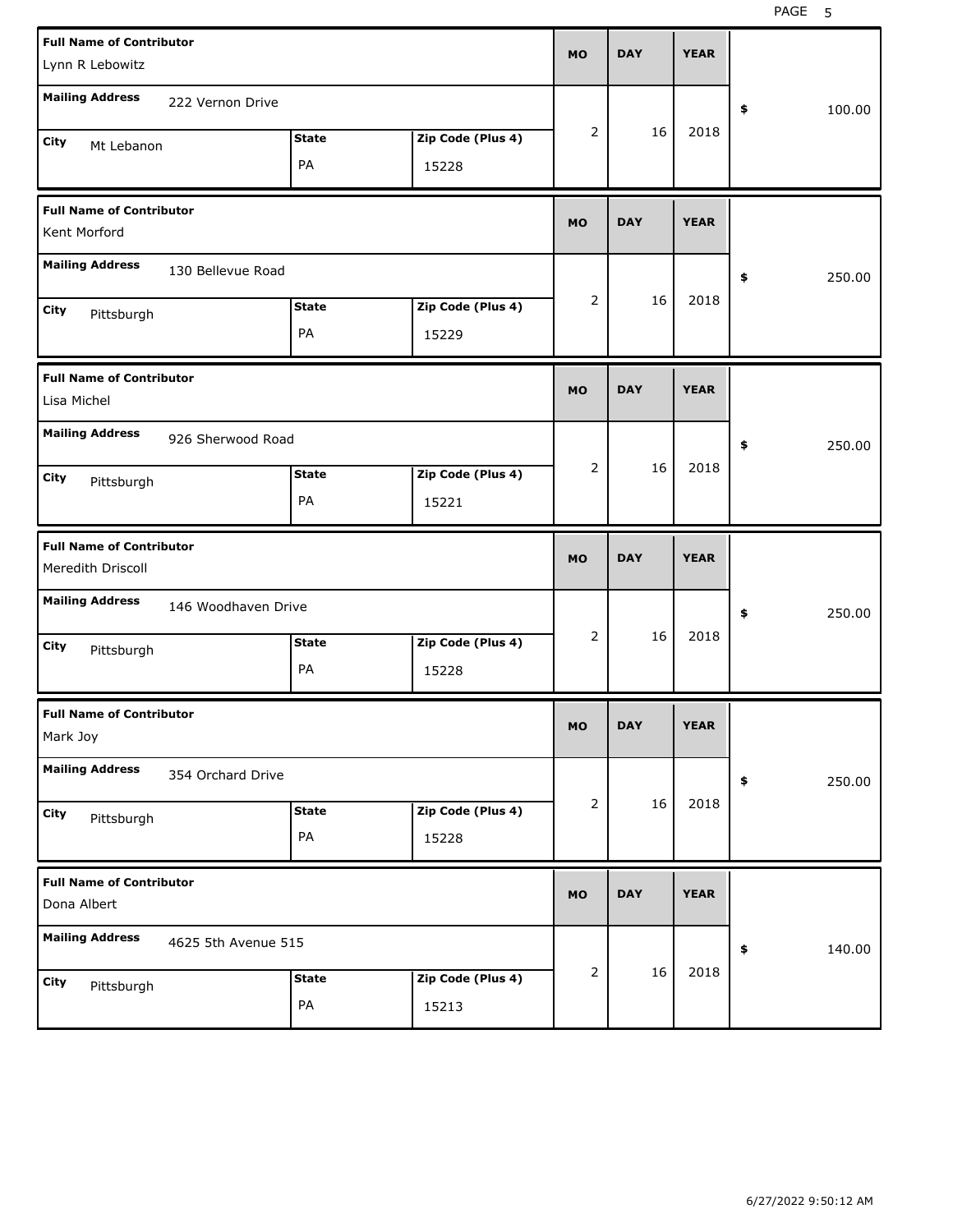| <b>Full Name of Contributor</b><br>Lisa Frank           |                               |              |                   | <b>MO</b>      | <b>DAY</b> |                | <b>YEAR</b> |              |
|---------------------------------------------------------|-------------------------------|--------------|-------------------|----------------|------------|----------------|-------------|--------------|
| <b>Mailing Address</b>                                  | 1507 Buena Vista Street       |              |                   |                |            |                |             |              |
|                                                         |                               |              |                   | $\overline{2}$ |            | 9              | 2018        | \$<br>250.00 |
| City<br>Pittsburgh                                      |                               | <b>State</b> | Zip Code (Plus 4) |                |            |                |             |              |
|                                                         |                               | PA           | 15212             |                |            |                |             |              |
| <b>Full Name of Contributor</b><br>Sarah Cassella       |                               |              |                   | <b>MO</b>      | <b>DAY</b> |                | <b>YEAR</b> |              |
| <b>Mailing Address</b>                                  | 2826 Larkins Way              |              |                   |                |            |                |             | \$<br>80.00  |
| City<br>Pittsburgh                                      |                               | <b>State</b> | Zip Code (Plus 4) | 2              |            | 9              | 2018        |              |
|                                                         |                               | PA           | 15203             |                |            |                |             |              |
| <b>Full Name of Contributor</b><br>Francine Abraham     |                               |              |                   | <b>MO</b>      | <b>DAY</b> |                | <b>YEAR</b> |              |
| <b>Mailing Address</b>                                  | 1240 Crescent Place, Unit 1-G |              |                   |                |            |                |             |              |
|                                                         |                               |              |                   | $\overline{2}$ |            | 9              | 2018        | \$<br>250.00 |
| City<br>Pittsburgh                                      |                               | <b>State</b> | Zip Code (Plus 4) |                |            |                |             |              |
|                                                         |                               | PA           | 15217             |                |            |                |             |              |
|                                                         |                               |              |                   |                |            |                |             |              |
| <b>Full Name of Contributor</b><br>Sarah Flaherty       |                               |              |                   | <b>MO</b>      | <b>DAY</b> |                | <b>YEAR</b> |              |
| <b>Mailing Address</b>                                  | 153 44th Street               |              |                   |                |            |                |             | \$<br>250.00 |
| City                                                    |                               | <b>State</b> | Zip Code (Plus 4) | $\overline{2}$ |            | 9              | 2018        |              |
| Pittsburgh                                              |                               | PA           | 15201             |                |            |                |             |              |
| <b>Full Name of Contributor</b><br>Beatrice Chen        |                               |              |                   | MU             | <b>DAY</b> |                | <b>YEAR</b> |              |
| <b>Mailing Address</b>                                  | 830 Mifflin Avenue            |              |                   |                |            |                |             | \$<br>250.00 |
| City                                                    |                               | <b>State</b> | Zip Code (Plus 4) | 2              |            | 9              | 2018        |              |
| Pittsburgh                                              |                               | PA           | 15221             |                |            |                |             |              |
| <b>Full Name of Contributor</b><br>Ritchie L Tabachnick |                               |              |                   | <b>MO</b>      | <b>DAY</b> |                | <b>YEAR</b> |              |
| <b>Mailing Address</b>                                  | 111 Grandview Ave, Apt 201    |              |                   |                |            |                |             | \$<br>240.00 |
| City<br>Pittsburgh                                      |                               | <b>State</b> | Zip Code (Plus 4) | $\overline{2}$ |            | $\overline{9}$ | 2018        |              |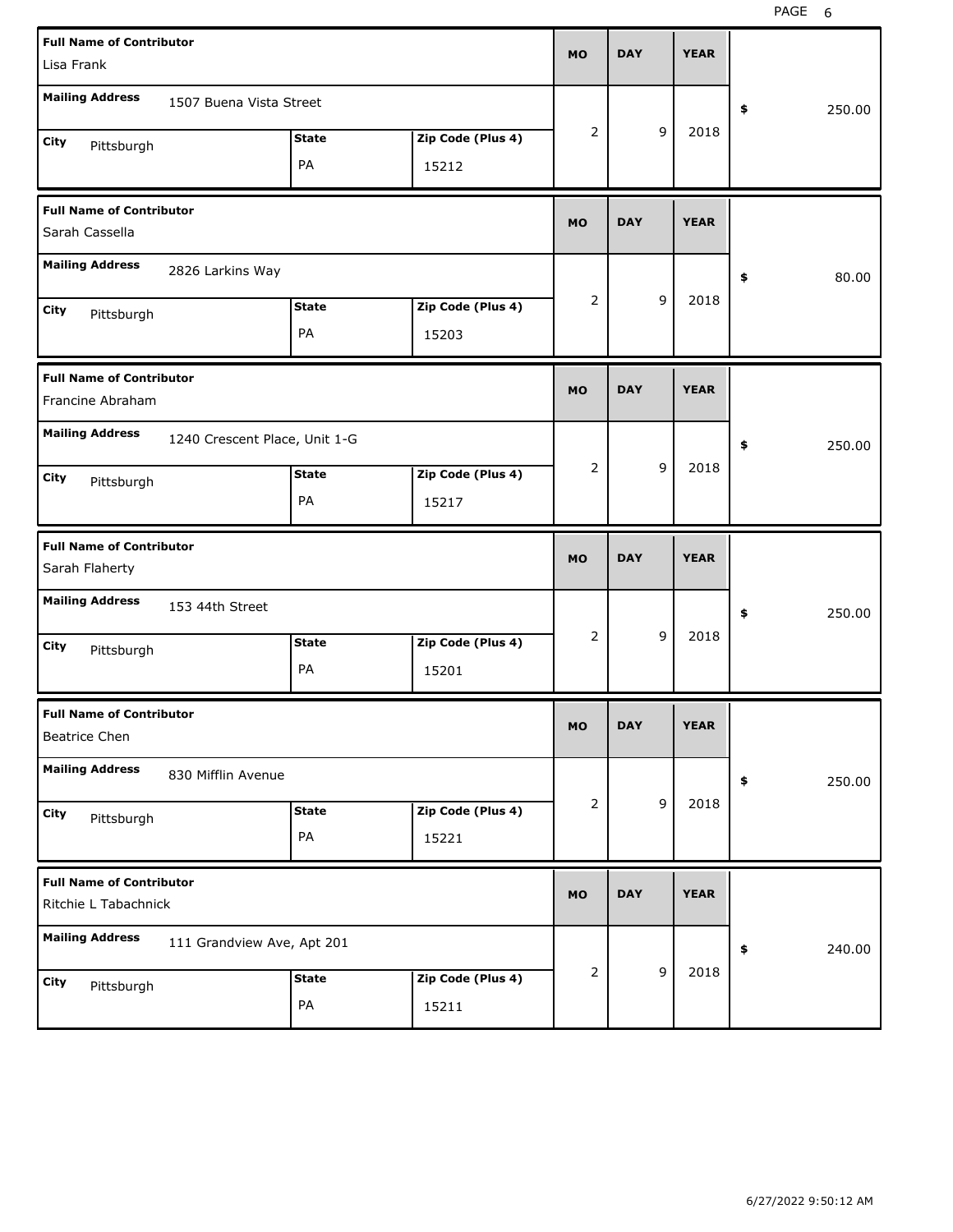| <b>Full Name of Contributor</b><br>Catherine T Rommel   |                    |                            | <b>MO</b>      | <b>DAY</b> |             | <b>YEAR</b> |              |
|---------------------------------------------------------|--------------------|----------------------------|----------------|------------|-------------|-------------|--------------|
| <b>Mailing Address</b><br>541 Stonehendge Drive         |                    |                            |                |            |             |             | \$<br>90.00  |
| City<br>Lititz                                          | <b>State</b><br>PA | Zip Code (Plus 4)<br>17543 | $\overline{2}$ |            | 9           | 2018        |              |
| <b>Full Name of Contributor</b><br>Wendy Cotton-Orlando |                    |                            | <b>MO</b>      | <b>DAY</b> |             | <b>YEAR</b> |              |
| <b>Mailing Address</b><br>43 Clifton Drive              |                    |                            |                |            |             |             | \$<br>90.00  |
| City<br>Kennett Square                                  | <b>State</b><br>PA | Zip Code (Plus 4)<br>19348 | 2              |            | 9           | 2018        |              |
| <b>Full Name of Contributor</b><br>Robert R Donecker    |                    |                            | <b>MO</b>      | <b>DAY</b> |             | <b>YEAR</b> |              |
| <b>Mailing Address</b><br>13 Crosslands Drive           |                    |                            |                |            |             |             | \$<br>240.00 |
| City<br>Kennett Square                                  | <b>State</b><br>PA | Zip Code (Plus 4)<br>19348 | 2              |            | 9           | 2018        |              |
|                                                         |                    |                            |                |            |             |             |              |
| <b>Full Name of Contributor</b><br>Paul H Kahn          |                    |                            | <b>MO</b>      | <b>DAY</b> |             | <b>YEAR</b> |              |
| <b>Mailing Address</b><br>332 S Quince Street           |                    |                            |                |            |             |             | \$<br>190.00 |
| City<br>Philadelphia                                    | <b>State</b><br>PA | Zip Code (Plus 4)<br>19107 | $\overline{2}$ |            | 9           | 2018        |              |
| <b>Full Name of Contributor</b><br>Niles Cernansky      |                    |                            | MO.            | DAY        |             | YEAK        |              |
| <b>Mailing Address</b><br>930 South 48th Street         |                    |                            |                |            |             |             | 90.00<br>\$  |
| City<br>Philadelphia                                    | <b>State</b><br>PA | Zip Code (Plus 4)<br>19143 | $\overline{2}$ |            | $\mathsf g$ | 2018        |              |
| <b>Full Name of Contributor</b><br>Claudia M Tesoro     |                    |                            | <b>MO</b>      | <b>DAY</b> |             | <b>YEAR</b> |              |
| <b>Mailing Address</b><br>7412 Crittenden Street        |                    |                            |                |            |             |             | \$<br>140.00 |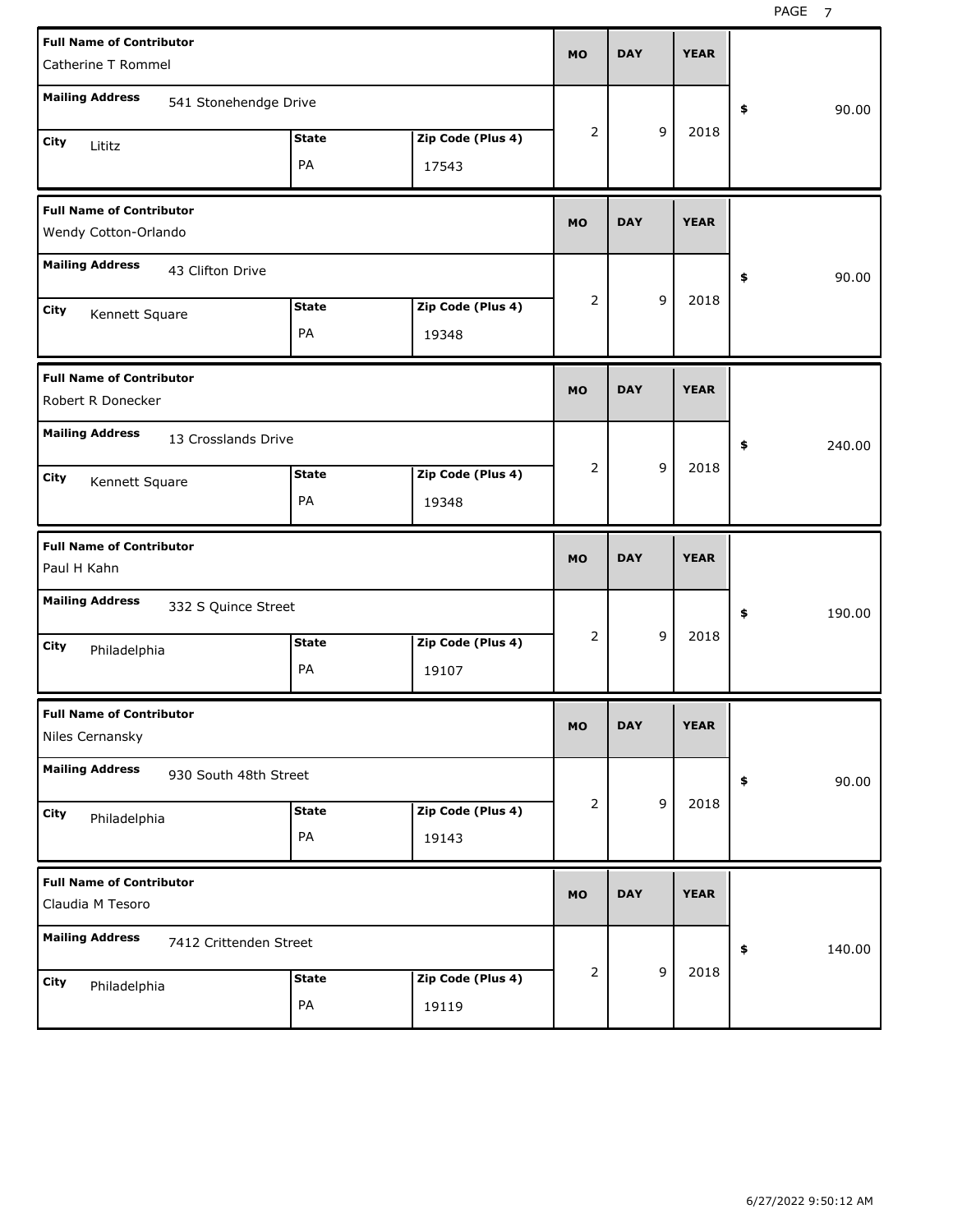| <b>Full Name of Contributor</b><br>Jeanne Svec             | MO        | <b>DAY</b> | <b>YEAR</b> |              |
|------------------------------------------------------------|-----------|------------|-------------|--------------|
| <b>Mailing Address</b><br>172 Point View Drive             |           |            |             | \$<br>100.00 |
| Zip Code (Plus 4)<br><b>State</b><br>City<br>Williamsburg  | 3         | 13         | 2018        |              |
| PA<br>16693                                                |           |            |             |              |
| <b>Full Name of Contributor</b><br>Andrew Shaffer          | MO        | <b>DAY</b> | <b>YEAR</b> |              |
| <b>Mailing Address</b><br>74 Edward Circle                 |           |            |             | 64.00<br>\$  |
| Zip Code (Plus 4)<br><b>State</b><br>City<br>Lewisburg     | 3         | 13         | 2018        |              |
| PA<br>17837                                                |           |            |             |              |
| <b>Full Name of Contributor</b><br>Elena Man               | MO        | <b>DAY</b> | <b>YEAR</b> |              |
| <b>Mailing Address</b><br>1311 King Arthur Drive           |           |            |             | \$<br>100.00 |
| Zip Code (Plus 4)<br><b>State</b><br>City<br>Mechanicsburg | 3         | 13         | 2018        |              |
| PA<br>17050                                                |           |            |             |              |
|                                                            |           |            |             |              |
| <b>Full Name of Contributor</b><br>Dr. Vivianne Nachmias   | MO        | <b>DAY</b> | <b>YEAR</b> |              |
| <b>Mailing Address</b><br>3300 Darby Road 2302             |           |            |             | 100.00<br>\$ |
| Zip Code (Plus 4)<br><b>State</b><br>City<br>haverford     | 3         | 13         | 2018        |              |
| PA<br>19041                                                |           |            |             |              |
| <b>Full Name of Contributor</b><br>Abass B Kamara          | MU.       | DAY        | <b>YEAR</b> |              |
| <b>Mailing Address</b><br>Unknown                          |           |            |             | 250.00<br>\$ |
| Zip Code (Plus 4)<br><b>State</b><br>City                  | 3         | $\,8\,$    | 2018        |              |
| Unknown<br>PA<br>17102                                     |           |            |             |              |
| <b>Full Name of Contributor</b><br>Ron Lumiewski           | <b>MO</b> | <b>DAY</b> | <b>YEAR</b> |              |
| <b>Mailing Address</b><br>120 Linksview Drive              |           |            |             | 250.00<br>\$ |
| Zip Code (Plus 4)<br><b>State</b><br>City<br>McMurray      | 3         | $\,8\,$    | 2018        |              |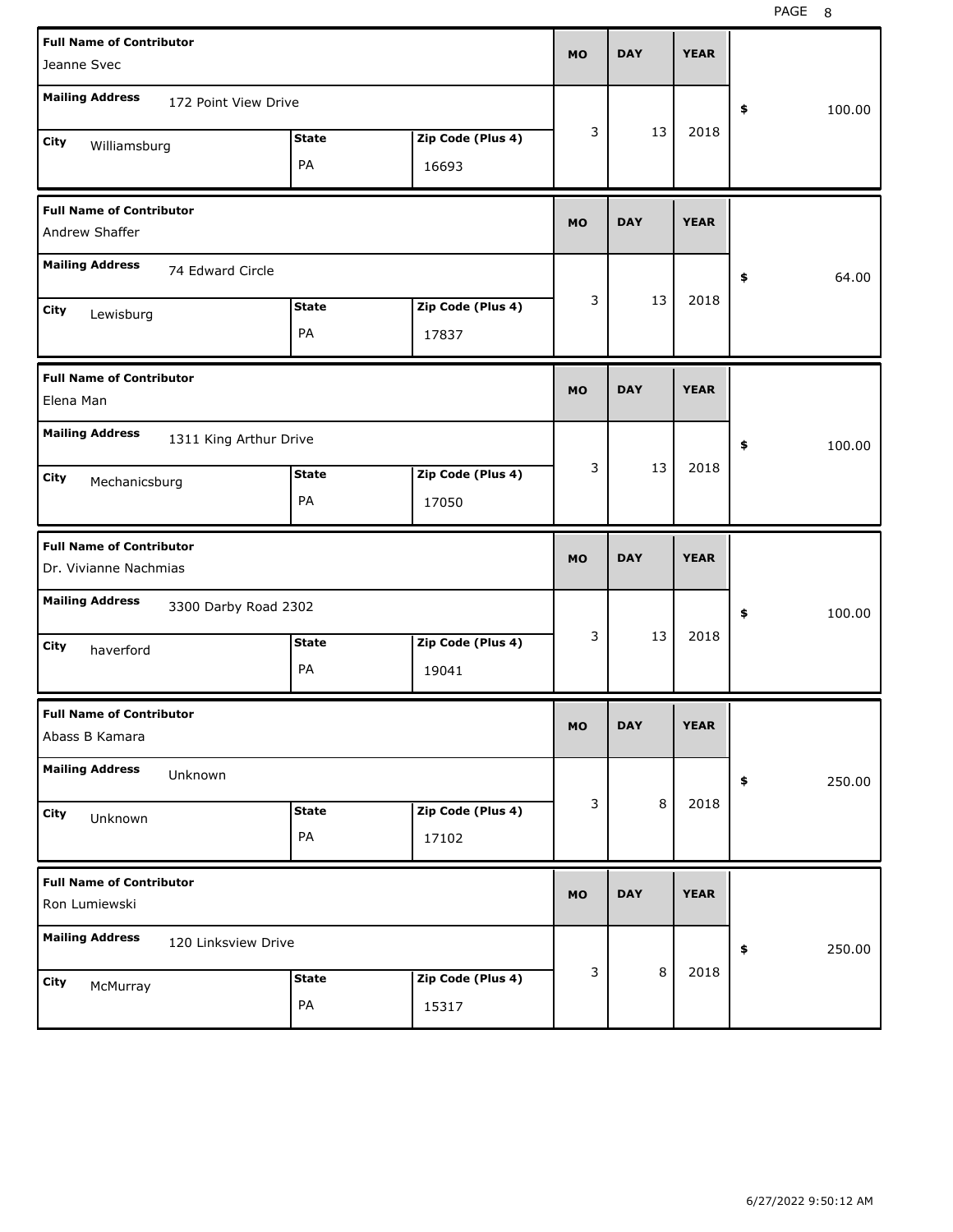| <b>Full Name of Contributor</b><br>Benjamin Hodes     |                       |              |                   | <b>MO</b> | <b>DAY</b> |   | <b>YEAR</b> |              |
|-------------------------------------------------------|-----------------------|--------------|-------------------|-----------|------------|---|-------------|--------------|
| <b>Mailing Address</b>                                | 427 Serrano Avenue    |              |                   |           |            |   |             | \$<br>250.00 |
| City<br>Pittsburgh                                    |                       | <b>State</b> | Zip Code (Plus 4) | 3         |            | 8 | 2018        |              |
|                                                       |                       | PA           | 15243             |           |            |   |             |              |
| <b>Full Name of Contributor</b><br>Nancy D Zionts     |                       |              |                   | <b>MO</b> | <b>DAY</b> |   | <b>YEAR</b> |              |
| <b>Mailing Address</b>                                | 565 Briar Cliff Road  |              |                   |           |            |   |             | \$<br>100.00 |
| City<br>Pittsburgh                                    |                       | <b>State</b> | Zip Code (Plus 4) | 3         |            | 8 | 2018        |              |
|                                                       |                       | PA           | 15221             |           |            |   |             |              |
| <b>Full Name of Contributor</b><br>Carole A Bailey    |                       |              |                   | <b>MO</b> | <b>DAY</b> |   | <b>YEAR</b> |              |
| <b>Mailing Address</b>                                | 5427 Forbes Avenue    |              |                   |           |            |   |             | \$<br>90.00  |
| City<br>Pittsburgh                                    |                       | <b>State</b> | Zip Code (Plus 4) | 3         |            | 8 | 2018        |              |
|                                                       |                       | PA           | 15217             |           |            |   |             |              |
|                                                       |                       |              |                   |           |            |   |             |              |
| <b>Full Name of Contributor</b><br>Karen W Feinstein  |                       |              |                   | <b>MO</b> | <b>DAY</b> |   | <b>YEAR</b> |              |
| <b>Mailing Address</b>                                | 746 Trumbull Drive    |              |                   |           |            |   |             | \$<br>250.00 |
| City<br>Pittsburgh                                    |                       | <b>State</b> | Zip Code (Plus 4) | 3         |            | 8 | 2018        |              |
|                                                       |                       | PA           | 15205             |           |            |   |             |              |
| <b>Full Name of Contributor</b><br>William L Scherlis |                       |              |                   | МO        | DAY        |   | <b>YEAR</b> |              |
| <b>Mailing Address</b>                                | 5854 Aylesboro Avenue |              |                   |           |            |   |             | \$<br>100.00 |
| City                                                  |                       | <b>State</b> | Zip Code (Plus 4) | 3         |            | 8 | 2018        |              |
| Pittsburgh                                            |                       | PA           | 15217             |           |            |   |             |              |
| <b>Full Name of Contributor</b><br>Aviva Diamond      |                       |              |                   | <b>MO</b> | <b>DAY</b> |   | <b>YEAR</b> |              |
| <b>Mailing Address</b>                                | 8 Allendale Pl        |              |                   |           |            |   |             | \$<br>200.00 |
| City<br>Mt Lebanon                                    |                       | <b>State</b> | Zip Code (Plus 4) | 3         |            | 8 | 2018        |              |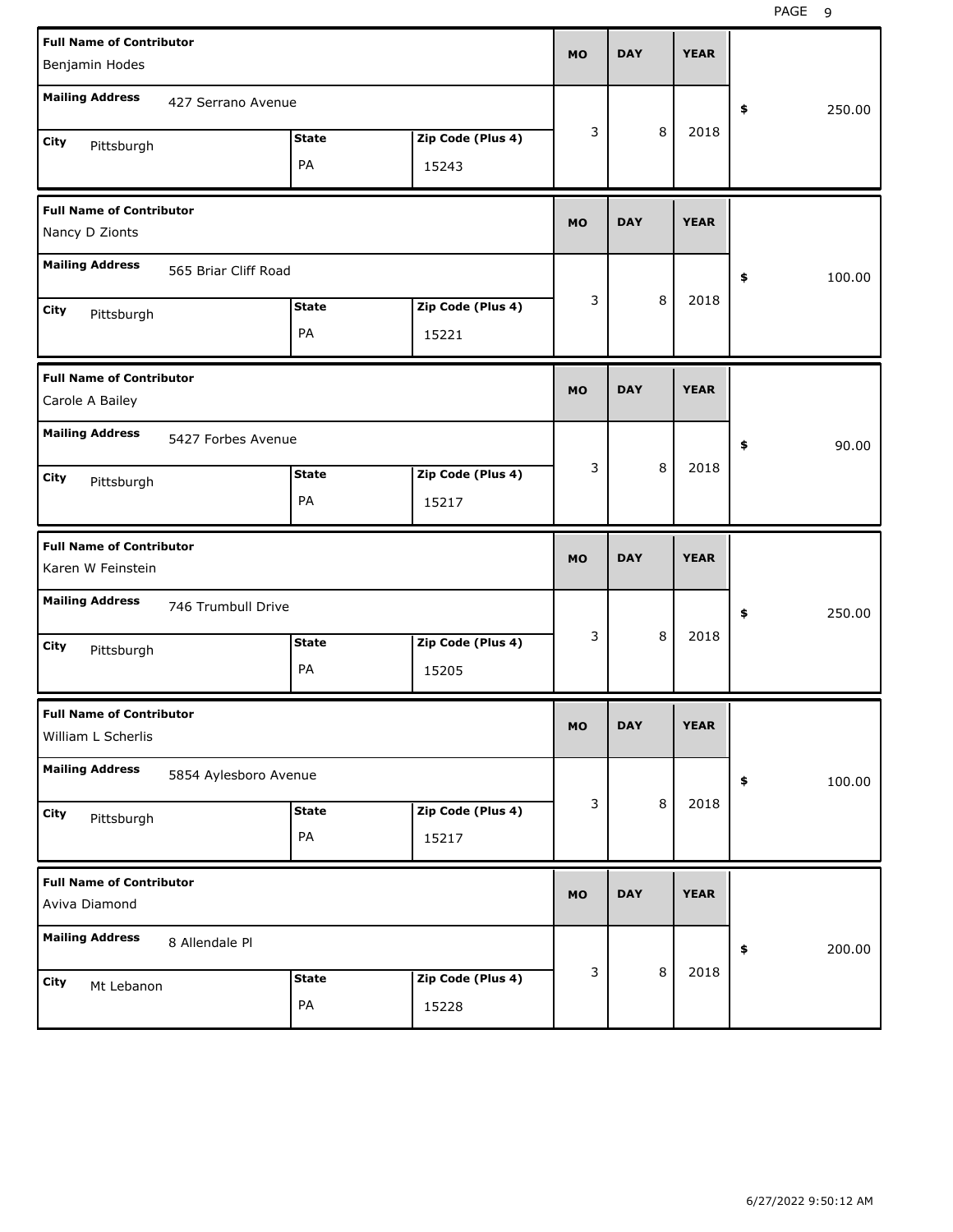| <b>Full Name of Contributor</b>                     |                       |              |                   | <b>MO</b>      | <b>DAY</b> | <b>YEAR</b> |              |
|-----------------------------------------------------|-----------------------|--------------|-------------------|----------------|------------|-------------|--------------|
| Ellen Mazo                                          |                       |              |                   |                |            |             |              |
| <b>Mailing Address</b>                              | 406 Catoma Street     |              |                   |                |            |             | \$<br>100.00 |
| City<br>Pittsburgh                                  |                       | <b>State</b> | Zip Code (Plus 4) | 3              | 8          | 2018        |              |
|                                                     |                       | PA           | 15212             |                |            |             |              |
| <b>Full Name of Contributor</b><br>James R Walker   |                       |              |                   | <b>MO</b>      | <b>DAY</b> | <b>YEAR</b> |              |
|                                                     |                       |              |                   |                |            |             |              |
| <b>Mailing Address</b>                              | 745 Ninth Street      |              |                   |                |            |             | \$<br>250.00 |
| City<br>Oakmont                                     |                       | <b>State</b> | Zip Code (Plus 4) | 3              | 8          | 2018        |              |
|                                                     |                       | PA           | 15139             |                |            |             |              |
| <b>Full Name of Contributor</b><br>Howard M Louik   |                       |              |                   | <b>MO</b>      | <b>DAY</b> | <b>YEAR</b> |              |
| <b>Mailing Address</b>                              | 754 Pinoak Road       |              |                   |                |            |             | \$<br>250.00 |
| City<br>Pittsburgh                                  |                       | <b>State</b> | Zip Code (Plus 4) | 3              | 8          | 2018        |              |
|                                                     |                       | PA           | 15243             |                |            |             |              |
|                                                     |                       |              |                   |                |            |             |              |
| <b>Full Name of Contributor</b><br>Renee Quarterman |                       |              |                   | <b>MO</b>      | <b>DAY</b> | <b>YEAR</b> |              |
| <b>Mailing Address</b>                              | 500 N 21st Street     |              |                   |                |            |             | \$<br>240.00 |
| City                                                |                       | <b>State</b> | Zip Code (Plus 4) | $\overline{2}$ | 28         | 2018        |              |
| Philadelphia                                        |                       | PA           | 19130             |                |            |             |              |
| <b>Full Name of Contributor</b><br>Christine Jacobs |                       |              |                   | МO             | <b>DAY</b> | <b>YEAR</b> |              |
| <b>Mailing Address</b>                              | 240 Spruce Street     |              |                   |                |            |             | \$<br>90.00  |
| City                                                |                       | <b>State</b> | Zip Code (Plus 4) | 2              | 28         | 2018        |              |
| Philadelphia                                        |                       | PA           | 19106             |                |            |             |              |
| <b>Full Name of Contributor</b><br>James Dillard    |                       |              |                   | <b>MO</b>      | <b>DAY</b> | <b>YEAR</b> |              |
| <b>Mailing Address</b>                              | 106 Old Railroad Lane |              |                   |                |            |             | \$<br>90.00  |
| City<br>Port Matilda                                |                       | <b>State</b> | Zip Code (Plus 4) | 2              | 28         | 2018        |              |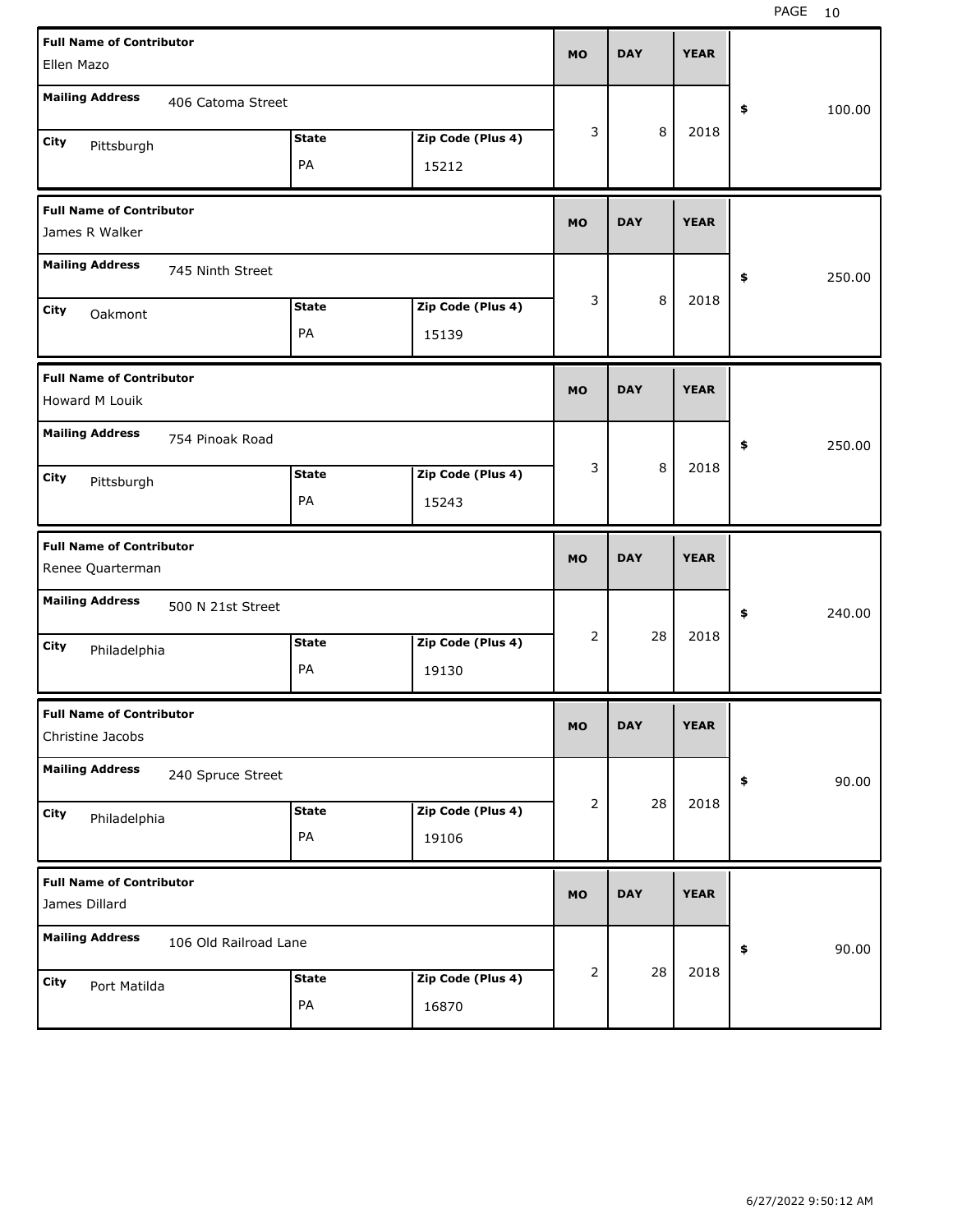| <b>Full Name of Contributor</b><br>Jessica Brittain  |                         |                    |                            | <b>MO</b> | <b>DAY</b> | <b>YEAR</b> |              |
|------------------------------------------------------|-------------------------|--------------------|----------------------------|-----------|------------|-------------|--------------|
| <b>Mailing Address</b>                               | 6805 Old berwick Road   |                    |                            |           |            |             | \$<br>90.00  |
| City<br>Bloomsburg                                   |                         | <b>State</b><br>PA | Zip Code (Plus 4)<br>17815 | 2         | 28         | 2018        |              |
| <b>Full Name of Contributor</b><br>Helen Bosley      |                         |                    |                            | <b>MO</b> | <b>DAY</b> | <b>YEAR</b> |              |
| <b>Mailing Address</b>                               | 546 Palmer Farm Drive   |                    |                            |           |            |             | \$<br>90.00  |
| City<br>Yardley                                      |                         | <b>State</b><br>PA | Zip Code (Plus 4)<br>19067 | 2         | 28         | 2018        |              |
| <b>Full Name of Contributor</b><br>Anne Lackner      |                         |                    |                            | <b>MO</b> | <b>DAY</b> | <b>YEAR</b> |              |
| <b>Mailing Address</b>                               | 301 Kings Highway       |                    |                            |           |            |             | \$<br>250.00 |
| City<br>Carnegie                                     |                         | <b>State</b><br>PA | Zip Code (Plus 4)<br>15106 | 2         | 28         | 2018        |              |
|                                                      |                         |                    |                            |           |            |             |              |
| <b>Full Name of Contributor</b><br>Patricia Schroder |                         |                    |                            | <b>MO</b> | <b>DAY</b> | <b>YEAR</b> |              |
| <b>Mailing Address</b>                               | 202 Schenley Road       |                    |                            |           |            |             | \$<br>100.00 |
| City<br>Pittsburgh                                   |                         | <b>State</b><br>PA | Zip Code (Plus 4)<br>15217 | 2         | 16         | 2018        |              |
| <b>Full Name of Contributor</b><br>Elizabeth Magley  |                         |                    |                            | МO        | <b>DAY</b> | <b>YEAR</b> |              |
| <b>Mailing Address</b>                               | 621 South Linden Avenue |                    |                            |           |            |             | 250.00<br>\$ |
| City<br>Pittsburgh                                   |                         | <b>State</b><br>PA | Zip Code (Plus 4)<br>15208 | 2         | 16         | 2018        |              |
| <b>Full Name of Contributor</b><br>Rebecca Foster    |                         |                    |                            | <b>MO</b> | <b>DAY</b> | <b>YEAR</b> |              |
| <b>Mailing Address</b>                               | 1233 Shady Avenue       |                    |                            | 2         | 16         | 2018        | \$<br>250.00 |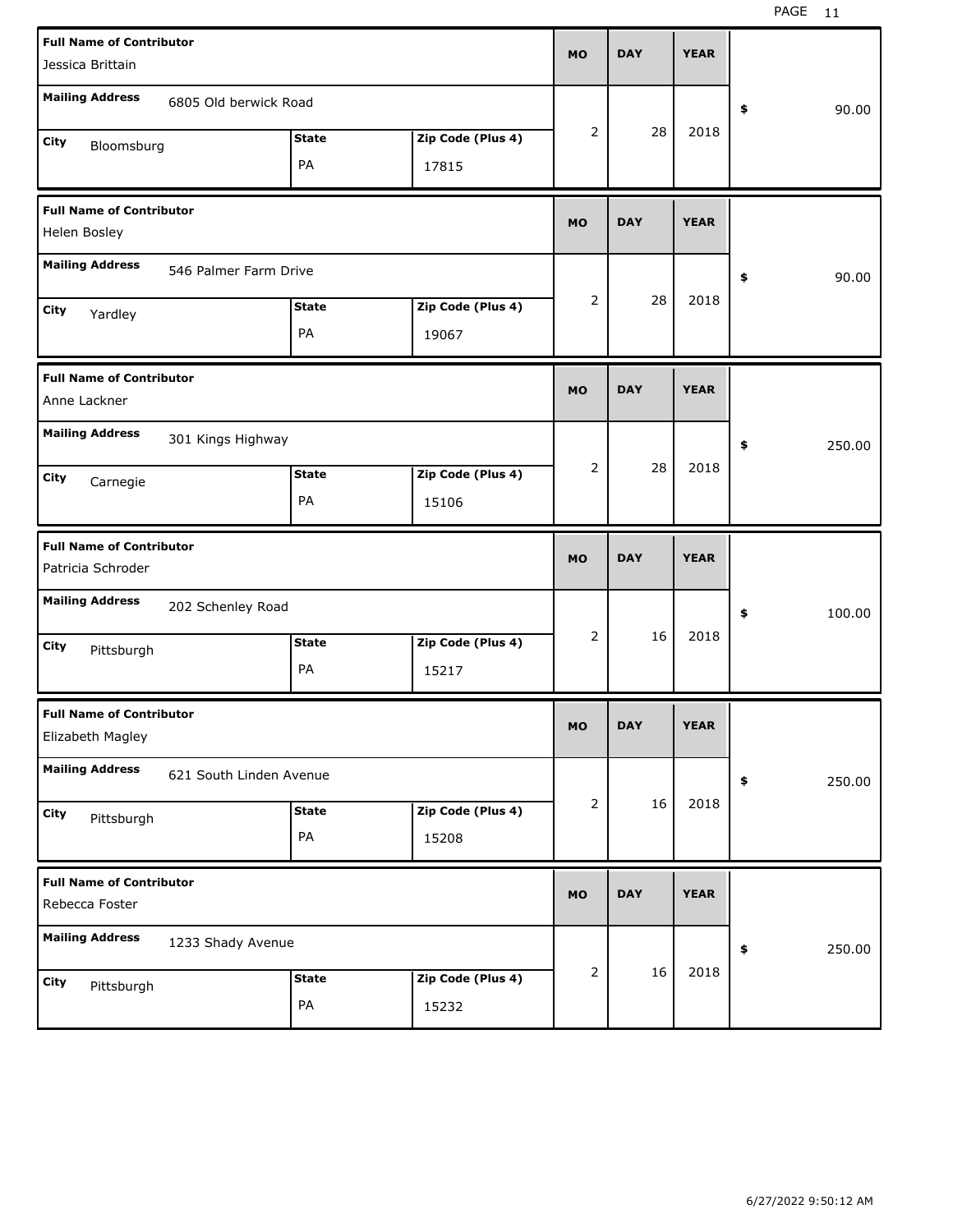| <b>Full Name of Contributor</b>                  |                     |              |                   | <b>MO</b>      | <b>DAY</b> | <b>YEAR</b> |              |
|--------------------------------------------------|---------------------|--------------|-------------------|----------------|------------|-------------|--------------|
| Hazel Cope                                       |                     |              |                   |                |            |             |              |
| <b>Mailing Address</b>                           | 918 Osage Road      |              |                   |                |            |             | \$<br>100.00 |
| City<br>Pittsburgh                               |                     | <b>State</b> | Zip Code (Plus 4) | $\overline{2}$ | 16         | 2018        |              |
|                                                  |                     | PA           | 15243             |                |            |             |              |
| <b>Full Name of Contributor</b><br>Louanne Baily |                     |              |                   | <b>MO</b>      | <b>DAY</b> | <b>YEAR</b> |              |
|                                                  |                     |              |                   |                |            |             |              |
| <b>Mailing Address</b>                           | 201 Mayfair Drive   |              |                   |                |            |             | \$<br>250.00 |
| City<br>Pittsburgh                               |                     | <b>State</b> | Zip Code (Plus 4) | 2              | 16         | 2018        |              |
|                                                  |                     | PA           | 15228             |                |            |             |              |
| <b>Full Name of Contributor</b>                  |                     |              |                   | <b>MO</b>      | <b>DAY</b> | <b>YEAR</b> |              |
| Katherine Himes                                  |                     |              |                   |                |            |             |              |
| <b>Mailing Address</b>                           | 64 Woodhaven Drive  |              |                   |                |            |             | \$<br>100.00 |
| City<br>Pittsburgh                               |                     | <b>State</b> | Zip Code (Plus 4) | 2              | 16         | 2018        |              |
|                                                  |                     | PA           | 15228             |                |            |             |              |
|                                                  |                     |              |                   |                |            |             |              |
| <b>Full Name of Contributor</b>                  |                     |              |                   | <b>MO</b>      | <b>DAY</b> | <b>YEAR</b> |              |
| Lisa Giusti                                      |                     |              |                   |                |            |             |              |
| <b>Mailing Address</b>                           | 151 Irwin Avenue    |              |                   |                |            |             | \$<br>250.00 |
| City                                             |                     | <b>State</b> | Zip Code (Plus 4) | $\overline{2}$ | 16         | 2018        |              |
| Pittsburgh                                       |                     | PA           | 15202             |                |            |             |              |
| <b>Full Name of Contributor</b>                  |                     |              |                   |                |            |             |              |
| Mary Ellen Johnson                               |                     |              |                   | MO.            | DAY        | YEAR        |              |
| <b>Mailing Address</b>                           | 19 Briar Cliff Road |              |                   |                |            |             | 250.00<br>\$ |
| City                                             |                     | <b>State</b> | Zip Code (Plus 4) | 2              | 16         | 2018        |              |
| Pittsburgh                                       |                     | PA           | 15202             |                |            |             |              |
| <b>Full Name of Contributor</b>                  |                     |              |                   |                |            |             |              |
| Kimberlee Evert                                  |                     |              |                   | <b>MO</b>      | <b>DAY</b> | <b>YEAR</b> |              |
| <b>Mailing Address</b>                           | 8301 post Road      |              |                   |                |            |             | 210.00<br>\$ |
| City<br>Allison Park                             |                     | <b>State</b> | Zip Code (Plus 4) | $\overline{2}$ | 16         | 2018        |              |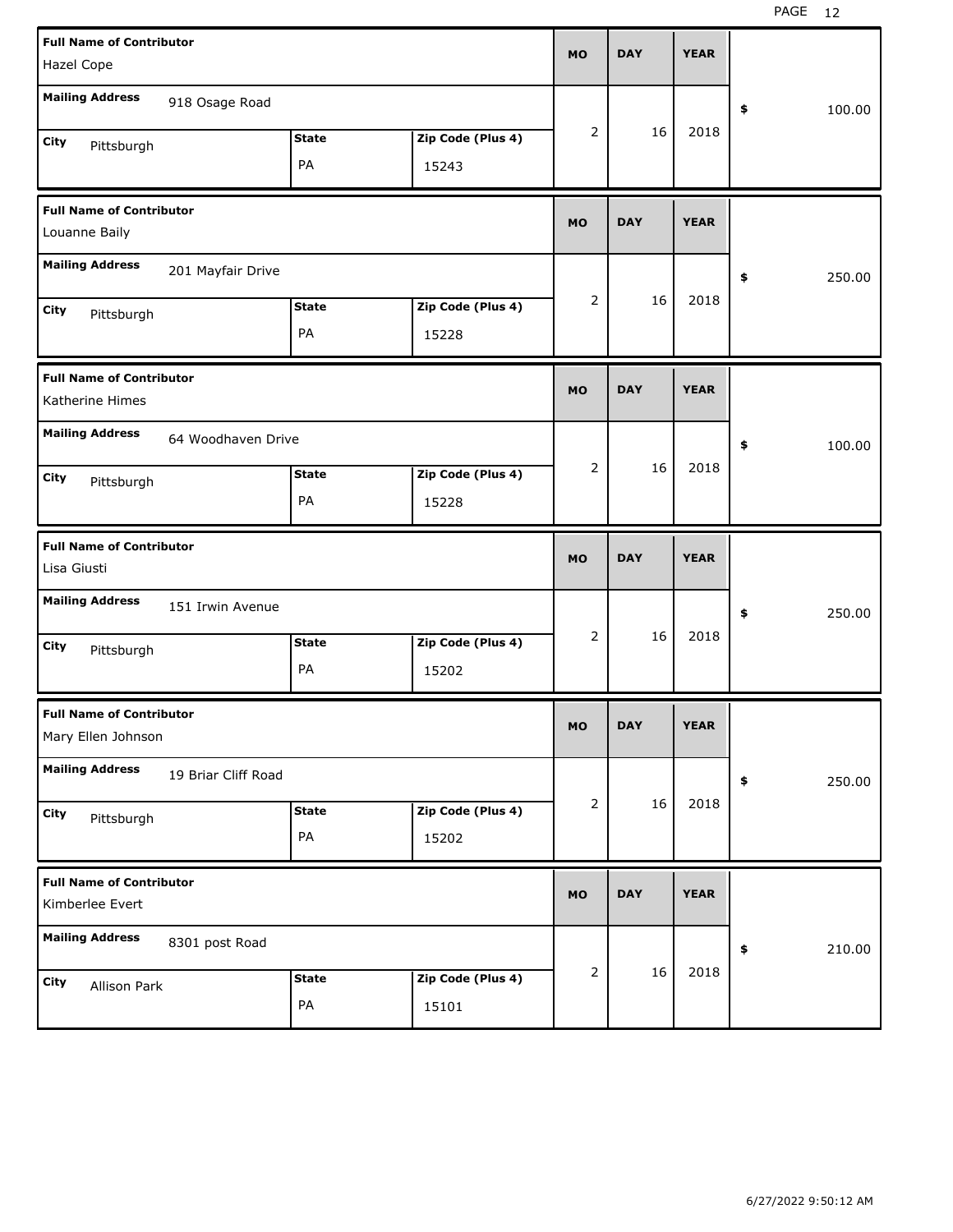| <b>Full Name of Contributor</b><br>Margaret Gilfillan                    | <b>MO</b> | <b>DAY</b> | <b>YEAR</b> |              |
|--------------------------------------------------------------------------|-----------|------------|-------------|--------------|
| <b>Mailing Address</b><br>111 park View Drive                            |           |            |             | \$<br>250.00 |
| Zip Code (Plus 4)<br><b>State</b><br>City<br>Sewickley<br>PA<br>15143    | 2         | 16         | 2018        |              |
| <b>Full Name of Contributor</b><br>Morgan Plant                          | <b>MO</b> | <b>DAY</b> | <b>YEAR</b> |              |
| <b>Mailing Address</b><br>322 S West Street                              |           |            |             | \$<br>90.00  |
| Zip Code (Plus 4)<br><b>State</b><br>City<br>Carlisle<br>PA<br>17013     | 1         | 22         | 2018        |              |
| <b>Full Name of Contributor</b><br>James Dillard                         | <b>MO</b> | <b>DAY</b> | <b>YEAR</b> |              |
| <b>Mailing Address</b><br>106 Old Railroad Lane                          |           |            |             | \$<br>90.00  |
| Zip Code (Plus 4)<br><b>State</b><br>City<br>Port Matilda<br>PA<br>16870 | 1         | 22         | 2018        |              |
|                                                                          |           |            |             |              |
| <b>Full Name of Contributor</b><br>Helen Bosley                          | <b>MO</b> | <b>DAY</b> | <b>YEAR</b> |              |
| <b>Mailing Address</b><br>546 Palmer Farm Drive                          |           |            |             | \$<br>90.00  |
| Zip Code (Plus 4)<br><b>State</b><br>City<br>Yardley<br>PA<br>19067      | 1         | 22         | 2018        |              |
| <b>Full Name of Contributor</b><br>Jessica Brittain                      | <b>MO</b> | DAY        | YEAK        |              |
| <b>Mailing Address</b><br>6805 Old Berwick Road                          |           |            |             | 90.00<br>\$  |
| Zip Code (Plus 4)<br><b>State</b><br>City<br>Bloomsburg<br>PA<br>17815   | 1         | 22         | 2018        |              |
| <b>Full Name of Contributor</b><br>James Dillard                         | <b>MO</b> | <b>DAY</b> | <b>YEAR</b> |              |
| <b>Mailing Address</b><br>106 Old Railroad Lane                          |           | 22         | 2018        | 90.00<br>\$  |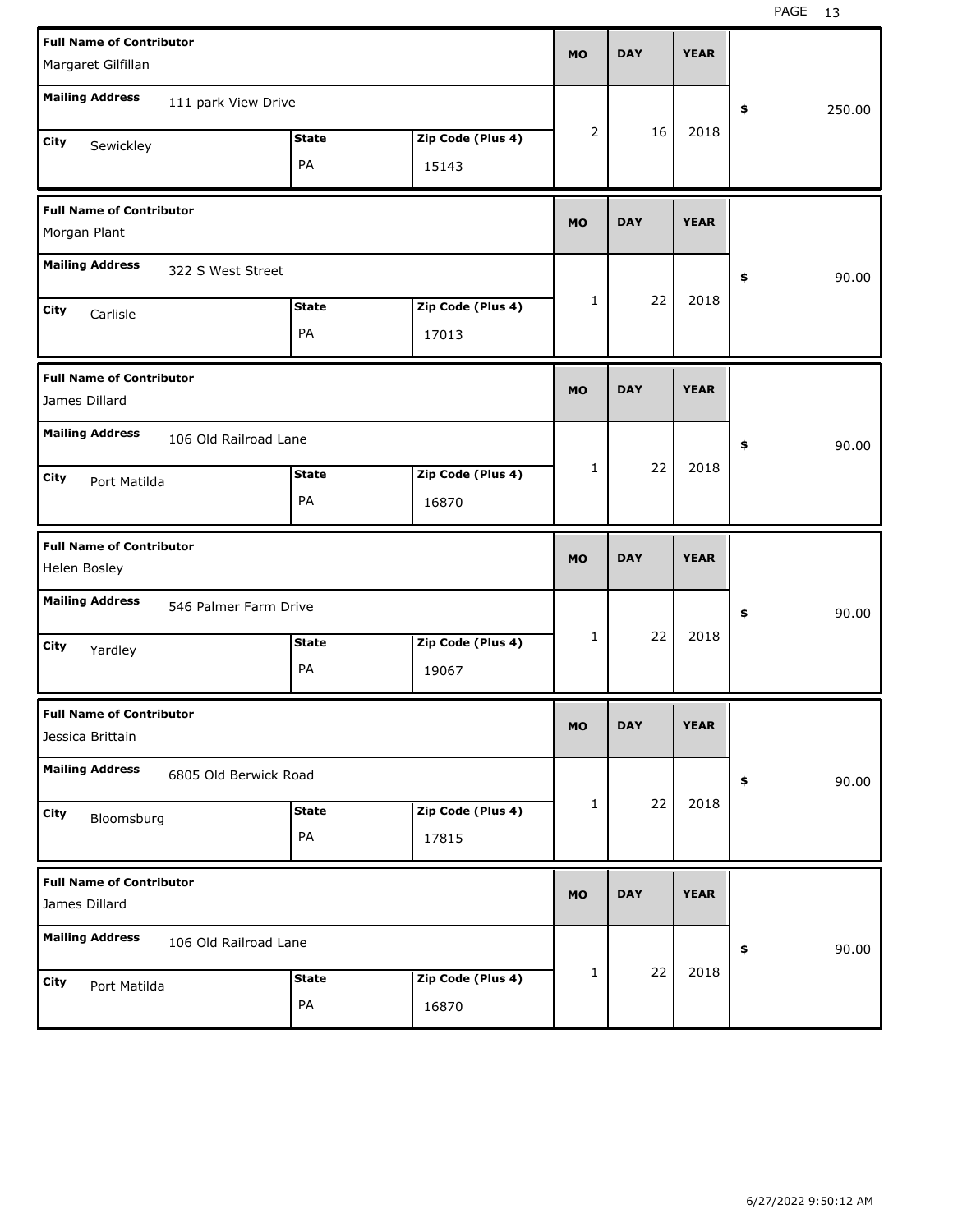| <b>Full Name of Contributor</b>                        |                   | <b>MO</b> | <b>DAY</b> | <b>YEAR</b> |              |
|--------------------------------------------------------|-------------------|-----------|------------|-------------|--------------|
| Christine Jacobs                                       |                   |           |            |             |              |
| <b>Mailing Address</b><br>240 Spruce Street            |                   |           |            |             | 90.00<br>\$  |
| <b>State</b><br>City<br>Philadelphia                   | Zip Code (Plus 4) | 1         | 22         | 2018        |              |
| PA                                                     | 19106             |           |            |             |              |
| <b>Full Name of Contributor</b><br>Christine Jacobs    |                   | <b>MO</b> | <b>DAY</b> | <b>YEAR</b> |              |
| <b>Mailing Address</b><br>240 Spruce Street            |                   |           |            |             | 90.00<br>\$  |
| <b>State</b><br>City<br>Philadelphia                   | Zip Code (Plus 4) | 1         | 22         | 2018        |              |
| PA                                                     | 19106             |           |            |             |              |
| <b>Full Name of Contributor</b><br>David C Rheinheimer |                   | <b>MO</b> | <b>DAY</b> | <b>YEAR</b> |              |
| <b>Mailing Address</b><br>266 Braeside Avenue          |                   |           |            |             | \$<br>190.00 |
| <b>State</b><br>City<br>East Stroudsburg               | Zip Code (Plus 4) | 1         | 22         | 2018        |              |
| PA                                                     | 18301             |           |            |             |              |
|                                                        |                   |           |            |             |              |
| <b>Full Name of Contributor</b><br>Pauline M Cassel    |                   | <b>MO</b> | <b>DAY</b> | <b>YEAR</b> |              |
| <b>Mailing Address</b><br>1406 Cranleigh Ct            |                   |           |            |             | 90.00<br>\$  |
| <b>State</b><br>City                                   | Zip Code (Plus 4) | 1         | 22         | 2018        |              |
| Warrington<br>PA                                       | 18976             |           |            |             |              |
| <b>Full Name of Contributor</b><br><b>Bruce Slaff</b>  |                   | <b>MO</b> | <b>DAY</b> | <b>YEAR</b> |              |
| <b>Mailing Address</b><br>1113 Prospect Drive          |                   |           |            |             | 90.00<br>\$  |
| <b>State</b><br>City                                   | Zip Code (Plus 4) | 1         | 22         | 2018        |              |
| Harrisburg<br>PA                                       | 17111             |           |            |             |              |
| <b>Full Name of Contributor</b><br>Amy Friedlander     |                   | <b>MO</b> | <b>DAY</b> | <b>YEAR</b> |              |
| <b>Mailing Address</b><br>345 N 27th Street            |                   |           |            |             | 90.00<br>\$  |
| <b>State</b><br>City<br>Camp Hill                      | Zip Code (Plus 4) | 1         | 22         | 2018        |              |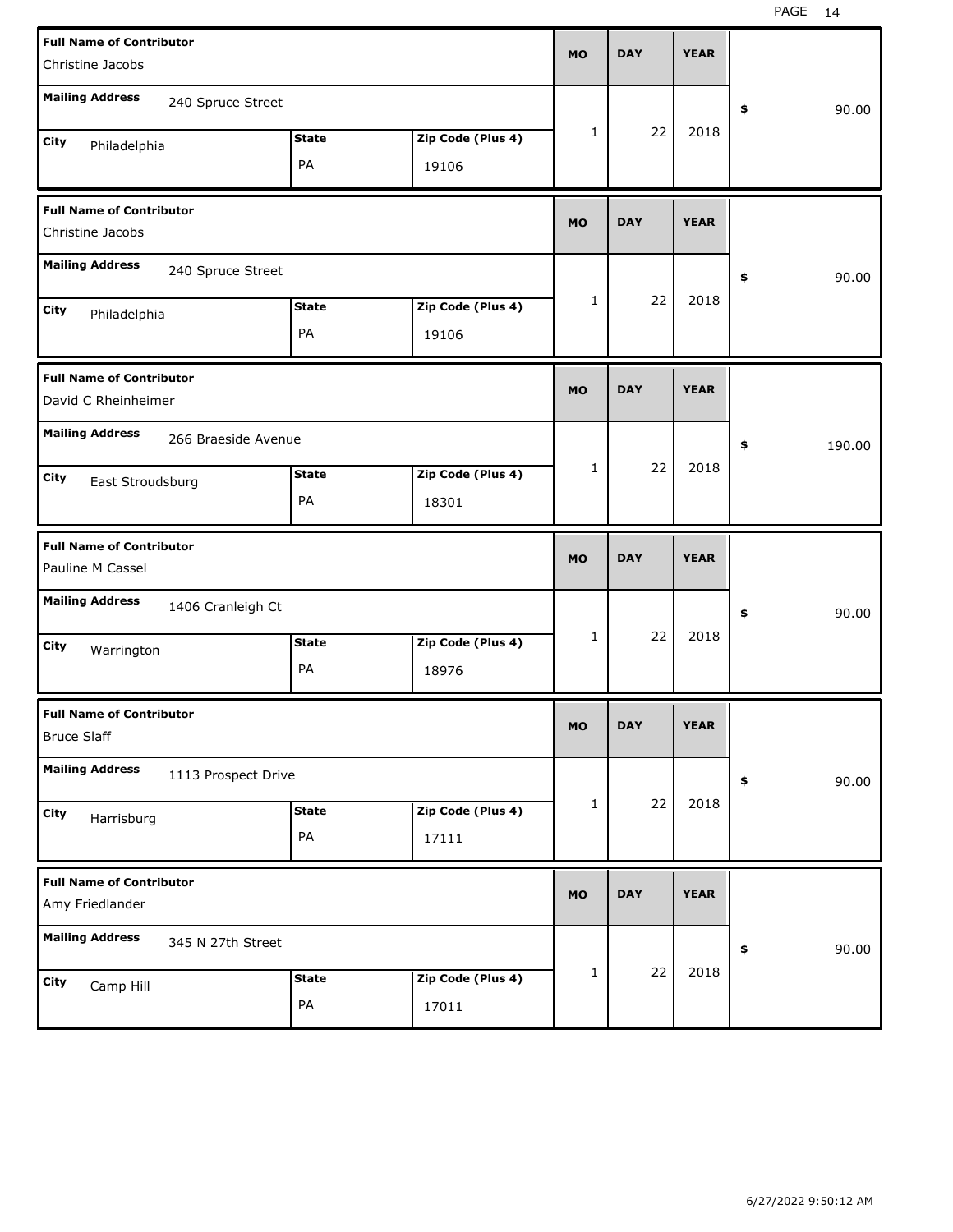| <b>Full Name of Contributor</b>                         |              |                   | <b>MO</b> | <b>DAY</b> | <b>YEAR</b> |             |       |
|---------------------------------------------------------|--------------|-------------------|-----------|------------|-------------|-------------|-------|
| Rebecca J Martikainen                                   |              |                   |           |            |             |             |       |
| <b>Mailing Address</b><br>1038A Friedensburg Road       |              |                   |           |            |             | 90.00<br>\$ |       |
| City<br>Reading                                         | <b>State</b> | Zip Code (Plus 4) | 1         | 22         | 2018        |             |       |
|                                                         | PA           | 19606             |           |            |             |             |       |
| <b>Full Name of Contributor</b><br>Lynne D Bloom        |              |                   | <b>MO</b> | <b>DAY</b> | <b>YEAR</b> |             |       |
| <b>Mailing Address</b><br>Unknown                       |              |                   |           |            |             | 90.00<br>\$ |       |
| City                                                    | <b>State</b> | Zip Code (Plus 4) | 1         | 22         | 2018        |             |       |
| Unknown                                                 | PA           | 17102             |           |            |             |             |       |
| <b>Full Name of Contributor</b><br>Marilynn W Carpenter |              |                   | <b>MO</b> | <b>DAY</b> | <b>YEAR</b> |             |       |
| <b>Mailing Address</b><br>169 W Durham Street           |              |                   |           |            |             | \$<br>90.00 |       |
| City<br>Philadelphia                                    | <b>State</b> | Zip Code (Plus 4) | 1         | 22         | 2018        |             |       |
|                                                         | PA           | 19119             |           |            |             |             |       |
|                                                         |              |                   |           |            |             |             |       |
| <b>Full Name of Contributor</b><br>Jeffrey A Moran      |              |                   | <b>MO</b> | <b>DAY</b> | <b>YEAR</b> |             |       |
| <b>Mailing Address</b><br>1038 Hershey Mill Road        |              |                   |           |            |             | \$          | 90.00 |
| City<br>West Chester                                    | <b>State</b> | Zip Code (Plus 4) | 1         | 22         | 2018        |             |       |
|                                                         | PA           | 19380             |           |            |             |             |       |
| <b>Full Name of Contributor</b><br>Suswan S Yamada      |              |                   | МO        | <b>DAY</b> | <b>YEAR</b> |             |       |
| <b>Mailing Address</b><br>729 Locust Lane               |              |                   |           |            |             | \$          | 90.00 |
| City                                                    | <b>State</b> | Zip Code (Plus 4) | 1         | 22         | 2018        |             |       |
| Lower Gwynedd                                           | PA           | 19002             |           |            |             |             |       |
| <b>Full Name of Contributor</b><br>Jonathan Baron       |              |                   | <b>MO</b> | <b>DAY</b> | <b>YEAR</b> |             |       |
| <b>Mailing Address</b><br>440 S Broad St 901            |              |                   |           |            |             | \$          | 90.00 |
| City<br>Philadelphia                                    | <b>State</b> | Zip Code (Plus 4) | 1         | 22         | 2018        |             |       |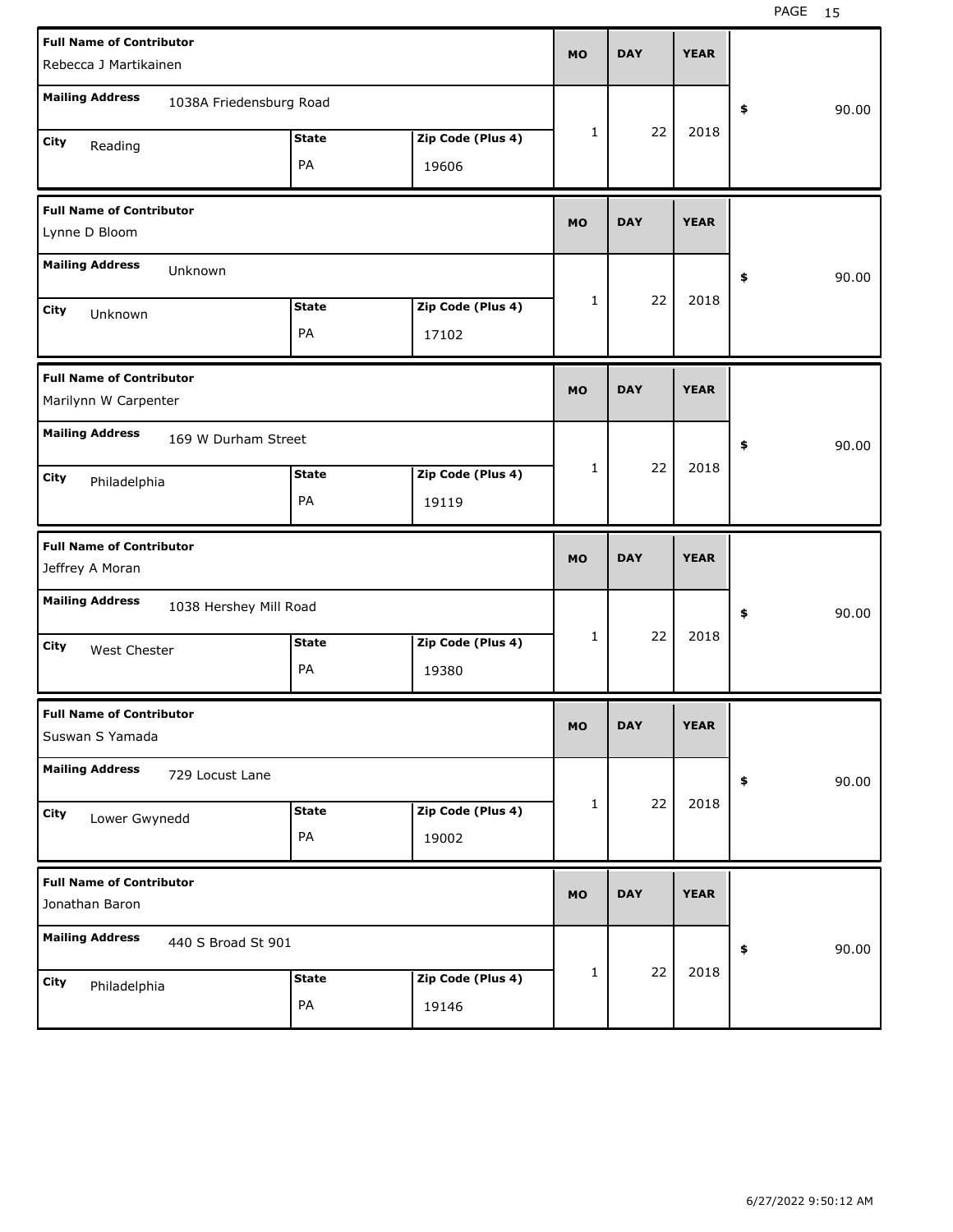| <b>Full Name of Contributor</b><br>Clinton H Brown Jr |                    |                            | <b>MO</b>    | <b>DAY</b> | <b>YEAR</b> |              |
|-------------------------------------------------------|--------------------|----------------------------|--------------|------------|-------------|--------------|
|                                                       |                    |                            |              |            |             |              |
| <b>Mailing Address</b><br>426 Waynesbrooke Road       |                    |                            |              |            |             | \$<br>65.00  |
| City<br>Berwyn                                        | <b>State</b>       | Zip Code (Plus 4)          | 1            | 22         | 2018        |              |
|                                                       | PA                 | 19312                      |              |            |             |              |
| <b>Full Name of Contributor</b>                       |                    |                            | <b>MO</b>    | <b>DAY</b> | <b>YEAR</b> |              |
| Lawrence L Koch                                       |                    |                            |              |            |             |              |
| <b>Mailing Address</b><br>Unknown                     |                    |                            |              |            |             | \$<br>90.00  |
| City<br>Unknown                                       | <b>State</b>       | Zip Code (Plus 4)          | 1            | 22         | 2018        |              |
|                                                       | PA                 | 17102                      |              |            |             |              |
| <b>Full Name of Contributor</b>                       |                    |                            |              | <b>DAY</b> | <b>YEAR</b> |              |
| Robin Levine                                          |                    |                            | <b>MO</b>    |            |             |              |
| <b>Mailing Address</b><br>50 Belmont Avenue           |                    |                            |              |            |             | \$<br>90.00  |
| City<br>Bala Cynwyd                                   | <b>State</b>       | Zip Code (Plus 4)          | 1            | 22         | 2018        |              |
|                                                       | PA                 | 19004                      |              |            |             |              |
|                                                       |                    |                            |              |            |             |              |
| <b>Full Name of Contributor</b><br>George Ainslie     |                    |                            | <b>MO</b>    | <b>DAY</b> | <b>YEAR</b> |              |
| <b>Mailing Address</b><br>514 Cedar lane              |                    |                            |              |            |             | \$<br>140.00 |
|                                                       | <b>State</b>       | Zip Code (Plus 4)          | $\mathbf{1}$ | 22         | 2018        |              |
| City<br>Swarthmore                                    | PA                 | 19081                      |              |            |             |              |
| <b>Full Name of Contributor</b><br>Dane Wilson        |                    |                            | <b>MO</b>    | <b>DAY</b> | <b>YEAR</b> |              |
| <b>Mailing Address</b><br>1238 S 13th Street          |                    |                            |              |            |             | \$<br>190.00 |
|                                                       | <b>State</b>       | Zip Code (Plus 4)          | 1            | 22         | 2018        |              |
| City<br>Philadelphia                                  | PA                 | 19147                      |              |            |             |              |
| <b>Full Name of Contributor</b><br>Robert Gross       |                    |                            | <b>MO</b>    | <b>DAY</b> | <b>YEAR</b> |              |
| <b>Mailing Address</b>                                |                    |                            |              |            |             |              |
| 214 Harvard Avenue                                    |                    |                            |              |            |             | \$<br>240.00 |
| City<br>Swarthmore                                    | <b>State</b><br>PA | Zip Code (Plus 4)<br>19801 | 1            | 22         | 2018        |              |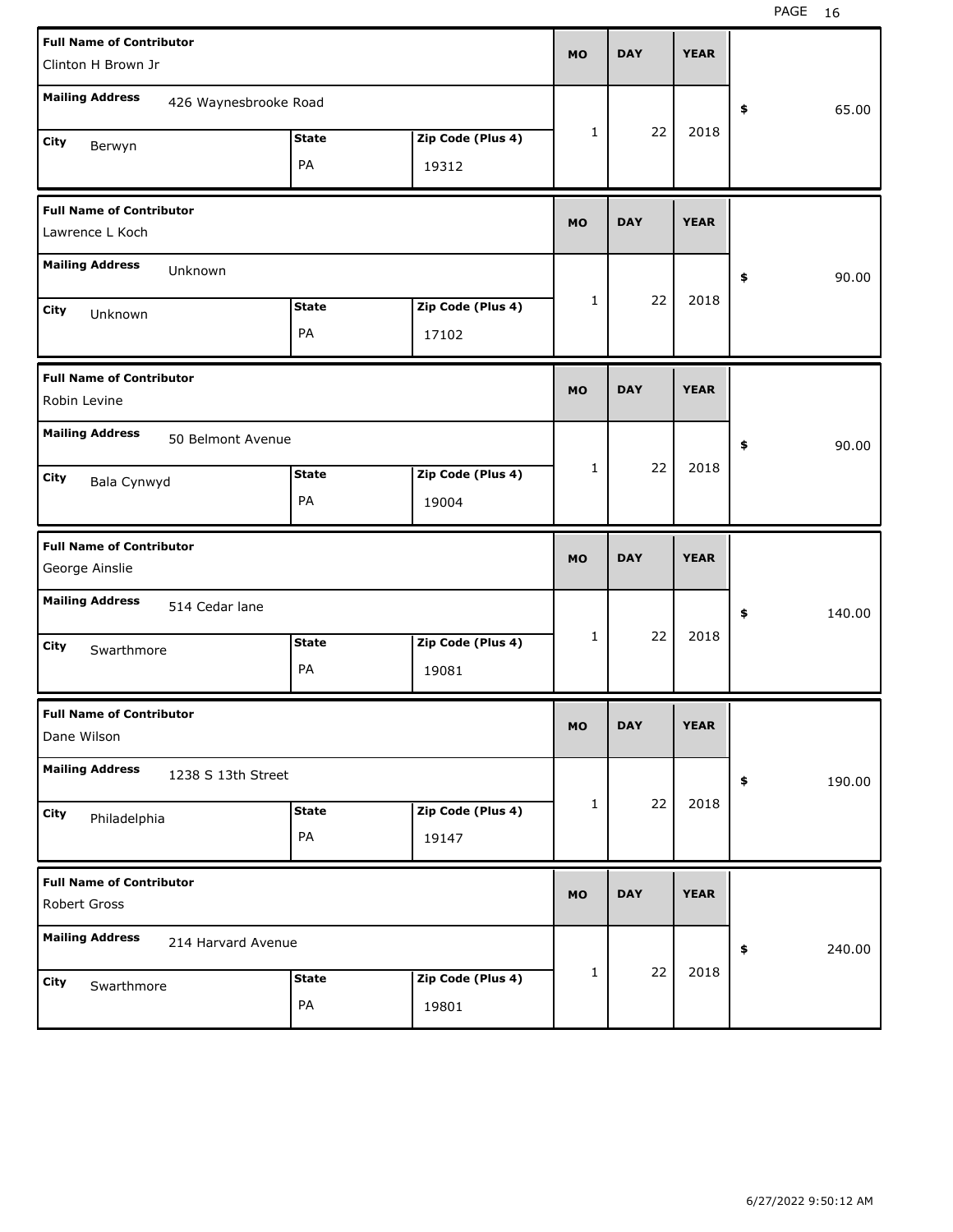| <b>Full Name of Contributor</b><br>Melissa Livney                          | <b>MO</b>    | <b>DAY</b> | <b>YEAR</b> |             |
|----------------------------------------------------------------------------|--------------|------------|-------------|-------------|
| <b>Mailing Address</b><br>36 Viburnum Court                                |              |            |             | 90.00<br>\$ |
| Zip Code (Plus 4)<br><b>State</b><br>City<br>Lafayette Hill<br>PA<br>19444 | $\mathbf{1}$ | 22         | 2018        |             |
| <b>Full Name of Contributor</b><br>Thomas V Zug Jr                         | <b>MO</b>    | <b>DAY</b> | <b>YEAR</b> |             |
| <b>Mailing Address</b><br>1331 Monk Road                                   |              |            |             | \$<br>90.00 |
| Zip Code (Plus 4)<br><b>State</b><br>City<br>Gladwyne<br>PA<br>19035       | $\mathbf{1}$ | 22         | 2018        |             |
| <b>Full Name of Contributor</b><br>Patricia Leisner Clements               | <b>MO</b>    | <b>DAY</b> | <b>YEAR</b> |             |
| <b>Mailing Address</b><br>516 Falcon Road                                  |              |            |             | \$<br>90.00 |
| Zip Code (Plus 4)<br><b>State</b><br>City<br>Audubon<br>PA<br>19403        | $\mathbf{1}$ | 22         | 2018        |             |
|                                                                            |              |            |             |             |
| <b>Full Name of Contributor</b><br>Douglas G Marsh                         | <b>MO</b>    | <b>DAY</b> | <b>YEAR</b> |             |
| <b>Mailing Address</b><br>1031 Graham Street                               |              |            |             | 90.00<br>\$ |
| Zip Code (Plus 4)<br><b>State</b><br>City<br>Bethlehem<br>PA<br>18015      | $\mathbf{1}$ | 22         | 2018        |             |
| <b>Full Name of Contributor</b><br>Dian D Alling                           | <b>MO</b>    | <b>DAY</b> | <b>YEAR</b> |             |
| <b>Mailing Address</b><br>125 N 28th Street                                |              |            |             | 90.00<br>\$ |
| Zip Code (Plus 4)<br><b>State</b><br>City<br>Camp Hill<br>PA<br>17011      | $\mathbf{1}$ | 22         | 2018        |             |
| <b>Full Name of Contributor</b><br>Edith D Stevens                         | <b>MO</b>    | <b>DAY</b> | <b>YEAR</b> |             |
| <b>Mailing Address</b><br>296 Donaldson Road                               |              | 22         | 2018        | 90.00<br>\$ |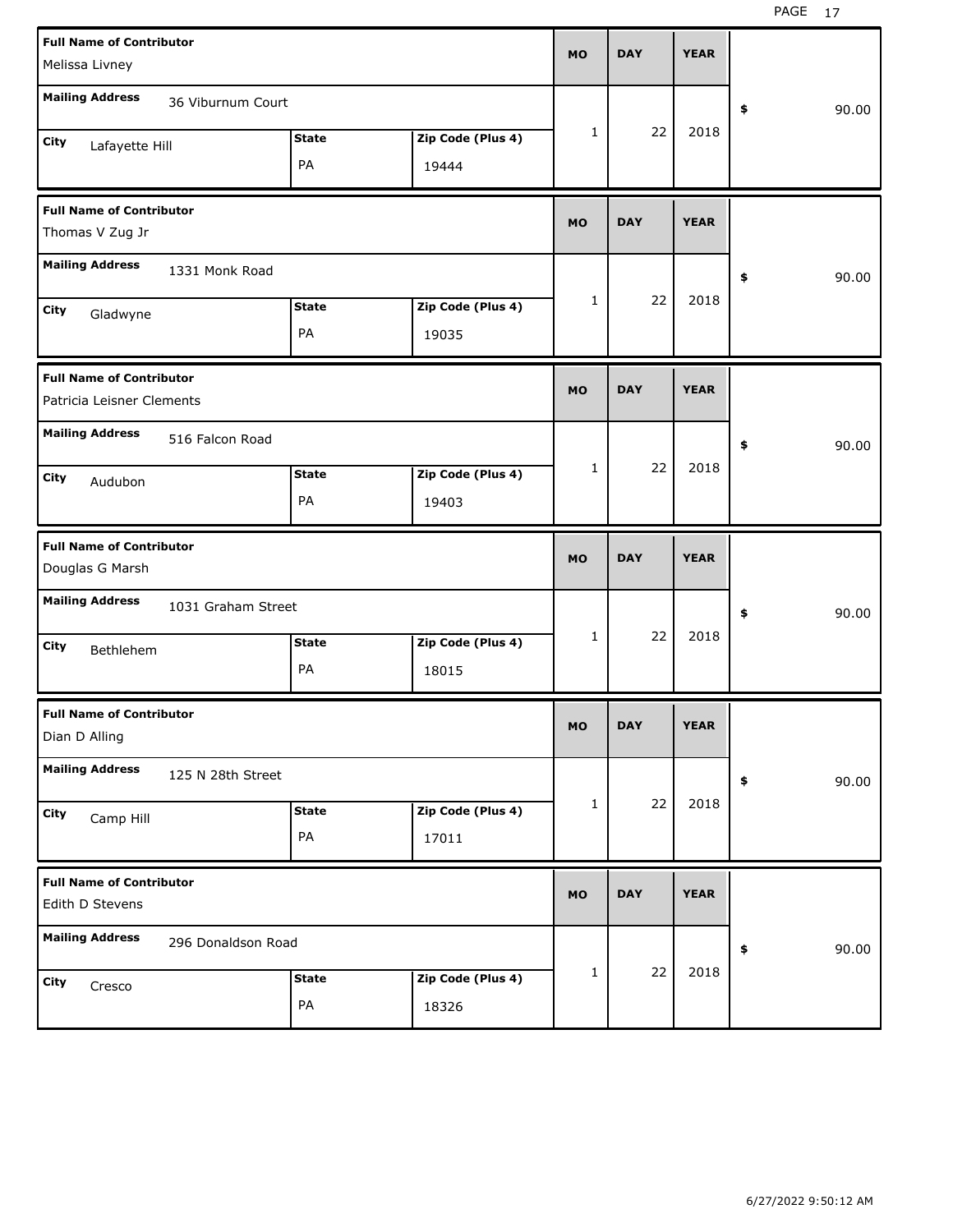| <b>Full Name of Contributor</b>                               |                                   |                   | <b>MO</b> | <b>DAY</b> | <b>YEAR</b> |              |
|---------------------------------------------------------------|-----------------------------------|-------------------|-----------|------------|-------------|--------------|
| Margery H Donovan                                             |                                   |                   |           |            |             |              |
| <b>Mailing Address</b>                                        | 1075 Old Harrisburg Rd Unite #111 |                   |           |            |             | 90.00<br>\$  |
| City<br>Gettysburg                                            | <b>State</b>                      | Zip Code (Plus 4) | 1         | 22         | 2018        |              |
|                                                               | PA                                | 17325             |           |            |             |              |
| <b>Full Name of Contributor</b><br>Benjamin Lerner            |                                   |                   | <b>MO</b> | <b>DAY</b> | <b>YEAR</b> |              |
| <b>Mailing Address</b><br>226 W Rittenhouse Sqare Apt 1005    |                                   |                   |           |            |             | 90.00<br>\$  |
| City<br>Philadelphia                                          | <b>State</b>                      | Zip Code (Plus 4) | 1         | 22         | 2018        |              |
|                                                               | PA                                | 19103             |           |            |             |              |
| <b>Full Name of Contributor</b><br>Sandra Lee Corry           |                                   |                   | <b>MO</b> | <b>DAY</b> | <b>YEAR</b> |              |
| <b>Mailing Address</b><br>400 Walnut Street Apt 8D            |                                   |                   |           |            |             | \$<br>190.00 |
| City<br>Philadelphia                                          | <b>State</b>                      | Zip Code (Plus 4) | 1         | 22         | 2018        |              |
|                                                               | PA                                | 19106             |           |            |             |              |
|                                                               |                                   |                   |           |            |             |              |
| <b>Full Name of Contributor</b><br>Susan Schreckengaust       |                                   |                   | <b>MO</b> | <b>DAY</b> | <b>YEAR</b> |              |
| <b>Mailing Address</b><br>2329 Lincoln Street                 |                                   |                   |           |            |             | 60.00<br>\$  |
| City<br>Camp Hill                                             | <b>State</b>                      | Zip Code (Plus 4) | 1         | 22         | 2018        |              |
|                                                               | PA                                | 17011             |           |            |             |              |
| <b>Full Name of Contributor</b><br>Gail Stender               |                                   |                   | МO        | <b>DAY</b> | <b>YEAR</b> |              |
| <b>Mailing Address</b><br>528 Garnet lane                     |                                   |                   |           |            |             | 80.00<br>\$  |
| City<br>Lititz                                                | <b>State</b>                      | Zip Code (Plus 4) | 1         | 22         | 2018        |              |
|                                                               | PA                                | 17543             |           |            |             |              |
| <b>Full Name of Contributor</b><br>Suzanne O'Brien Consulting |                                   |                   | <b>MO</b> | <b>DAY</b> | <b>YEAR</b> |              |
| <b>Mailing Address</b><br>1315 Morris Street                  |                                   |                   |           |            |             | \$<br>240.00 |
| City<br>Philadelphia                                          | <b>State</b>                      | Zip Code (Plus 4) | 1         | 22         | 2018        |              |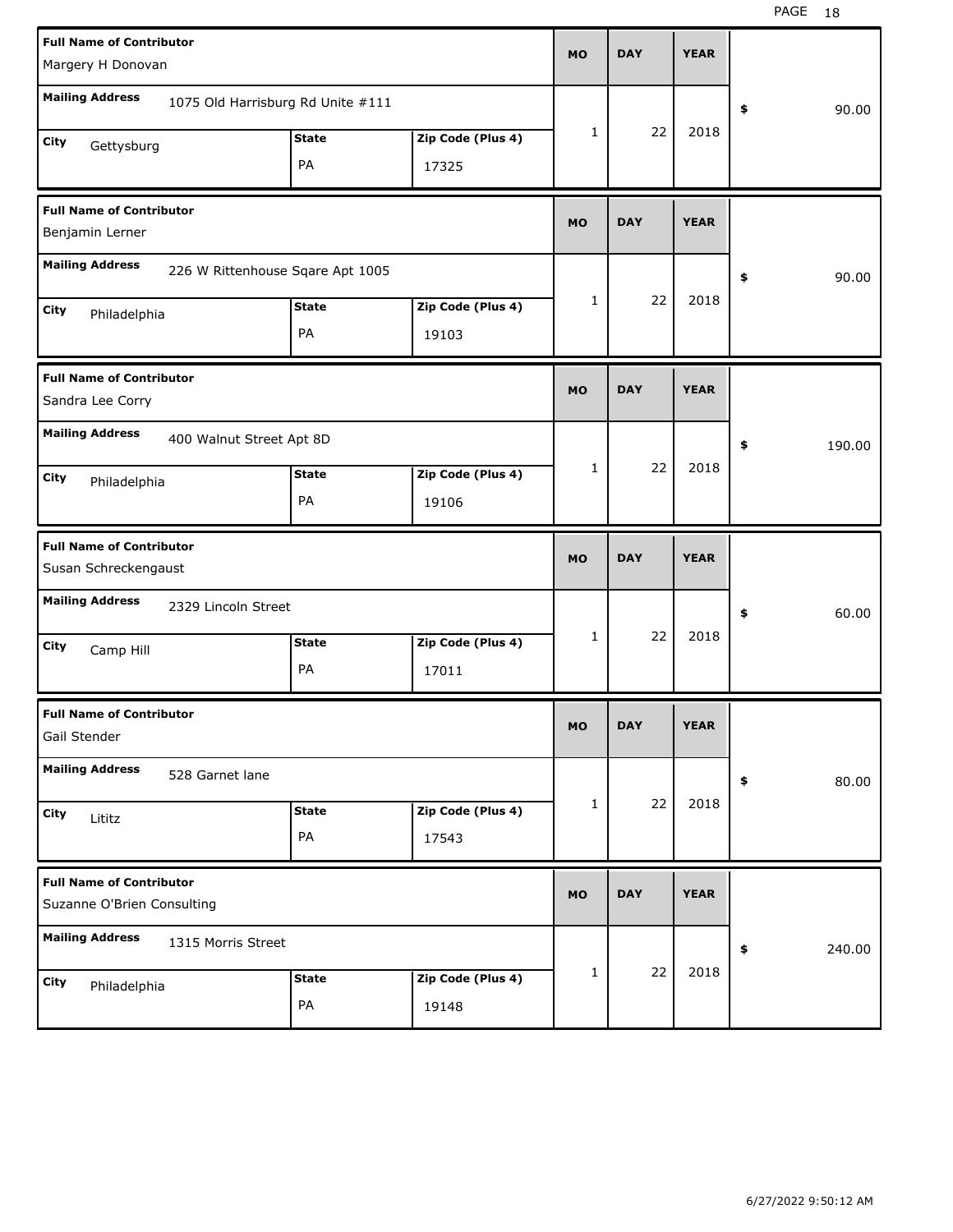| <b>Full Name of Contributor</b>                            |              |                   | <b>MO</b>    | <b>DAY</b> | <b>YEAR</b> |              |
|------------------------------------------------------------|--------------|-------------------|--------------|------------|-------------|--------------|
| Bryna S Silver                                             |              |                   |              |            |             |              |
| <b>Mailing Address</b><br>244 Philip Pl                    |              |                   |              |            |             | \$<br>90.00  |
| City<br>Philadelphia                                       | <b>State</b> | Zip Code (Plus 4) | 1            | 22         | 2018        |              |
|                                                            | PA           | 19106             |              |            |             |              |
| <b>Full Name of Contributor</b><br>Cynthia Price Heckscher |              |                   | <b>MO</b>    | <b>DAY</b> | <b>YEAR</b> |              |
| <b>Mailing Address</b><br>1014 W Hortter Street            |              |                   |              |            |             | \$<br>65.00  |
| City<br>Philadelphia                                       | <b>State</b> | Zip Code (Plus 4) | 1            | 22         | 2018        |              |
|                                                            | PA           | 19119             |              |            |             |              |
| <b>Full Name of Contributor</b><br>Rebecca Femia           |              |                   | <b>MO</b>    | <b>DAY</b> | <b>YEAR</b> |              |
| <b>Mailing Address</b><br>Unknown                          |              |                   |              |            |             | \$<br>65.00  |
| City<br>Unknown                                            | <b>State</b> | Zip Code (Plus 4) | 1            | 22         | 2018        |              |
|                                                            | PA           | 17102             |              |            |             |              |
|                                                            |              |                   |              |            |             |              |
| <b>Full Name of Contributor</b><br>Gage Johnston           |              |                   | <b>MO</b>    | <b>DAY</b> | <b>YEAR</b> |              |
| <b>Mailing Address</b><br>2238 Mt Vernon Street            |              |                   |              |            |             | \$<br>165.00 |
| City                                                       | <b>State</b> | Zip Code (Plus 4) | 1            | 22         | 2018        |              |
| Philadelphia                                               | PA           | 19130             |              |            |             |              |
| <b>Full Name of Contributor</b><br>Kimberly B Kirn         |              |                   | <b>MO</b>    | <b>DAY</b> | <b>YEAR</b> |              |
| <b>Mailing Address</b><br>1315 Lombard Street              |              |                   |              |            |             | \$<br>65.00  |
| City                                                       | <b>State</b> | Zip Code (Plus 4) | $\mathbf{1}$ | 22         | 2018        |              |
| Philadelphia                                               | PA           | 19147             |              |            |             |              |
| <b>Full Name of Contributor</b><br>Kathryn O'Neill         |              |                   | <b>MO</b>    | <b>DAY</b> | <b>YEAR</b> |              |
| <b>Mailing Address</b><br>109 Miner Street                 |              |                   |              |            |             | \$<br>90.00  |
| City<br>Wilkes Barre                                       | <b>State</b> | Zip Code (Plus 4) | $\mathbf{1}$ | 22         | 2018        |              |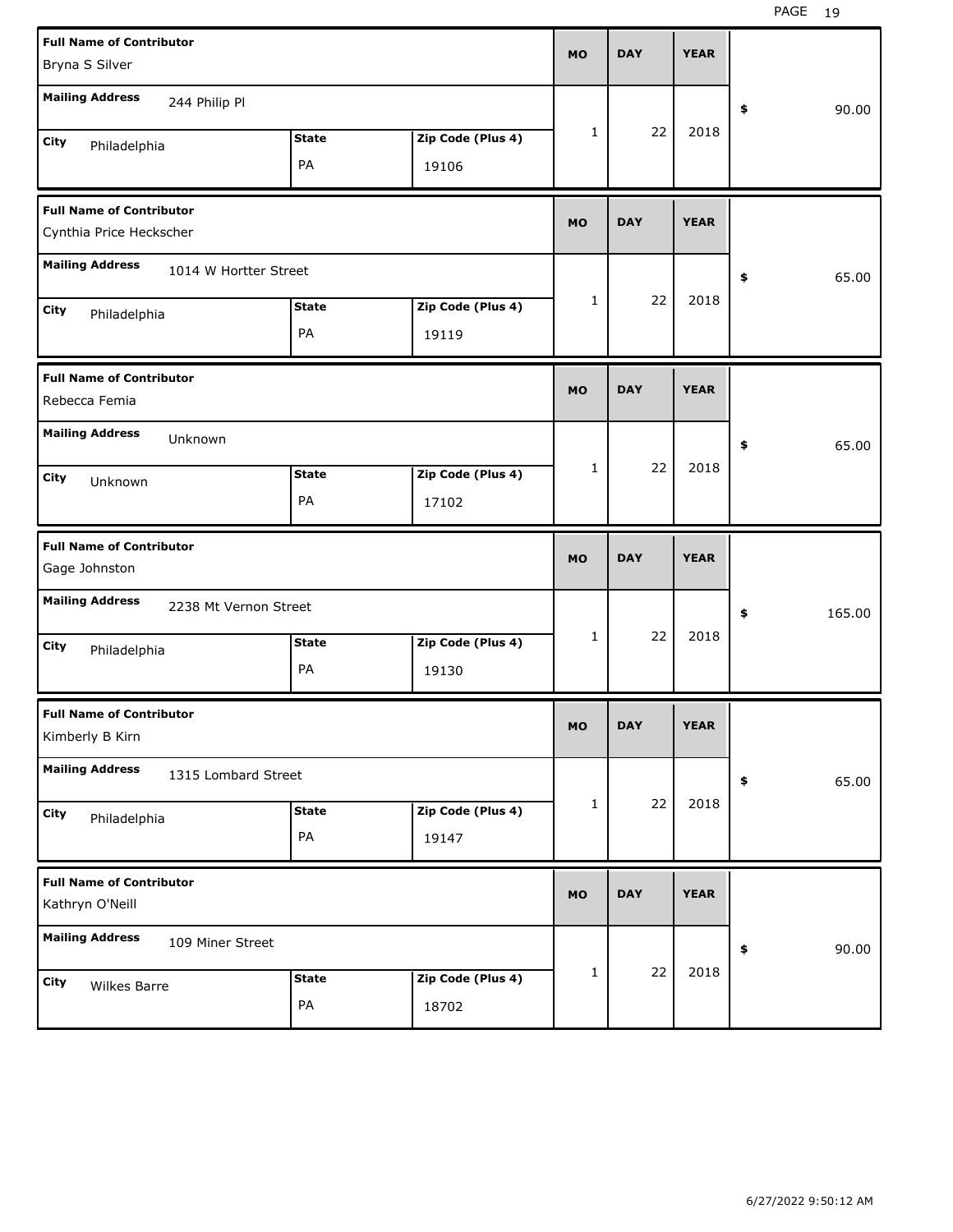| <b>Full Name of Contributor</b><br>Benjamin O'Hare   |                    |                    |                            | <b>MO</b>    | <b>DAY</b> | <b>YEAR</b> |              |
|------------------------------------------------------|--------------------|--------------------|----------------------------|--------------|------------|-------------|--------------|
| <b>Mailing Address</b>                               | 64 Springs Drive   |                    |                            |              |            |             | 90.00<br>\$  |
| <b>City</b><br>Doylestown                            |                    | <b>State</b><br>PA | Zip Code (Plus 4)<br>18901 | $\mathbf{1}$ | 22         | 2018        |              |
| <b>Full Name of Contributor</b><br>Carolyn Danckaert |                    |                    |                            | <b>MO</b>    | <b>DAY</b> | <b>YEAR</b> |              |
| <b>Mailing Address</b>                               | 203 Vine Street    |                    |                            |              |            |             | 65.00<br>\$  |
| City<br>Pittsburgh                                   |                    | <b>State</b><br>PA | Zip Code (Plus 4)<br>15218 | $\mathbf{1}$ | 22         | 2018        |              |
| <b>Full Name of Contributor</b><br>Daniel Boylen     |                    |                    |                            | <b>MO</b>    | <b>DAY</b> | <b>YEAR</b> |              |
| <b>Mailing Address</b>                               | 7153 Boyer Street  |                    |                            |              |            |             | \$<br>190.00 |
| <b>City</b><br>Philadelphia                          |                    | <b>State</b><br>PA | Zip Code (Plus 4)<br>19119 | $\mathbf{1}$ | 22         | 2018        |              |
| <b>Full Name of Contributor</b><br>David Hunter      |                    |                    |                            | <b>MO</b>    | <b>DAY</b> | <b>YEAR</b> |              |
| <b>Mailing Address</b>                               | 65 Oak Knoll Drive |                    |                            |              |            |             | \$<br>90.00  |
| <b>City</b><br>Berwyn                                |                    | <b>State</b><br>PA | Zip Code (Plus 4)<br>19312 | $\mathbf{1}$ | 22         | 2018        |              |
|                                                      |                    |                    |                            |              |            |             |              |

**Enter Grand Total of Part A on Schedule I, Detailed Summary Page, Section 2.**

**PAGE TOTAL**

**\$** 14,214.00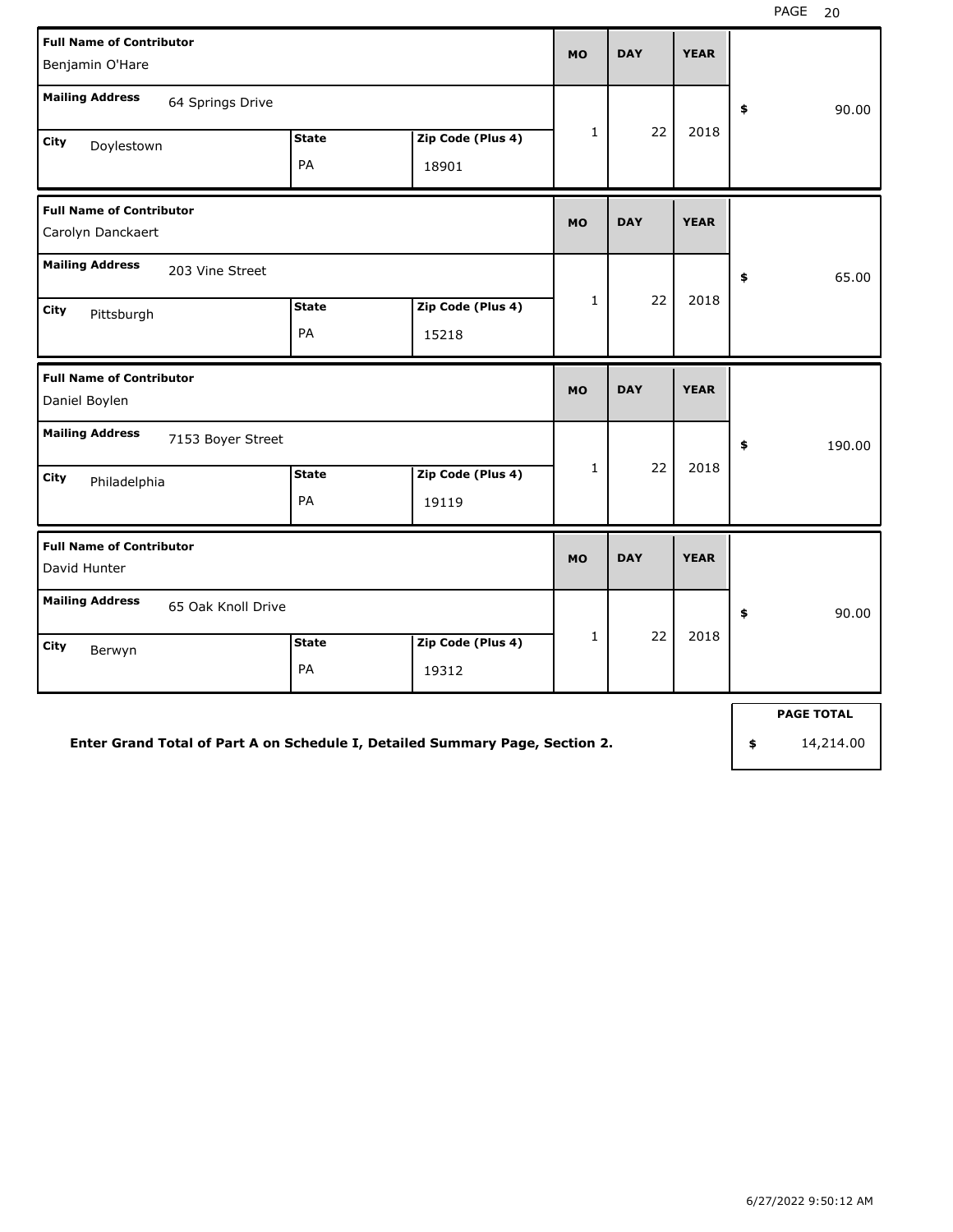# **PART C Contributions Received From Political Committees**

**OVER \$250.00**

 **Use this Part to itemize only contributions received from Political committees with an aggregate value from Over \$250.00 in the reporting period.**

| Name of Filing Committee or Candidate                                        |              | <b>Reporting Period</b> |             |            |             |                   |
|------------------------------------------------------------------------------|--------------|-------------------------|-------------|------------|-------------|-------------------|
|                                                                              |              | From:                   |             |            | To:         |                   |
|                                                                              |              |                         | <b>DATE</b> |            |             | <b>AMOUNT</b>     |
| <b>Full Name of Contributing Committee</b>                                   |              |                         | <b>MO</b>   | <b>DAY</b> | <b>YEAR</b> |                   |
| <b>Mailing Address</b>                                                       |              |                         |             |            |             | \$<br>0.00        |
| City                                                                         | <b>State</b> | Zip Code (Plus 4)       |             |            |             |                   |
|                                                                              |              |                         |             |            |             | <b>PAGE TOTAL</b> |
| Enter Grand Total of Part C on Schedule I, Detailed Summary Page, Section 3. |              |                         |             |            |             | \$<br>0.00        |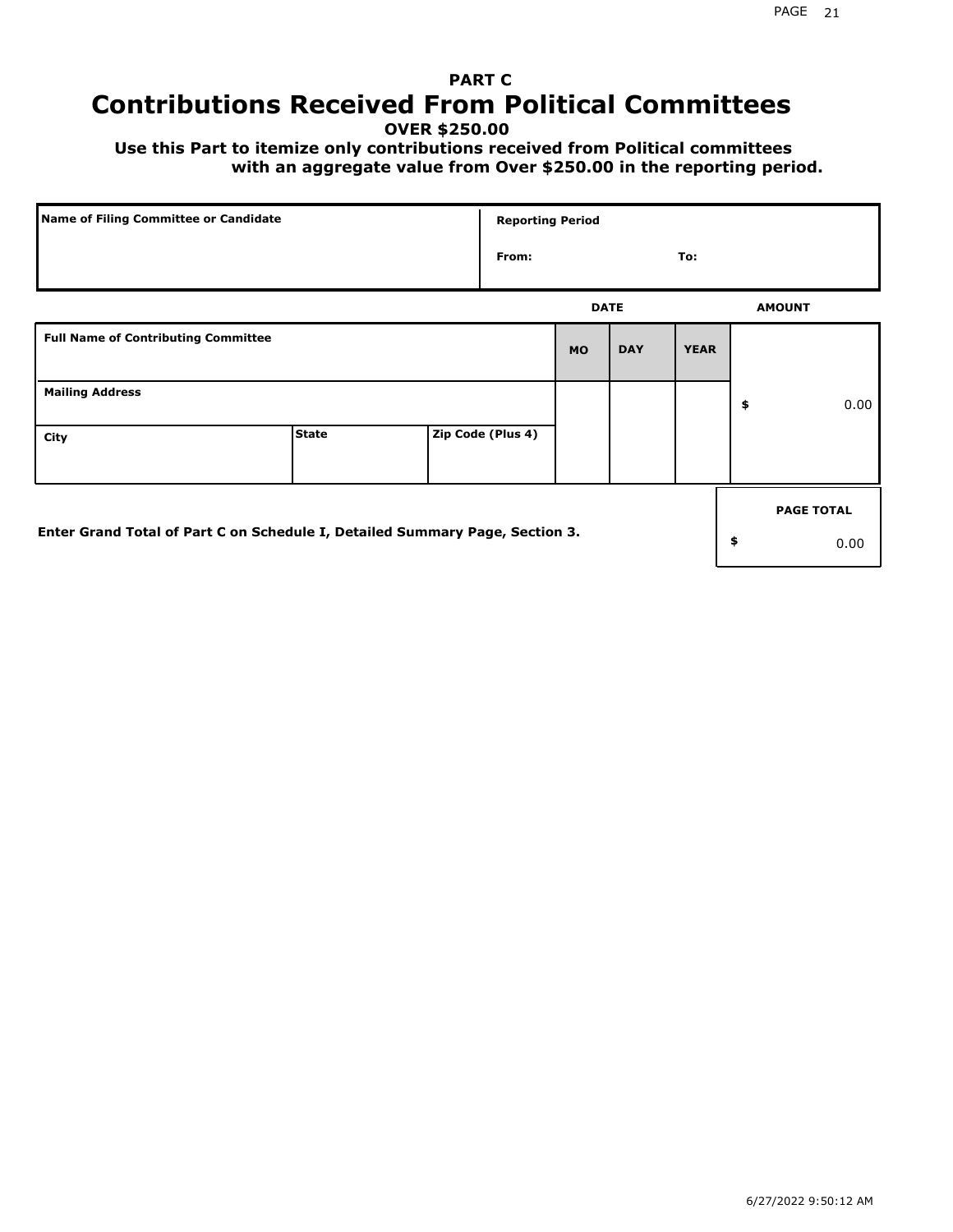# **PART D ALL OTHER CONTRIBUTIONS**

#### **OVER \$250.00**

#### **Use this Part to itemize all other contributions with an aggregate value of**

 **over \$250.00 in the reporting period.**

 **(Exclude contributions from political committees reported in Part C.)** 

| <b>Name of Filing Committee or Candidate</b><br>PLANNED PARENTHOOD PA INC |                                                    |              |  |                   | <b>Reporting Period</b> |                   |              |                |                   |               |          |
|---------------------------------------------------------------------------|----------------------------------------------------|--------------|--|-------------------|-------------------------|-------------------|--------------|----------------|-------------------|---------------|----------|
|                                                                           |                                                    |              |  |                   | From:                   |                   |              | $1/1/2018$ To: |                   | 3/26/2018     |          |
|                                                                           |                                                    |              |  |                   |                         |                   | <b>DATE</b>  |                |                   | <b>AMOUNT</b> |          |
| <b>Full Name of Contributor</b><br>Melissa M McSwigan                     |                                                    |              |  |                   |                         | <b>MO</b>         | <b>DAY</b>   | <b>YEAR</b>    |                   |               |          |
| <b>Mailing</b><br><b>Address</b>                                          | 4131 Begelow Blvd                                  |              |  |                   |                         |                   |              |                | \$                |               | 990.00   |
| City<br>Pittsburgh                                                        |                                                    | <b>State</b> |  | Zip Code (Plus 4) |                         | 1                 | 22           | 2018           |                   |               |          |
|                                                                           |                                                    | PA           |  | 15213             |                         |                   |              |                |                   |               |          |
| <b>Employer Name</b>                                                      | Unknown                                            |              |  |                   |                         | <b>Occupation</b> |              | Unknown        |                   |               |          |
| <b>Business</b>                                                           | <b>Employer Mailing Address/Principal Place of</b> |              |  | City              |                         |                   | <b>State</b> |                | Zip Code (Plus 4) |               |          |
| Unknown                                                                   |                                                    |              |  | Pittsburgh        |                         |                   | PA           |                | 15213             |               |          |
| <b>Full Name of Contributor</b><br>Thomas B Hagen                         |                                                    |              |  |                   |                         | <b>MO</b>         | <b>DAY</b>   | <b>YEAR</b>    |                   |               |          |
| <b>Mailing</b><br><b>Address</b>                                          | Uknown                                             |              |  |                   |                         |                   |              |                | \$                |               | 1,990.00 |
| City<br>Unknown                                                           |                                                    | <b>State</b> |  | Zip Code (Plus 4) |                         | $\mathbf{1}$      | 22           | 2018           |                   |               |          |
|                                                                           |                                                    | PA           |  | 17102             |                         |                   |              |                |                   |               |          |
| <b>Employer Name</b>                                                      | Unknown                                            |              |  |                   |                         | <b>Occupation</b> |              | Unknown        |                   |               |          |
| <b>Business</b>                                                           | <b>Employer Mailing Address/Principal Place of</b> |              |  | City              |                         |                   | <b>State</b> |                | Zip Code (Plus 4) |               |          |
| Unknown                                                                   |                                                    |              |  | Harrisburg        |                         |                   | PA           |                | 17102             |               |          |
| <b>Full Name of Contributor</b><br>Joanne S Higgins                       |                                                    |              |  |                   |                         | <b>MO</b>         | <b>DAY</b>   | <b>YEAR</b>    |                   |               |          |
| <b>Mailing</b><br><b>Address</b>                                          | 2027 Sauers road                                   |              |  |                   |                         |                   |              |                | \$                |               | 390.00   |
| City<br>Harrisburg                                                        |                                                    | <b>State</b> |  | Zip Code (Plus 4) |                         | 1                 | 22           | 2018           |                   |               |          |
|                                                                           |                                                    | PA           |  | 17110             |                         |                   |              |                |                   |               |          |
| <b>Employer Name</b>                                                      | Unknown                                            |              |  |                   |                         | <b>Occupation</b> |              | Unknown        |                   |               |          |
| <b>Business</b>                                                           | <b>Employer Mailing Address/Principal Place of</b> |              |  | City              |                         |                   | <b>State</b> |                | Zip Code (Plus 4) |               |          |
| Unkown                                                                    |                                                    |              |  | Harrisburg        |                         |                   | PA           |                | 17110             |               |          |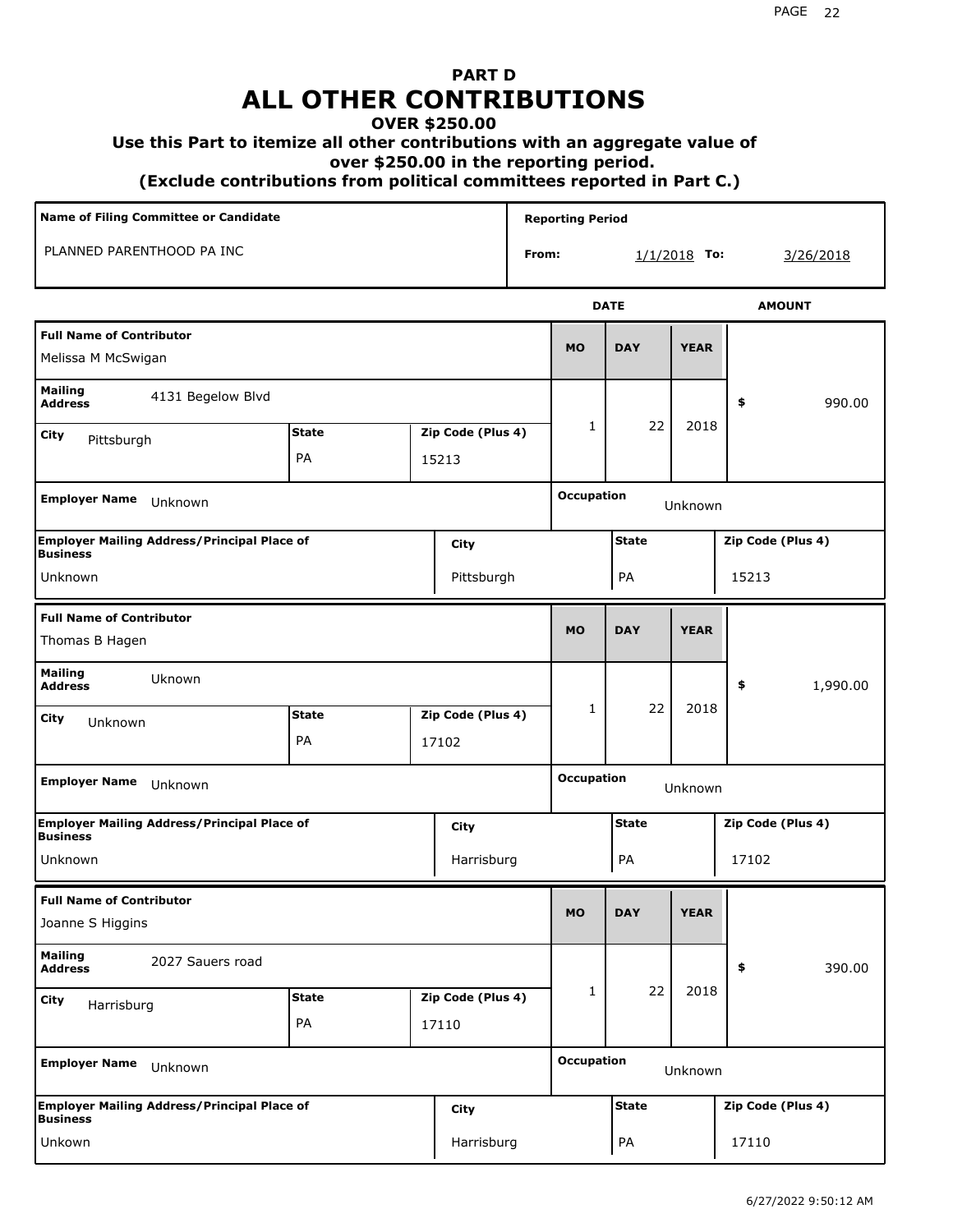| <b>Full Name of Contributor</b>                      |                                                    |              |                   |                   |              |             |                   |          |
|------------------------------------------------------|----------------------------------------------------|--------------|-------------------|-------------------|--------------|-------------|-------------------|----------|
| Ruth S Damsker                                       |                                                    |              |                   | <b>MO</b>         | <b>DAY</b>   | <b>YEAR</b> |                   |          |
| <b>Mailing</b><br><b>Address</b>                     | 308 Primrose Drive                                 |              |                   |                   |              |             | \$                | 1,190.00 |
| City<br>Lansdale                                     |                                                    | <b>State</b> | Zip Code (Plus 4) | 1                 | 22           | 2018        |                   |          |
|                                                      |                                                    | PA           | 19446             |                   |              |             |                   |          |
| <b>Employer Name</b>                                 | Unknown                                            |              |                   | <b>Occupation</b> |              | Unknown     |                   |          |
| <b>Business</b>                                      | <b>Employer Mailing Address/Principal Place of</b> |              | City              |                   | <b>State</b> |             | Zip Code (Plus 4) |          |
| Unknown                                              |                                                    |              | Lansdale          |                   | PA           |             | 19446             |          |
| <b>Full Name of Contributor</b>                      |                                                    |              |                   | <b>MO</b>         | <b>DAY</b>   | <b>YEAR</b> |                   |          |
| Susan E Schewel                                      |                                                    |              |                   |                   |              |             |                   |          |
| <b>Mailing</b><br><b>Address</b>                     | 419 Gate lane                                      |              |                   |                   |              |             | \$                | 490.00   |
| City<br>Philadelphia                                 |                                                    | <b>State</b> | Zip Code (Plus 4) | 1                 | 22           | 2018        |                   |          |
|                                                      |                                                    | PA           | 19119             |                   |              |             |                   |          |
|                                                      |                                                    |              |                   | <b>Occupation</b> |              |             |                   |          |
| <b>Employer Name</b>                                 | Unknown                                            |              |                   |                   |              | Unknown     |                   |          |
| <b>Business</b>                                      | <b>Employer Mailing Address/Principal Place of</b> |              | City              |                   | <b>State</b> |             | Zip Code (Plus 4) |          |
| Unknown                                              |                                                    |              | Philadelphia      |                   | PA           |             | 19119             |          |
|                                                      |                                                    |              |                   |                   |              |             |                   |          |
|                                                      |                                                    |              |                   |                   |              |             |                   |          |
| <b>Full Name of Contributor</b><br>Richard W Kessler |                                                    |              |                   | <b>MO</b>         | <b>DAY</b>   | <b>YEAR</b> |                   |          |
| <b>Mailing</b><br><b>Address</b>                     | 615 W Mount Airy Avenue                            |              |                   |                   |              |             | \$                | 290.00   |
| City                                                 |                                                    | <b>State</b> | Zip Code (Plus 4) | 1                 | 22           | 2018        |                   |          |
| Philadelphia                                         |                                                    | PA           | 19119             |                   |              |             |                   |          |
| <b>Employer Name</b>                                 | Unknown                                            |              |                   | <b>Occupation</b> |              | Unknown     |                   |          |
|                                                      | <b>Employer Mailing Address/Principal Place of</b> |              | City              |                   | <b>State</b> |             | Zip Code (Plus 4) |          |
| <b>Business</b><br>Unknown                           |                                                    |              | Philadelphia      |                   | PA           |             | 19119             |          |
| <b>Full Name of Contributor</b><br>Richard W Kessler |                                                    |              |                   | <b>MO</b>         | <b>DAY</b>   | <b>YEAR</b> |                   |          |
| <b>Mailing</b><br><b>Address</b>                     | 615 W Mount Airy Avenue                            |              |                   |                   |              |             | \$                | 490.00   |
|                                                      |                                                    | <b>State</b> | Zip Code (Plus 4) | 1                 | 22           | 2018        |                   |          |
| City<br>Philadelphia                                 |                                                    | PA           | 19119             |                   |              |             |                   |          |
| <b>Employer Name</b>                                 | Unknown                                            |              |                   | <b>Occupation</b> |              | Unknown     |                   |          |
| <b>Business</b>                                      | <b>Employer Mailing Address/Principal Place of</b> |              | <b>City</b>       |                   | <b>State</b> |             | Zip Code (Plus 4) |          |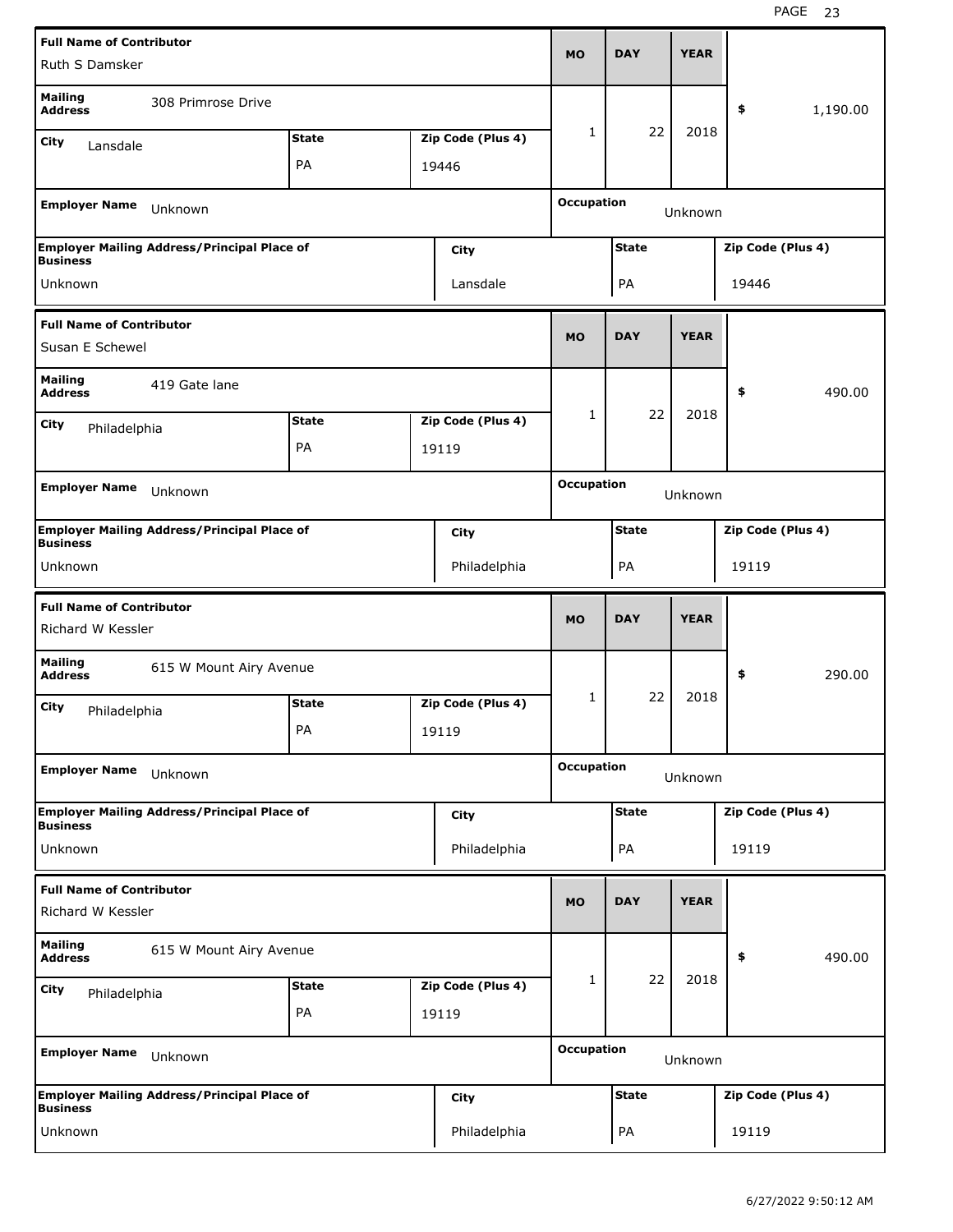| <b>Full Name of Contributor</b>                 |                                                    |              |                   |                   |              |             |                   |        |
|-------------------------------------------------|----------------------------------------------------|--------------|-------------------|-------------------|--------------|-------------|-------------------|--------|
| Richard W Kessler                               |                                                    |              |                   | <b>MO</b>         | <b>DAY</b>   | <b>YEAR</b> |                   |        |
| <b>Mailing</b><br><b>Address</b>                | 615 W Mount Airy Avenue                            |              |                   |                   |              |             | \$                | 490.00 |
| City<br>Philadelphia                            |                                                    | <b>State</b> | Zip Code (Plus 4) | 1                 | 22           | 2018        |                   |        |
|                                                 |                                                    | PA           | 19119             |                   |              |             |                   |        |
| <b>Employer Name</b>                            | Unknown                                            |              |                   | <b>Occupation</b> |              | Unknown     |                   |        |
| <b>Business</b>                                 | <b>Employer Mailing Address/Principal Place of</b> |              | City              |                   | <b>State</b> |             | Zip Code (Plus 4) |        |
| Unknown                                         |                                                    |              | Philadelphia      |                   | PA           |             | 19119             |        |
| <b>Full Name of Contributor</b>                 |                                                    |              |                   | <b>MO</b>         | <b>DAY</b>   | <b>YEAR</b> |                   |        |
| Daniel R Ross                                   |                                                    |              |                   |                   |              |             |                   |        |
| <b>Mailing</b><br><b>Address</b>                | 7118 Lincoln Drive                                 |              |                   |                   |              |             | \$                | 290.00 |
| City<br>Philadelphia                            |                                                    | <b>State</b> | Zip Code (Plus 4) | 1                 | 22           | 2018        |                   |        |
|                                                 |                                                    | PA           | 19119             |                   |              |             |                   |        |
| <b>Employer Name</b>                            |                                                    |              |                   | <b>Occupation</b> |              |             |                   |        |
|                                                 | Unknown                                            |              |                   |                   |              | Unknown     |                   |        |
| <b>Business</b>                                 | <b>Employer Mailing Address/Principal Place of</b> |              | City              |                   | <b>State</b> |             | Zip Code (Plus 4) |        |
| Unknown                                         |                                                    |              | Philadelphia      |                   | PA           |             | 19119             |        |
|                                                 |                                                    |              |                   |                   |              |             |                   |        |
| <b>Full Name of Contributor</b><br>Nora Cashion |                                                    |              |                   | <b>MO</b>         | <b>DAY</b>   | <b>YEAR</b> |                   |        |
| <b>Mailing</b><br><b>Address</b>                | 1917 Mt Vernon Street                              |              |                   |                   |              |             | \$                | 490.00 |
|                                                 |                                                    | <b>State</b> | Zip Code (Plus 4) | 1                 | 22           | 2018        |                   |        |
| City<br>Philadelphia                            |                                                    | PA           | 19130             |                   |              |             |                   |        |
| <b>Employer Name</b>                            | Unknown                                            |              |                   | <b>Occupation</b> |              | Unknown     |                   |        |
|                                                 | <b>Employer Mailing Address/Principal Place of</b> |              | <b>City</b>       |                   | <b>State</b> |             | Zip Code (Plus 4) |        |
| <b>Business</b><br>Unknown                      |                                                    |              | Philadelphia      |                   | PA           |             | 19130             |        |
| <b>Full Name of Contributor</b>                 |                                                    |              |                   |                   |              |             |                   |        |
| James E Marks                                   |                                                    |              |                   | <b>MO</b>         | <b>DAY</b>   | <b>YEAR</b> |                   |        |
| <b>Mailing</b><br><b>Address</b>                | Unknown                                            |              |                   |                   |              |             | \$                | 990.00 |
| <b>City</b><br>Unknown                          |                                                    | <b>State</b> | Zip Code (Plus 4) | 1                 | 22           | 2018        |                   |        |
|                                                 |                                                    | PA           | 17102             |                   |              |             |                   |        |
| <b>Employer Name</b>                            | Unknown                                            |              |                   | <b>Occupation</b> |              | Unknown     |                   |        |
| <b>Business</b>                                 | <b>Employer Mailing Address/Principal Place of</b> |              | <b>City</b>       |                   | <b>State</b> |             | Zip Code (Plus 4) |        |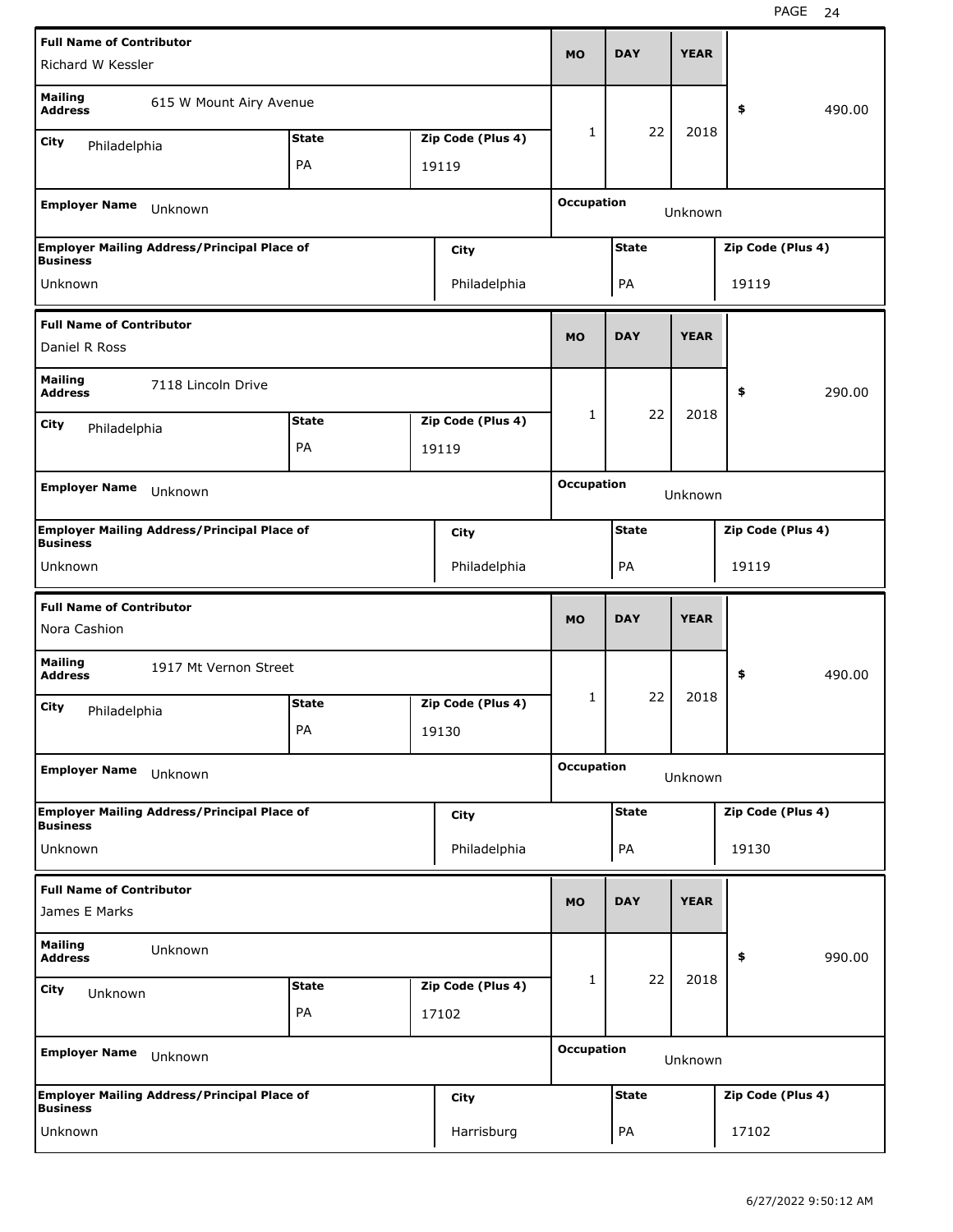| <b>Full Name of Contributor</b>                       |                                                    |              |                   | <b>MO</b>         | <b>DAY</b>   | <b>YEAR</b> |                   |          |
|-------------------------------------------------------|----------------------------------------------------|--------------|-------------------|-------------------|--------------|-------------|-------------------|----------|
| William W Warren Jr                                   |                                                    |              |                   |                   |              |             |                   |          |
| <b>Mailing</b><br><b>Address</b>                      | 508 Bridgeview Drive                               |              |                   |                   |              |             | \$                | 2,490.00 |
| City<br>Lemoyne                                       |                                                    | <b>State</b> | Zip Code (Plus 4) | $\mathbf{1}$      | 22           | 2018        |                   |          |
|                                                       |                                                    | PA           | 17043             |                   |              |             |                   |          |
| <b>Employer Name</b>                                  | Unknown                                            |              |                   | <b>Occupation</b> |              | Unknown     |                   |          |
| <b>Business</b>                                       | <b>Employer Mailing Address/Principal Place of</b> |              | City              |                   | <b>State</b> |             | Zip Code (Plus 4) |          |
| Unknown                                               |                                                    |              | Lemoyne           |                   | PA           |             | 17043             |          |
| <b>Full Name of Contributor</b>                       |                                                    |              |                   |                   |              |             |                   |          |
| Valerie Arkoosh                                       |                                                    |              |                   | <b>MO</b>         | <b>DAY</b>   | <b>YEAR</b> |                   |          |
| <b>Mailing</b><br><b>Address</b>                      | 530 Spring Lane                                    |              |                   |                   |              |             | \$                | 1,990.00 |
| City<br>Wyndmoor                                      |                                                    | <b>State</b> | Zip Code (Plus 4) | 1                 | 22           | 2018        |                   |          |
|                                                       |                                                    | PA           | 19038             |                   |              |             |                   |          |
|                                                       |                                                    |              |                   | <b>Occupation</b> |              |             |                   |          |
| <b>Employer Name</b>                                  | Unknown                                            |              |                   |                   |              | Unknown     |                   |          |
| <b>Business</b>                                       | <b>Employer Mailing Address/Principal Place of</b> |              | City              |                   | <b>State</b> |             | Zip Code (Plus 4) |          |
| Unknown                                               |                                                    |              | Wyndmoor          |                   | PA           |             | 19038             |          |
|                                                       |                                                    |              |                   |                   |              |             |                   |          |
|                                                       |                                                    |              |                   |                   |              |             |                   |          |
| <b>Full Name of Contributor</b><br>Leslie Anne Miller |                                                    |              |                   | <b>MO</b>         | <b>DAY</b>   | <b>YEAR</b> |                   |          |
| <b>Mailing</b><br><b>Address</b>                      | 1111 Barberry Road                                 |              |                   |                   |              |             | \$                | 9,990.00 |
| City                                                  |                                                    | <b>State</b> | Zip Code (Plus 4) | 1                 | 22           | 2018        |                   |          |
| <b>Bryn Mawr</b>                                      |                                                    | PA           | 19010             |                   |              |             |                   |          |
| <b>Employer Name</b>                                  | Unknown                                            |              |                   | <b>Occupation</b> |              | Unknown     |                   |          |
|                                                       | <b>Employer Mailing Address/Principal Place of</b> |              | City              |                   | <b>State</b> |             | Zip Code (Plus 4) |          |
| <b>Business</b><br>Unknown                            |                                                    |              | Bryn Mawr         |                   | PA           |             | 19010             |          |
|                                                       |                                                    |              |                   |                   |              |             |                   |          |
| <b>Full Name of Contributor</b><br>Glibert Kerlin     |                                                    |              |                   | <b>MO</b>         | <b>DAY</b>   | <b>YEAR</b> |                   |          |
| Mailing<br><b>Address</b>                             | 2 Saint James Ct                                   |              |                   |                   |              |             | \$                | 990.00   |
| City<br>Philadelphia                                  |                                                    | <b>State</b> | Zip Code (Plus 4) | 2                 | 9            | 2018        |                   |          |
|                                                       |                                                    | PA           | 19106             |                   |              |             |                   |          |
| <b>Employer Name</b>                                  | Unknown                                            |              |                   | <b>Occupation</b> |              | Unknown     |                   |          |
| <b>Business</b>                                       | <b>Employer Mailing Address/Principal Place of</b> |              | City              |                   | <b>State</b> |             | Zip Code (Plus 4) |          |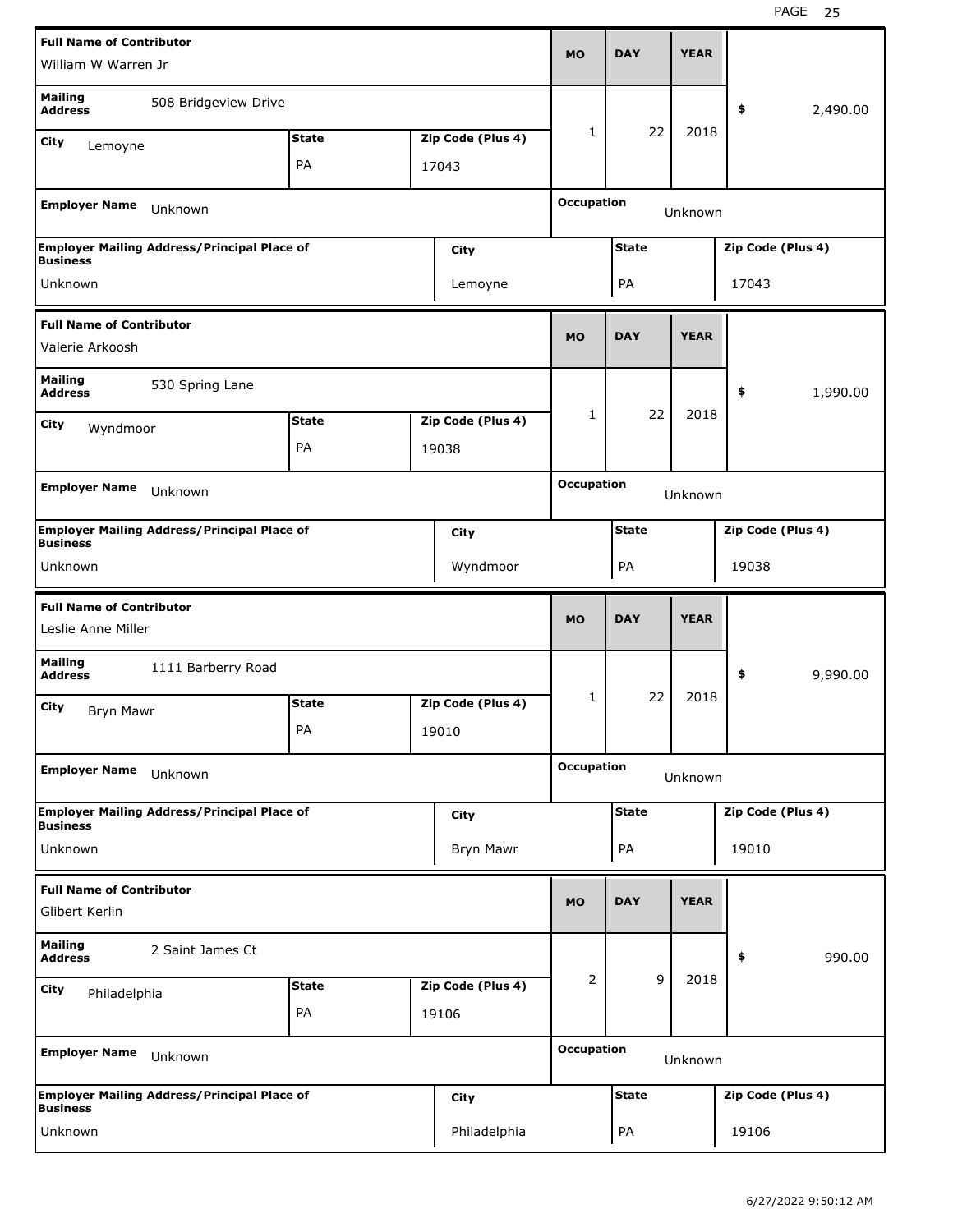| <b>Full Name of Contributor</b>                  |                                                    |              |                   | <b>MO</b>         | <b>DAY</b>   |   | <b>YEAR</b> |                   |          |
|--------------------------------------------------|----------------------------------------------------|--------------|-------------------|-------------------|--------------|---|-------------|-------------------|----------|
| Michael S.B. Churchman                           |                                                    |              |                   |                   |              |   |             |                   |          |
| <b>Mailing</b><br><b>Address</b>                 | 74 Pasture Lane #310                               |              |                   |                   |              |   |             | \$                | 490.00   |
| City<br><b>Bryn Mawr</b>                         |                                                    | <b>State</b> | Zip Code (Plus 4) | 2                 |              | 9 | 2018        |                   |          |
|                                                  |                                                    | PA           | 19010             |                   |              |   |             |                   |          |
| <b>Employer Name</b>                             | Unknown                                            |              |                   | <b>Occupation</b> |              |   | Unknown     |                   |          |
| <b>Business</b>                                  | <b>Employer Mailing Address/Principal Place of</b> |              | City              |                   | <b>State</b> |   |             | Zip Code (Plus 4) |          |
| Unknown                                          |                                                    |              | Bryn Mawr         |                   | PA           |   |             | 19010             |          |
| <b>Full Name of Contributor</b>                  |                                                    |              |                   |                   |              |   |             |                   |          |
| C E Johnson                                      |                                                    |              |                   | <b>MO</b>         | <b>DAY</b>   |   | <b>YEAR</b> |                   |          |
| <b>Mailing</b><br><b>Address</b>                 | 2320 Midland Road                                  |              |                   |                   |              |   |             | \$                | 290.00   |
| City                                             |                                                    | <b>State</b> | Zip Code (Plus 4) | 2                 |              | 9 | 2018        |                   |          |
| Harrisburg                                       |                                                    | PA           | 17104             |                   |              |   |             |                   |          |
|                                                  |                                                    |              |                   |                   |              |   |             |                   |          |
| <b>Employer Name</b>                             | Unknown                                            |              |                   | <b>Occupation</b> |              |   | Unknown     |                   |          |
| <b>Business</b>                                  | <b>Employer Mailing Address/Principal Place of</b> |              | City              |                   | <b>State</b> |   |             | Zip Code (Plus 4) |          |
| Unknown                                          |                                                    |              | Harrisburg        |                   | PA           |   |             | 17104             |          |
|                                                  |                                                    |              |                   |                   |              |   |             |                   |          |
| <b>Full Name of Contributor</b><br>Carol L Novak |                                                    |              |                   | <b>MO</b>         | <b>DAY</b>   |   | <b>YEAR</b> |                   |          |
| <b>Mailing</b><br><b>Address</b>                 | 1 Windrow Lane                                     |              |                   |                   |              |   |             | \$                | 390.00   |
|                                                  |                                                    | <b>State</b> | Zip Code (Plus 4) | 2                 |              | 9 | 2018        |                   |          |
| City<br>newtown                                  |                                                    | PA           | 18940             |                   |              |   |             |                   |          |
| <b>Employer Name</b>                             | Unknown                                            |              |                   | <b>Occupation</b> |              |   | Unknown     |                   |          |
|                                                  | <b>Employer Mailing Address/Principal Place of</b> |              | City              |                   | <b>State</b> |   |             | Zip Code (Plus 4) |          |
| <b>Business</b><br>Unknown                       |                                                    |              | Newtown           |                   | PA           |   |             | 18940             |          |
| <b>Full Name of Contributor</b>                  |                                                    |              |                   |                   |              |   |             |                   |          |
| Nancy Bernstein                                  |                                                    |              |                   | <b>MO</b>         | <b>DAY</b>   |   | <b>YEAR</b> |                   |          |
| <b>Mailing</b><br><b>Address</b>                 | 1425 Wightman Street                               |              |                   |                   |              |   |             | \$                | 9,990.00 |
| City                                             |                                                    | <b>State</b> | Zip Code (Plus 4) | 2                 |              | 9 | 2018        |                   |          |
| Pittsburgh                                       |                                                    | PA           | 15217             |                   |              |   |             |                   |          |
| <b>Employer Name</b>                             | Unknown                                            |              |                   | <b>Occupation</b> |              |   | Unknown     |                   |          |
| <b>Business</b>                                  | <b>Employer Mailing Address/Principal Place of</b> |              | City              |                   | <b>State</b> |   |             | Zip Code (Plus 4) |          |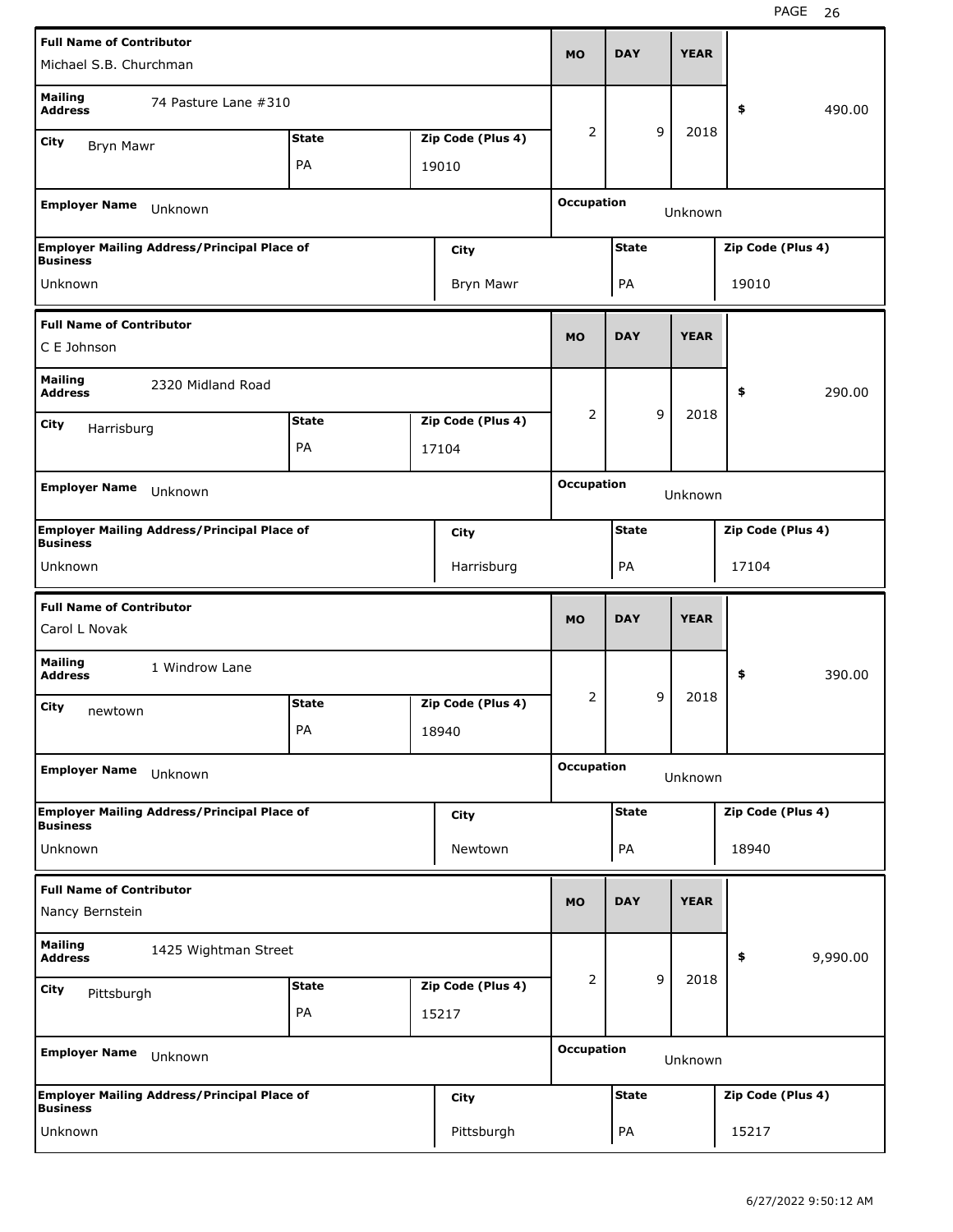| <b>Full Name of Contributor</b>                    |                                                    |              |                   | <b>MO</b>         | <b>DAY</b>   | <b>YEAR</b> |                   |          |
|----------------------------------------------------|----------------------------------------------------|--------------|-------------------|-------------------|--------------|-------------|-------------------|----------|
| Linda J Witt                                       |                                                    |              |                   |                   |              |             |                   |          |
| <b>Mailing</b><br><b>Address</b>                   | 235 S 3rd Street                                   |              |                   |                   |              |             | \$                | 490.00   |
| City<br>Philadelphia                               |                                                    | <b>State</b> | Zip Code (Plus 4) | 2                 | 9            | 2018        |                   |          |
|                                                    |                                                    | PA           | 19106             |                   |              |             |                   |          |
| <b>Employer Name</b>                               | Unknown                                            |              |                   | <b>Occupation</b> |              | Unknown     |                   |          |
| <b>Business</b>                                    | <b>Employer Mailing Address/Principal Place of</b> |              | City              |                   | <b>State</b> |             | Zip Code (Plus 4) |          |
| Unknown                                            |                                                    |              | Philadelphia      |                   | PA           |             | 19106             |          |
| <b>Full Name of Contributor</b><br>John Buckman    |                                                    |              |                   | <b>MO</b>         | <b>DAY</b>   | <b>YEAR</b> |                   |          |
|                                                    |                                                    |              |                   |                   |              |             |                   |          |
| <b>Mailing</b><br><b>Address</b>                   | 1526 Valmont Street                                |              |                   |                   |              |             | \$                | 350.00   |
| City<br>Pittsburgh                                 |                                                    | <b>State</b> | Zip Code (Plus 4) | 2                 | 9            | 2018        |                   |          |
|                                                    |                                                    | PA           | 15217             |                   |              |             |                   |          |
| <b>Employer Name</b>                               | Unknown                                            |              |                   | <b>Occupation</b> |              | Unknown     |                   |          |
| <b>Business</b>                                    | <b>Employer Mailing Address/Principal Place of</b> |              | City              |                   | <b>State</b> |             | Zip Code (Plus 4) |          |
| Unknown                                            |                                                    |              | Pittsburgh        |                   | PA           |             | 15217             |          |
|                                                    |                                                    |              |                   |                   |              |             |                   |          |
| <b>Full Name of Contributor</b><br>Paul Trainer    |                                                    |              |                   | <b>MO</b>         | <b>DAY</b>   | <b>YEAR</b> |                   |          |
| <b>Mailing</b><br><b>Address</b>                   | 151 Edgemeade Drive                                |              |                   |                   |              |             | \$                | 300.00   |
| City<br>Monroeville                                |                                                    | <b>State</b> | Zip Code (Plus 4) | 2                 | 16           | 2018        |                   |          |
|                                                    |                                                    | PA           | 15146             |                   |              |             |                   |          |
| <b>Employer Name</b>                               | Unknown                                            |              |                   | <b>Occupation</b> |              | Unknown     |                   |          |
| <b>Business</b>                                    | <b>Employer Mailing Address/Principal Place of</b> |              | City              |                   | <b>State</b> |             | Zip Code (Plus 4) |          |
| Unknown                                            |                                                    |              | Monroeville       |                   | PA           |             | 15146             |          |
| <b>Full Name of Contributor</b><br>Valerie Arkoosh |                                                    |              |                   | <b>MO</b>         | <b>DAY</b>   | <b>YEAR</b> |                   |          |
| <b>Mailing</b><br><b>Address</b>                   | 530 Spring Lane                                    |              |                   |                   |              |             | \$                | 1,990.00 |
| City<br>Wyndmoor                                   |                                                    | <b>State</b> | Zip Code (Plus 4) | 2                 | 28           | 2018        |                   |          |
|                                                    |                                                    | PA           | 19038             |                   |              |             |                   |          |
| <b>Employer Name</b>                               | Unknown                                            |              |                   | <b>Occupation</b> |              | Unknown     |                   |          |
| <b>Business</b>                                    | <b>Employer Mailing Address/Principal Place of</b> |              | City              |                   | <b>State</b> |             | Zip Code (Plus 4) |          |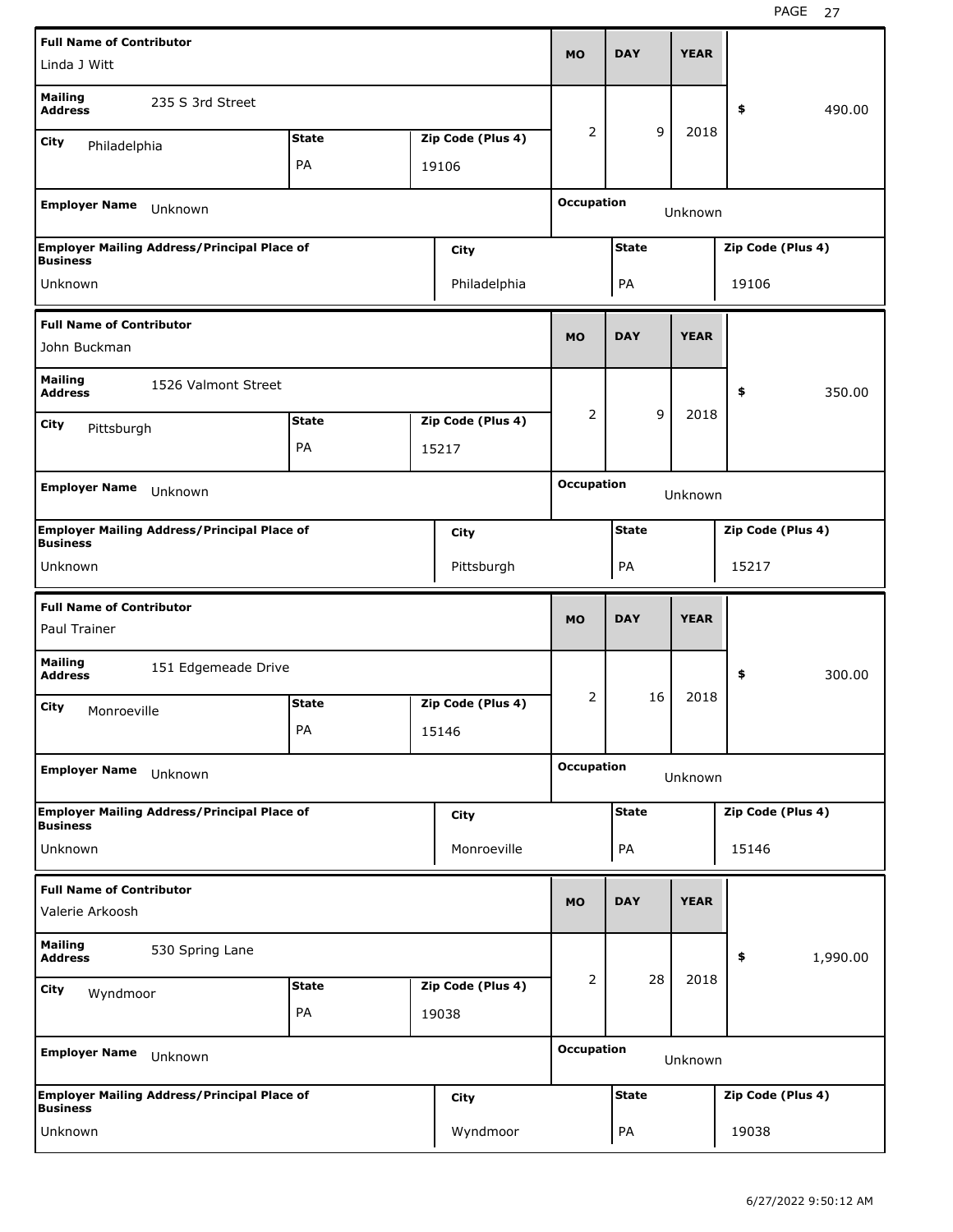| <b>Full Name of Contributor</b>                             |                                                    |              |                   | <b>MO</b>         | <b>DAY</b>   | <b>YEAR</b> |                   |        |
|-------------------------------------------------------------|----------------------------------------------------|--------------|-------------------|-------------------|--------------|-------------|-------------------|--------|
| Alan B Palmer                                               |                                                    |              |                   |                   |              |             |                   |        |
| <b>Mailing</b><br><b>Address</b>                            | 806 Spruce Avenue                                  |              |                   |                   |              |             | \$                | 990.00 |
| City<br>West Chester                                        |                                                    | <b>State</b> | Zip Code (Plus 4) | 2                 | 28           | 2018        |                   |        |
|                                                             |                                                    | PA           | 19382             |                   |              |             |                   |        |
| <b>Employer Name</b>                                        | Unknown                                            |              |                   | <b>Occupation</b> |              | Unknown     |                   |        |
| <b>Business</b>                                             | <b>Employer Mailing Address/Principal Place of</b> |              | City              |                   | <b>State</b> |             | Zip Code (Plus 4) |        |
| Unknown                                                     |                                                    |              | West Chester      |                   | PA           |             | 19382             |        |
| <b>Full Name of Contributor</b><br>Jamini Vincent Davies    |                                                    |              |                   | <b>MO</b>         | <b>DAY</b>   | <b>YEAR</b> |                   |        |
| <b>Mailing</b><br><b>Address</b>                            | 127 E Sycamor Street                               |              |                   |                   |              |             | \$                | 500.00 |
| City                                                        |                                                    | <b>State</b> | Zip Code (Plus 4) | 3                 | 8            | 2018        |                   |        |
| Pittsburgh                                                  |                                                    | PA           | 15211             |                   |              |             |                   |        |
|                                                             |                                                    |              |                   |                   |              |             |                   |        |
| <b>Employer Name</b>                                        | Unknown                                            |              |                   | <b>Occupation</b> |              | Unknown     |                   |        |
| <b>Business</b>                                             | <b>Employer Mailing Address/Principal Place of</b> |              | City              |                   | <b>State</b> |             | Zip Code (Plus 4) |        |
| Unknown                                                     |                                                    |              | Pittsburgh        |                   | PA           |             | 15211             |        |
|                                                             |                                                    |              |                   |                   |              |             |                   |        |
| <b>Full Name of Contributor</b><br><b>Billie Ann Girard</b> |                                                    |              |                   | <b>MO</b>         | <b>DAY</b>   | <b>YEAR</b> |                   |        |
| <b>Mailing</b><br><b>Address</b>                            | 202 Overlook Drive                                 |              |                   |                   |              |             | \$                | 500.00 |
| City                                                        |                                                    | <b>State</b> | Zip Code (Plus 4) | 3                 | 8            | 2018        |                   |        |
| Pittsburgh                                                  |                                                    | РA           | 15216             |                   |              |             |                   |        |
| <b>Employer Name</b>                                        | Unknown                                            |              |                   | <b>Occupation</b> |              | Unknown     |                   |        |
|                                                             | <b>Employer Mailing Address/Principal Place of</b> |              | City              |                   | <b>State</b> |             | Zip Code (Plus 4) |        |
| <b>Business</b><br>Unknown                                  |                                                    |              | Pittsburgh        |                   | PA           |             | 15216             |        |
| <b>Full Name of Contributor</b><br>Hugh Beal                |                                                    |              |                   | <b>MO</b>         | <b>DAY</b>   | <b>YEAR</b> |                   |        |
| <b>Mailing</b><br><b>Address</b>                            | 107 Morrison Drive                                 |              |                   |                   |              |             | \$                | 500.00 |
|                                                             |                                                    | <b>State</b> | Zip Code (Plus 4) | 3                 | 8            | 2018        |                   |        |
| City<br>Pittsburgh                                          |                                                    | PA           | 15216             |                   |              |             |                   |        |
| <b>Employer Name</b>                                        | Unknown                                            |              |                   | <b>Occupation</b> |              | Unknown     |                   |        |
| <b>Business</b>                                             | <b>Employer Mailing Address/Principal Place of</b> |              | City              |                   | <b>State</b> |             | Zip Code (Plus 4) |        |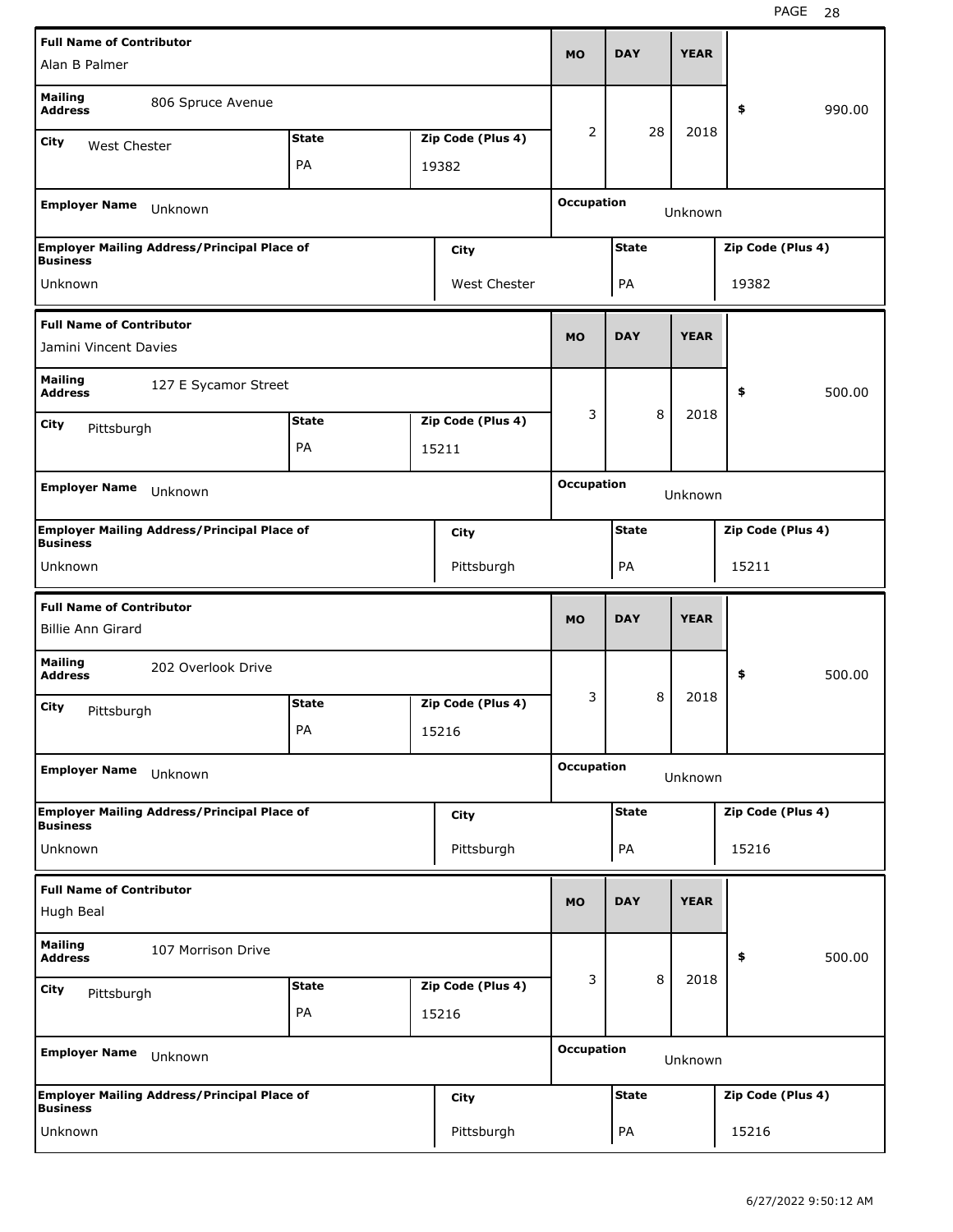| Full Name of Contributor<br>Carol King                                |                                |                                                                              | <b>MO</b>         | <b>DAY</b>   | <b>YEAR</b> |                                |
|-----------------------------------------------------------------------|--------------------------------|------------------------------------------------------------------------------|-------------------|--------------|-------------|--------------------------------|
| <b>Mailing</b><br><b>Address</b>                                      | 650 Smithfield Street, Ste 250 |                                                                              |                   |              |             | 500.00<br>\$                   |
| <b>City</b><br>Pittsburgh                                             | <b>State</b><br>PA             | Zip Code (Plus 4)<br>15222                                                   | 3                 | 8            | 2018        |                                |
| <b>Employer Name</b>                                                  | Unknown                        |                                                                              | <b>Occupation</b> |              | Unknown     |                                |
| <b>Employer Mailing Address/Principal Place of</b><br><b>Business</b> |                                | City                                                                         |                   | <b>State</b> |             | Zip Code (Plus 4)              |
| Unknown                                                               |                                | Pittsburgh                                                                   |                   | PA           |             | 15222                          |
|                                                                       |                                | Enter Grand Total of Part C on Schedule I, Detailed Summary Page, Section 3. |                   |              | \$          | <b>PAGE TOTAL</b><br>40,830.00 |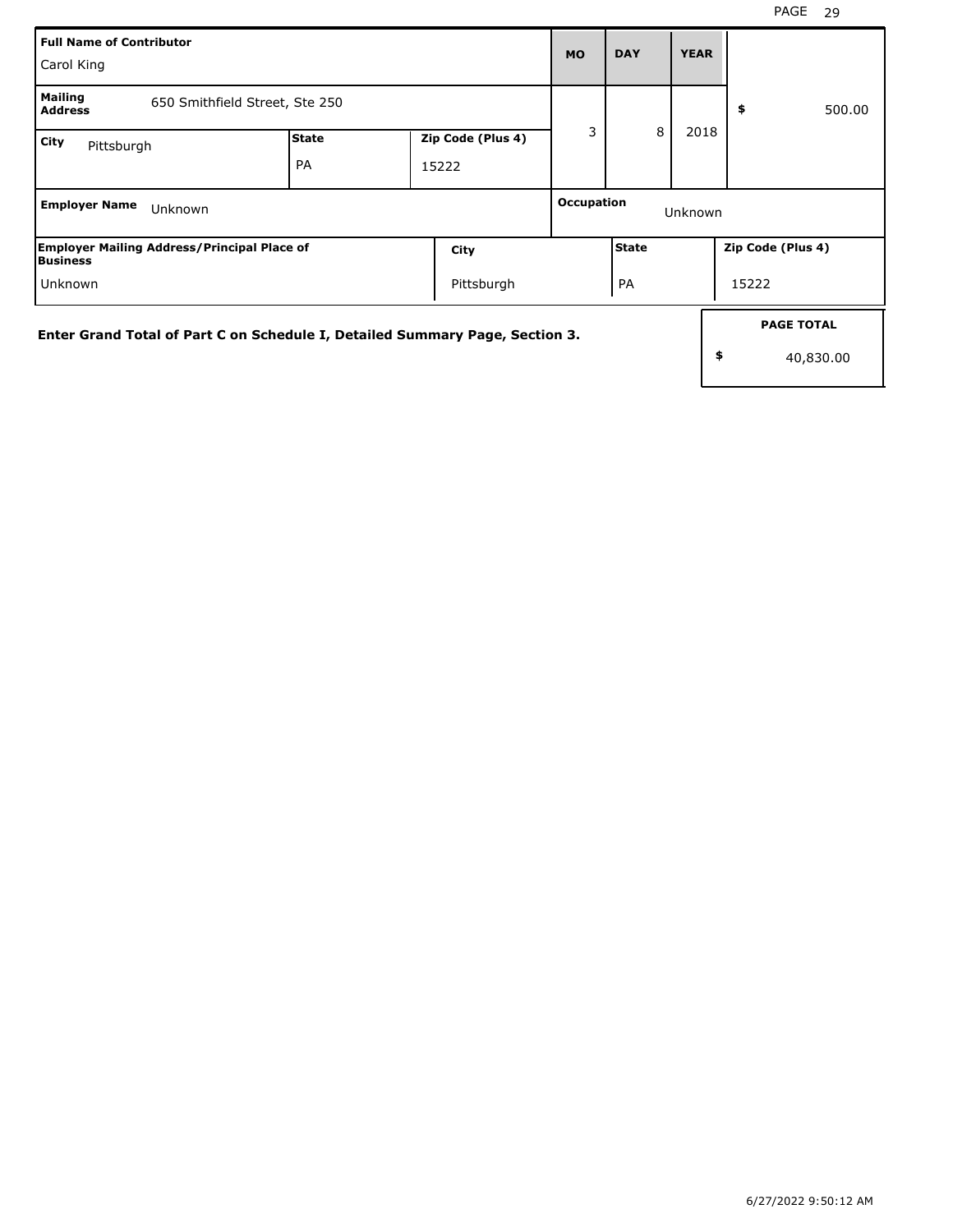## **PART E OTHER RECEIPTS**

#### **REFUNDS, INTEREST INCOME, RETURNED CHECKS, ETC.**

#### **Use this Part to report refunds received, interest earned, returned checks and**

## **prior expenditures that were returned to the filer.**

| Name of Filing Committee or Candidate                                        |              |                   |       | <b>Reporting Period</b> |             |             |                   |      |
|------------------------------------------------------------------------------|--------------|-------------------|-------|-------------------------|-------------|-------------|-------------------|------|
|                                                                              |              |                   | From: |                         |             | To:         |                   |      |
|                                                                              |              |                   |       |                         | <b>DATE</b> |             | <b>AMOUNT</b>     |      |
| <b>Full Name</b>                                                             |              |                   |       | <b>MO</b>               | <b>DAY</b>  | <b>YEAR</b> |                   |      |
| <b>Mailing Address</b>                                                       |              |                   |       |                         |             |             | \$                | 0.00 |
| City                                                                         | <b>State</b> | Zip Code (Plus 4) |       |                         |             |             |                   |      |
| <b>Receipt Description</b>                                                   |              |                   |       |                         |             |             |                   |      |
| Enter Grand Total of Part E on Schedule I, Detailed Summary Page, Section 4. |              |                   |       |                         |             |             | <b>PAGE TOTAL</b> |      |
|                                                                              |              |                   |       |                         |             |             | \$                | 0.00 |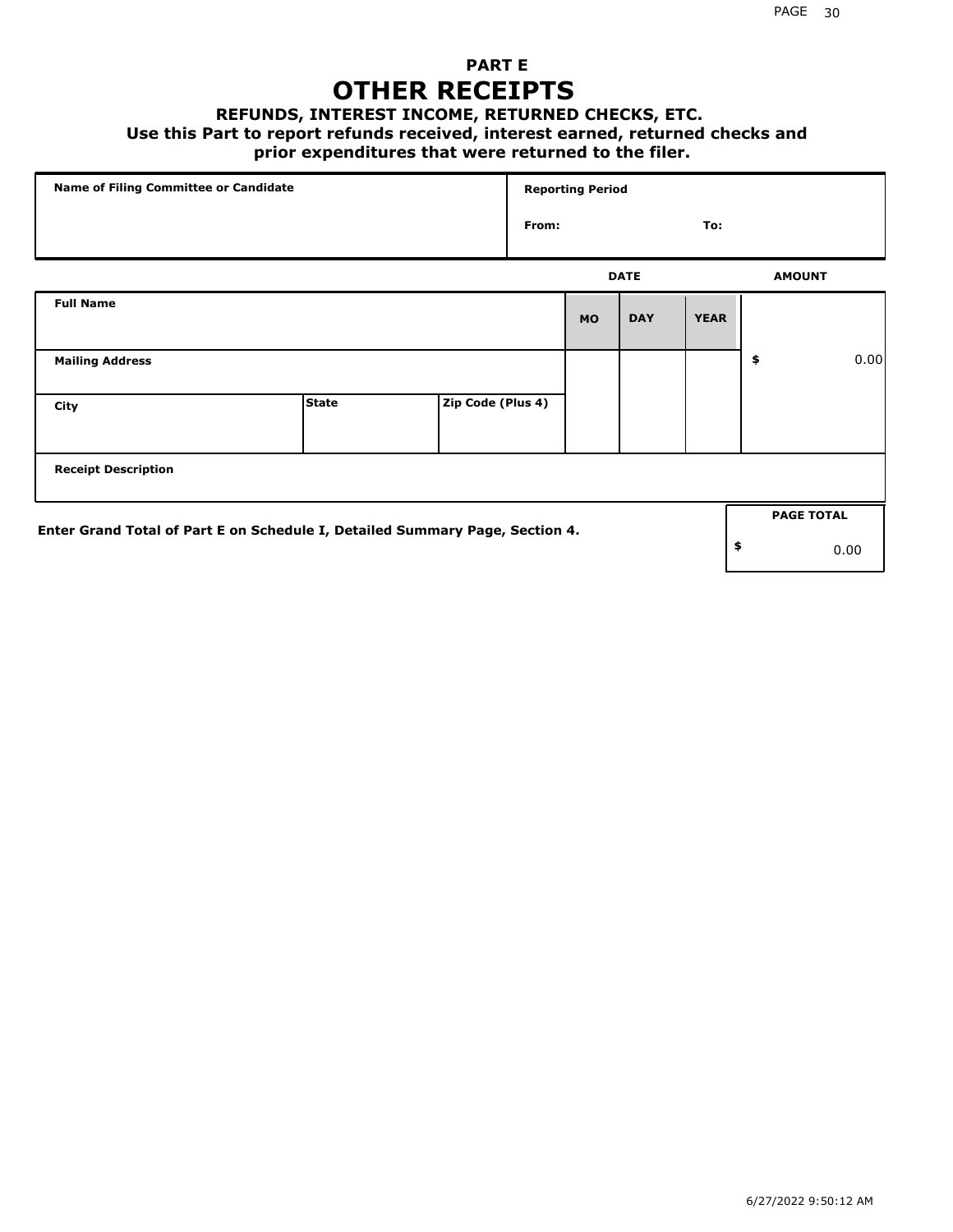#### **SCHEDULE II IN-KIND CONTRIBUTIONS AND VALUABLE THINGS RECEIVED USE THIS SCHEDULE TO REPORT ALL IN-KIND CONTRIBUTIONS OF VALUABLE THINGS**

## **DURING THE REPORTING PERIOD.**

**Detailed Summary Page**

| <b>Name of Filing Committee or Candidate</b>                                                                                                                                | <b>Reporting Period</b> |                |           |
|-----------------------------------------------------------------------------------------------------------------------------------------------------------------------------|-------------------------|----------------|-----------|
| PLANNED PARENTHOOD PA INC                                                                                                                                                   | From:                   | $1/1/2018$ To: | 3/26/2018 |
| 1. UNITEMIZED IN-KIND CONTRIBUTIONS RECEIVED - VALUE OF \$50.00 OR LESS PER CONTRIBUTOR                                                                                     |                         |                |           |
| <b>TOTAL for the Reporting Period</b>                                                                                                                                       | (1)                     | \$             | 0.00      |
| 2. IN-KIND CONTRIBUTIONS RECEIVED - VALUE OF \$50.01 TO \$250.00 (FROM PART F)                                                                                              |                         |                |           |
| <b>TOTAL for the Reporting Period</b>                                                                                                                                       | (2)                     | \$             | 0.00      |
| 3. IN-KIND CONTRIBUTION RECIEVED - VALUE OVER \$250.00 (FROM PART G)                                                                                                        |                         |                |           |
| <b>TOTAL for the Reporting Period</b>                                                                                                                                       | (3)                     | \$             | 0.00      |
| TOTAL VALUE OF IN-KIND CONTRIBUTIONS DURING THIS REPORTING PERIOD (Add and enter<br>amount totals from Boxes 1,2, and 3; also enter on Page 1, Reports Cover Page, Item F.) |                         | \$             | 0.00      |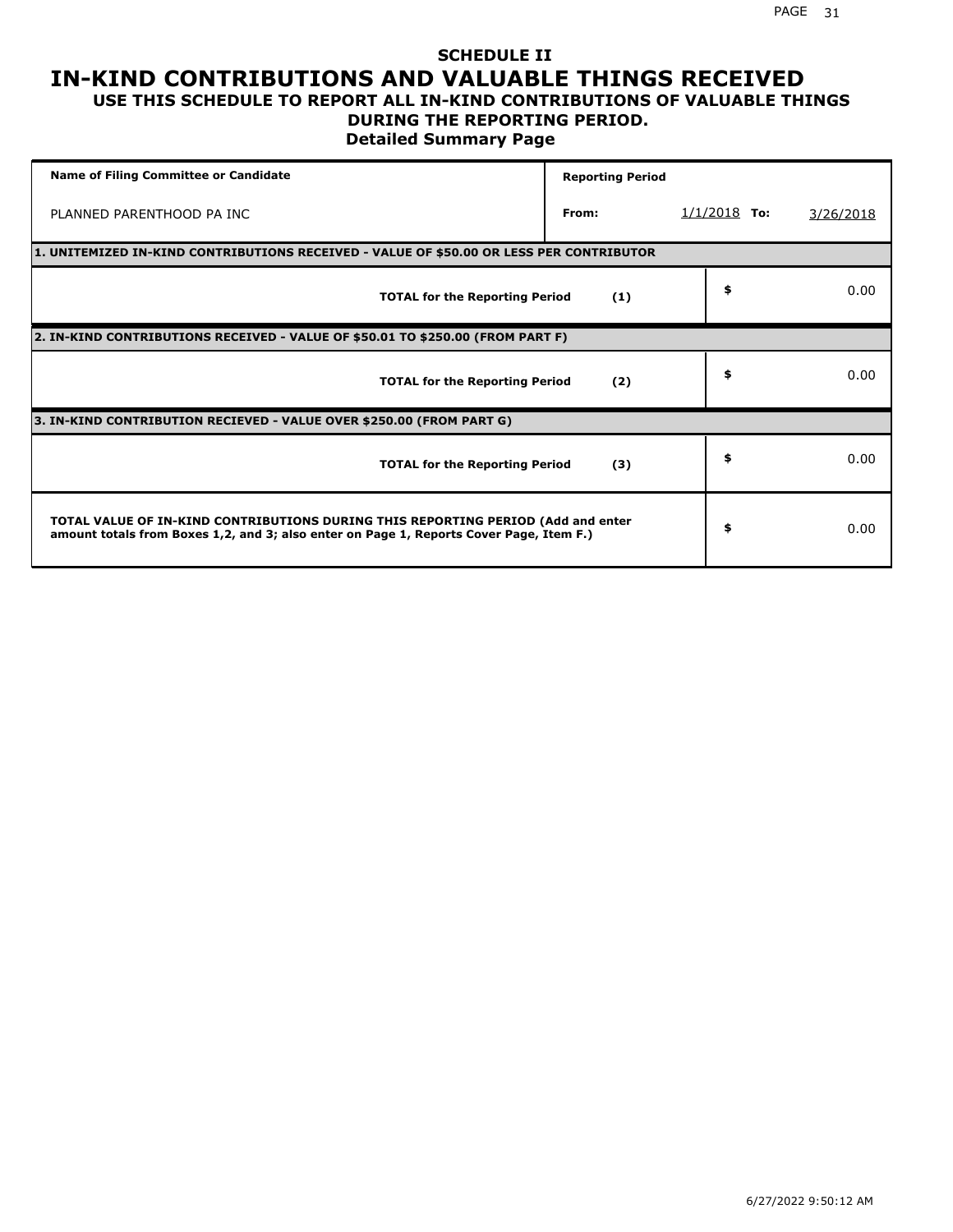## **SCHEDULE II PART F IN-KIND CONTRIBUTIONS RECEIVED**

## **VALUE OF \$50.01 TO \$250.00**

| Name of Filing Committee or Candidate                                                                         |              |                   | <b>Reporting Period</b> |             |             |               |                   |
|---------------------------------------------------------------------------------------------------------------|--------------|-------------------|-------------------------|-------------|-------------|---------------|-------------------|
|                                                                                                               |              |                   | From:                   |             |             | To:           |                   |
|                                                                                                               |              |                   |                         | <b>DATE</b> |             | <b>AMOUNT</b> |                   |
| <b>Full Name of Contributor</b>                                                                               |              |                   | <b>MO</b>               | <b>DAY</b>  | <b>YEAR</b> |               |                   |
| <b>Mailing Address</b>                                                                                        |              |                   |                         |             |             | \$            | 0.00              |
| City                                                                                                          | <b>State</b> | Zip Code (Plus 4) |                         |             |             |               |                   |
| <b>Description of Contribution:</b>                                                                           |              |                   |                         |             |             |               |                   |
| Enter Grand Total of Part F on Schedule II, In-Kind Contributions Detailed Summary Page,<br><b>Section 2.</b> |              |                   |                         |             |             |               | <b>PAGE TOTAL</b> |
|                                                                                                               |              |                   |                         |             | \$          |               | 0.00              |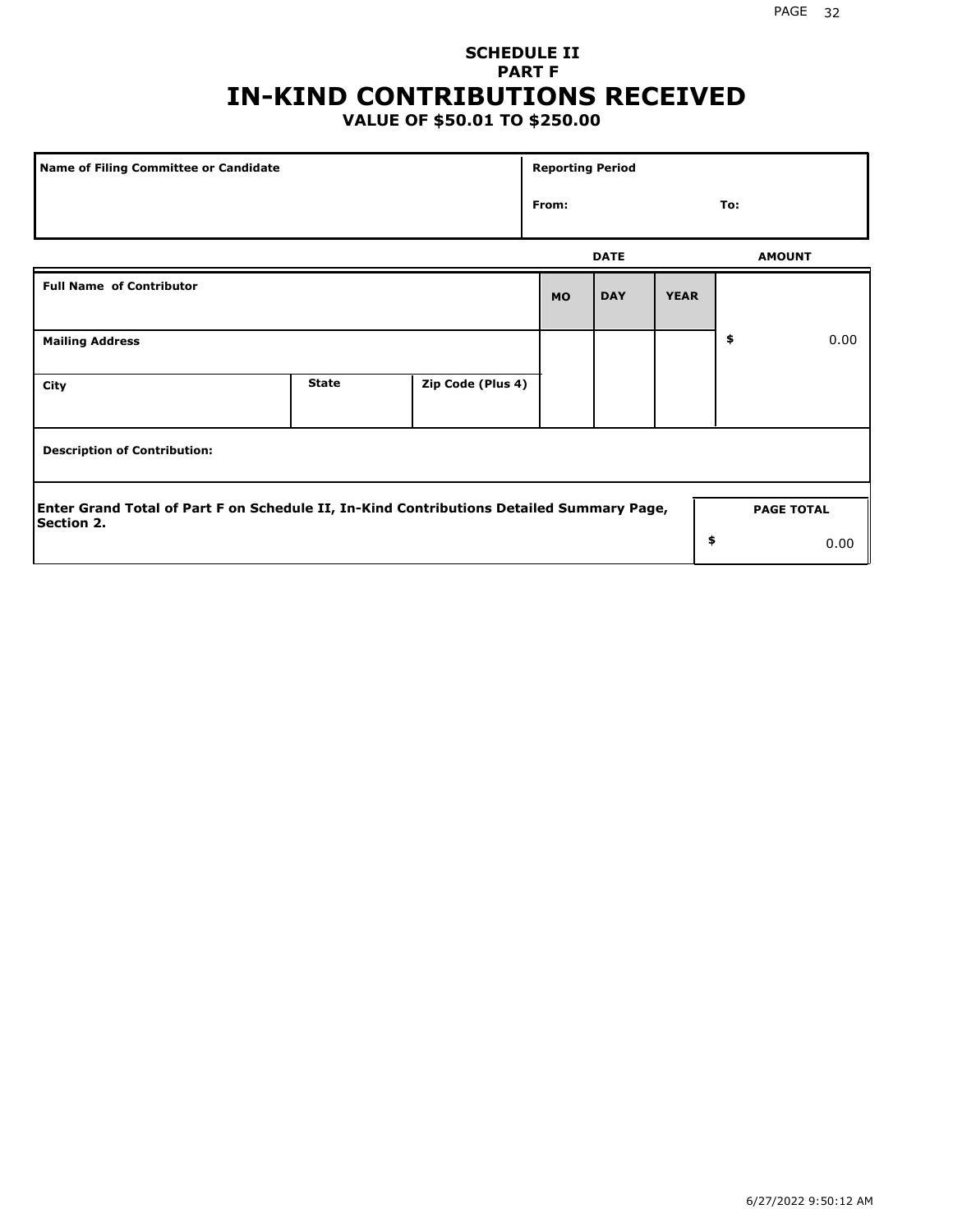### **SCHEDULE II PART G IN-KIND CONTRIBUTIONS RECEIVED VALUE OVER \$250.00**

| Name of Filing Committee or Candidate                                 |              |      |                  |              |       | <b>Reporting Period</b> |                      |             |                                    |               |
|-----------------------------------------------------------------------|--------------|------|------------------|--------------|-------|-------------------------|----------------------|-------------|------------------------------------|---------------|
|                                                                       |              |      |                  |              | From: |                         |                      | To:         |                                    |               |
|                                                                       |              |      |                  |              |       |                         | <b>DATE</b>          |             |                                    | <b>AMOUNT</b> |
| <b>Full Name of Contributor</b>                                       |              |      |                  |              |       | <b>MO</b>               | <b>DAY</b>           | <b>YEAR</b> |                                    |               |
| <b>Mailing Address</b>                                                |              |      |                  |              |       |                         |                      |             | \$                                 | 0.00          |
| City                                                                  | <b>State</b> |      | Zip Code(Plus 4) |              |       |                         |                      |             |                                    |               |
| <b>Employer of Contributor</b>                                        |              |      |                  |              |       | <b>Occupation</b>       |                      |             |                                    |               |
| <b>Employer Mailing Address/Principal Place of</b><br><b>Business</b> |              | City |                  | <b>State</b> |       | 4)                      | <b>Zip Code(Plus</b> |             | <b>Description of Contribution</b> |               |

| <b>Enter Grand Total of Part G on Schedule II, In-Kind Contributions Detailed</b> |  | <b>PAGE TOTAL</b> |
|-----------------------------------------------------------------------------------|--|-------------------|
| Summary Page, Section 3.                                                          |  | 0.00              |
|                                                                                   |  |                   |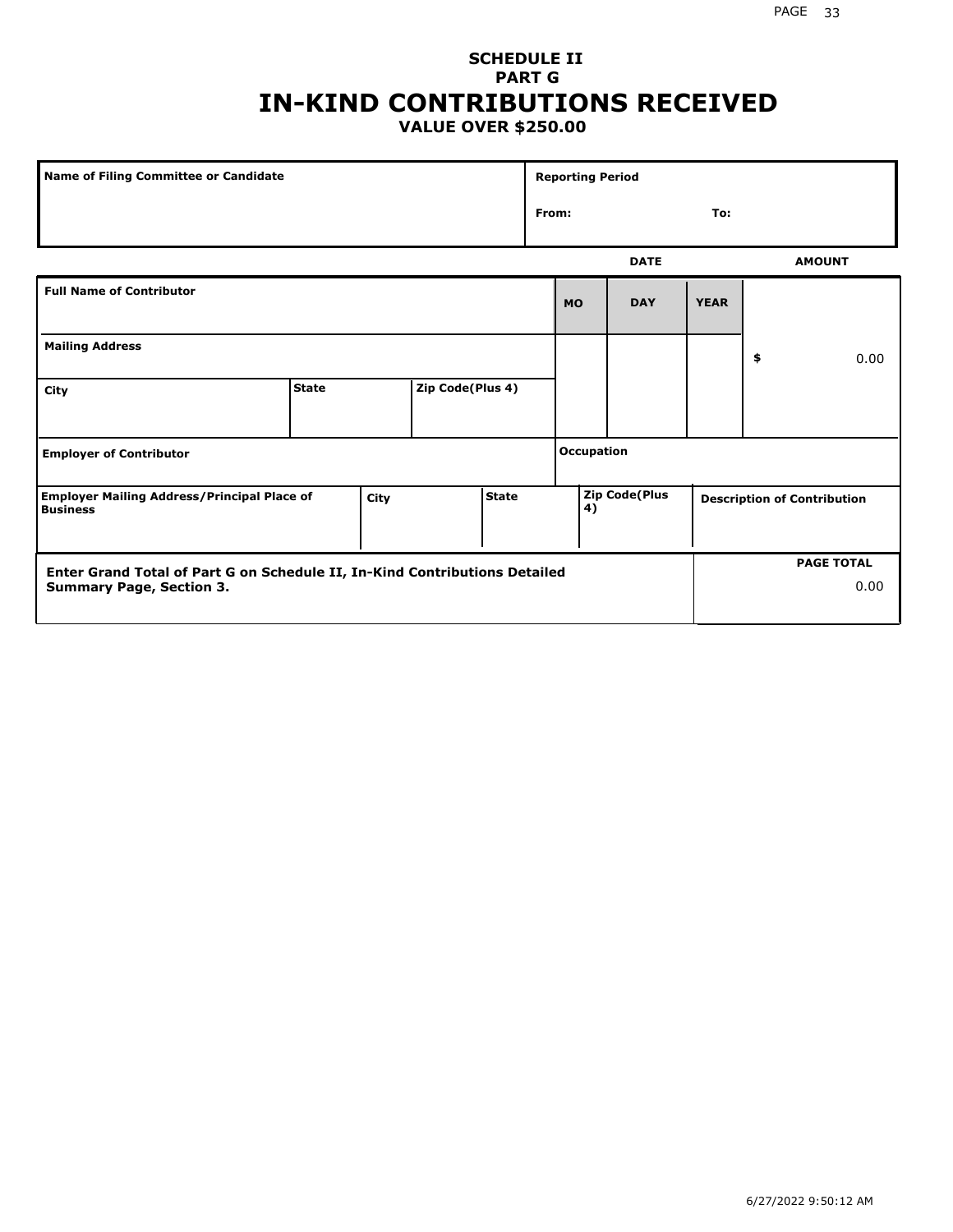# **SCHEDULE III STATEMENT OF EXPENDITURES**

| Name of Filing Committee or Candidate              |                    |                            |              | <b>Reporting Period</b>                                          |             |     |               |
|----------------------------------------------------|--------------------|----------------------------|--------------|------------------------------------------------------------------|-------------|-----|---------------|
| PLANNED PARENTHOOD PA INC                          |                    |                            | From         |                                                                  | 1/1/2018    | To: | 3/26/2018     |
|                                                    |                    |                            |              | <b>DATE</b>                                                      |             |     | <b>AMOUNT</b> |
| <b>To Whom Paid</b><br>Sari Stevens                |                    |                            | <b>MO</b>    | <b>DAY</b>                                                       | <b>YEAR</b> |     |               |
| <b>Mailing Address</b><br>1514 N 2nd Street        |                    |                            | 3            | 23                                                               | 2018        | \$  | 189.29        |
| City<br>Harrisburg                                 | <b>State</b><br>PA | Zip Code (Plus 4)<br>17102 |              | <b>Description of Expenditure</b><br>Expense reimbursement       |             |     |               |
| <b>To Whom Paid</b><br>Friends of Joanna McClinton |                    |                            | <b>MO</b>    | <b>DAY</b>                                                       | <b>YEAR</b> |     |               |
| <b>Mailing Address</b><br>1514 N 2nd Street        |                    |                            | 3            | 23                                                               | 2018        | \$  | 93.41         |
| City<br>Harrisburg                                 | <b>State</b><br>PA | Zip Code (Plus 4)<br>17102 |              | <b>Description of Expenditure</b><br><b>Expense Reimbursment</b> |             |     |               |
| <b>To Whom Paid</b><br>Friends of Joanna McClinton |                    |                            | <b>MO</b>    | <b>DAY</b>                                                       | <b>YEAR</b> |     |               |
| <b>Mailing Address</b><br>1514 N 2nd Street        |                    |                            | 3            | 23                                                               | 2018        | \$  | 56.41         |
| City<br>Harrisburg                                 | <b>State</b><br>PA | Zip Code (Plus 4)<br>17102 |              | <b>Description of Expenditure</b><br>Expense Reimbursement       |             |     |               |
| <b>To Whom Paid</b><br>Friends of Joanna McClinton |                    |                            | <b>MO</b>    | <b>DAY</b>                                                       | <b>YEAR</b> |     |               |
| <b>Mailing Address</b><br>1514 N 2nd Street        |                    |                            | 3            | $\mathbf{2}$                                                     | 2018        | \$  | 274.51        |
| City<br>Harrisburg                                 | <b>State</b><br>PA | Zip Code (Plus 4)<br>17102 |              | <b>Description of Expenditure</b><br>Expense Reimbursement       |             |     |               |
| <b>To Whom Paid</b><br>Friends of Joanna McClinton |                    |                            | <b>MO</b>    | <b>DAY</b>                                                       | <b>YEAR</b> |     |               |
| <b>Mailing Address</b><br>1514 N 2nd Street        |                    |                            | $\mathbf{1}$ | 26                                                               | 2018        | \$  | 239.66        |
| City<br>Harrisburg                                 | <b>State</b><br>PA | Zip Code (Plus 4)<br>17102 |              | <b>Description of Expenditure</b><br>Expense Reimbursement       |             |     |               |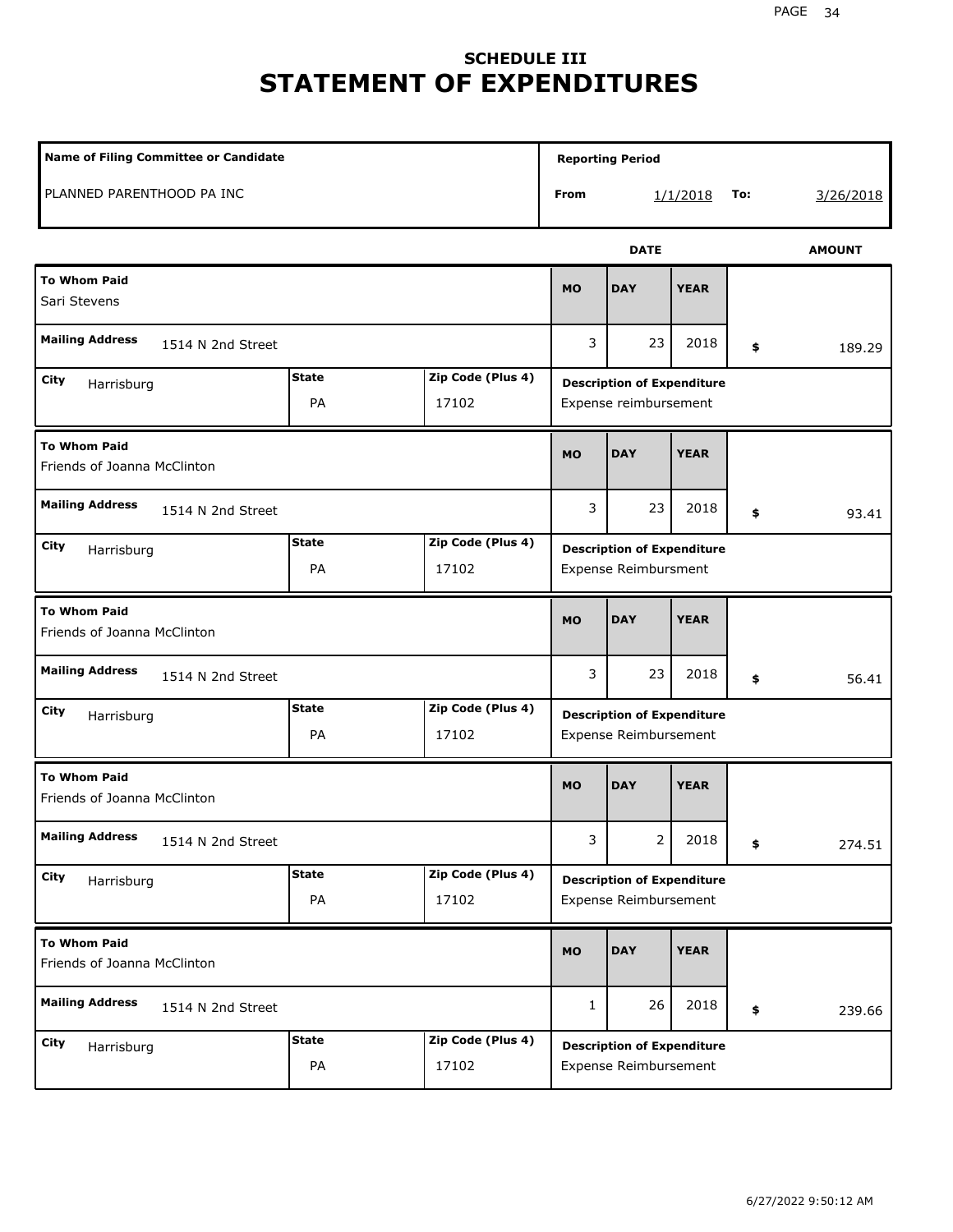| <b>To Whom Paid</b>                                |              |                   |              | <b>DAY</b>                        | <b>YEAR</b> |                |
|----------------------------------------------------|--------------|-------------------|--------------|-----------------------------------|-------------|----------------|
| Friends of Joanna McClinton                        |              |                   | <b>MO</b>    |                                   |             |                |
| <b>Mailing Address</b><br>1514 N 2nd Street        |              |                   | $\mathbf{1}$ | 26                                | 2018        | \$<br>148.82   |
| City<br>Harrisburg                                 | <b>State</b> | Zip Code (Plus 4) |              | <b>Description of Expenditure</b> |             |                |
|                                                    | PA           | 17102             |              | Expense Reimbursement             |             |                |
| <b>To Whom Paid</b><br>Friends of Joanna McClinton |              |                   | <b>MO</b>    | <b>DAY</b>                        | <b>YEAR</b> |                |
| <b>Mailing Address</b><br>1514 N 2nd Street        |              |                   | $\mathbf{1}$ | 23                                | 2018        | \$<br>194.82   |
| City<br>Harrisburg                                 | <b>State</b> | Zip Code (Plus 4) |              | <b>Description of Expenditure</b> |             |                |
|                                                    | PA           | 17102             |              | Expense Reimbursement             |             |                |
| <b>To Whom Paid</b><br>Friends of Joanna McClinton |              |                   | <b>MO</b>    | <b>DAY</b>                        | <b>YEAR</b> |                |
| <b>Mailing Address</b><br>1514 N 2nd Street        |              |                   | $\mathbf{1}$ | 9                                 | 2018        | \$<br>30.90    |
| City<br>Harrisburg                                 | <b>State</b> | Zip Code (Plus 4) |              | <b>Description of Expenditure</b> |             |                |
|                                                    | <b>PA</b>    | 17102             |              | Expense Reimbursement             |             |                |
|                                                    |              |                   |              |                                   |             |                |
| <b>To Whom Paid</b><br>Friends of Joanna McClinton |              |                   | <b>MO</b>    | <b>DAY</b>                        | <b>YEAR</b> |                |
| <b>Mailing Address</b><br>1514 N 2nd Street        |              |                   | 3            | 20                                | 2018        | \$<br>1,434.80 |
| City                                               | <b>State</b> | Zip Code (Plus 4) |              | <b>Description of Expenditure</b> |             |                |
| Harrisburg                                         | PA           | 17102             |              | Expense Reimbursement             |             |                |
| <b>To Whom Paid</b><br>Friends of Joanna McClinton |              |                   | <b>MO</b>    | <b>DAY</b>                        | <b>YEAR</b> |                |
| <b>Mailing Address</b><br>1514 N 2nd Street        |              |                   | 3            | $\overline{2}$                    | 2018        | \$<br>119.78   |
| City                                               | <b>State</b> | Zip Code (Plus 4) |              | <b>Description of Expenditure</b> |             |                |
| Harrisburg                                         | PA           | 17102             |              | Expense Reimbursement             |             |                |
| <b>To Whom Paid</b><br>Friends of Joanna McClinton |              |                   | <b>MO</b>    | <b>DAY</b>                        | <b>YEAR</b> |                |
| <b>Mailing Address</b><br>1514 N 2nd Street        |              |                   | 3            | 19                                | 2018        | \$<br>270.00   |
| City<br>Harrisburg                                 | <b>State</b> | Zip Code (Plus 4) |              | <b>Description of Expenditure</b> |             |                |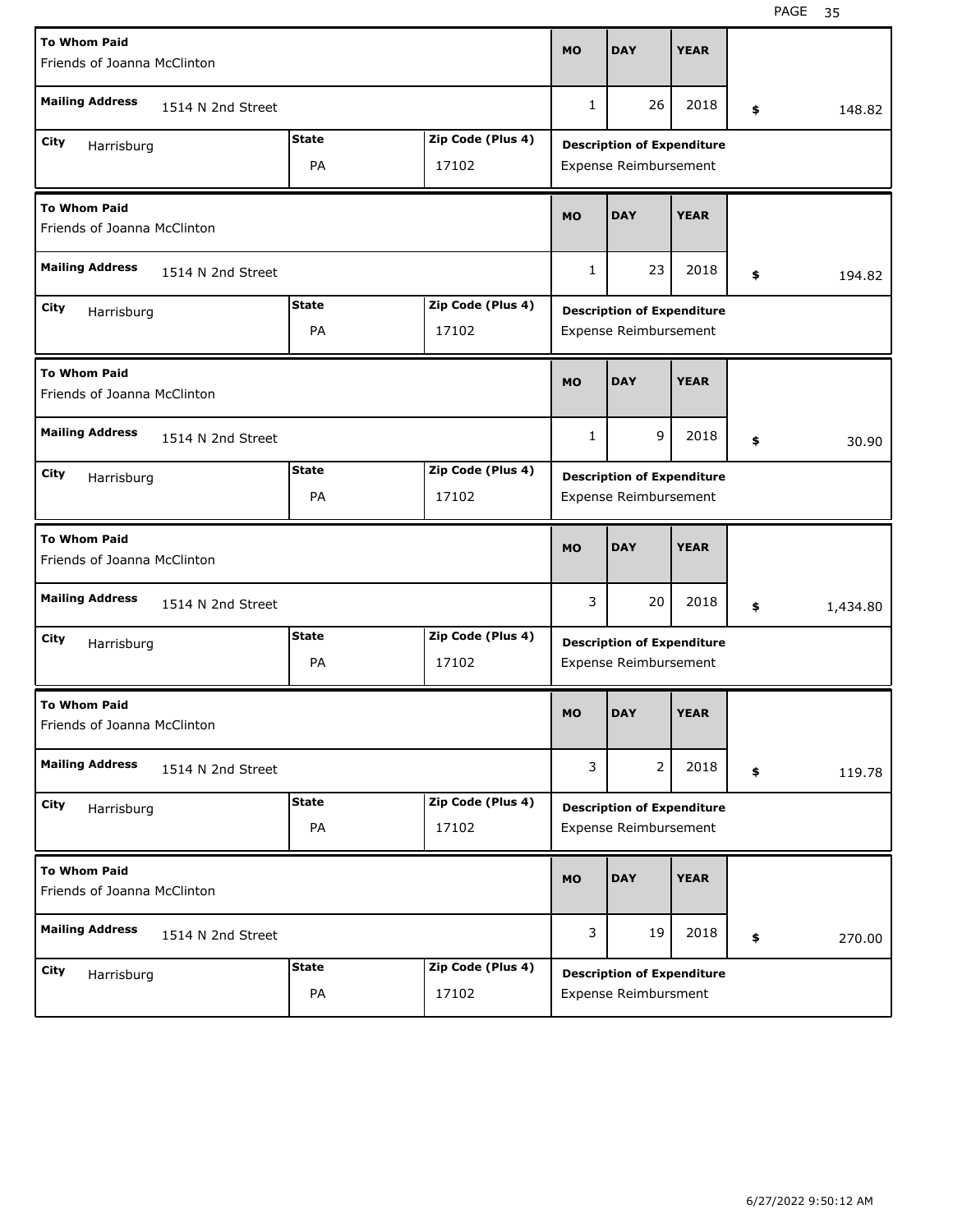| <b>To Whom Paid</b><br>Friends of Joanna McClinton |                                                                               |                   |                | <b>DAY</b>                                                         | <b>YEAR</b> |    |          |  |  |
|----------------------------------------------------|-------------------------------------------------------------------------------|-------------------|----------------|--------------------------------------------------------------------|-------------|----|----------|--|--|
| <b>Mailing Address</b><br>1514 N 2nd Street        |                                                                               |                   |                | 20                                                                 | 2018        | \$ | 3,289.50 |  |  |
| City                                               | <b>Description of Expenditure</b>                                             |                   |                |                                                                    |             |    |          |  |  |
| Zip Code (Plus 4)<br>Harrisburg<br>PA<br>17102     |                                                                               |                   |                | PAC portion of CC chg's                                            |             |    |          |  |  |
| <b>To Whom Paid</b><br>Friends of Joanna McClinton |                                                                               |                   |                | <b>DAY</b>                                                         | <b>YEAR</b> |    |          |  |  |
| <b>Mailing Address</b><br>1514 N 2nd Street        |                                                                               |                   | 3              | 20                                                                 | 2018        | \$ | 1,050.63 |  |  |
| City<br>Harrisburg                                 | <b>State</b>                                                                  | Zip Code (Plus 4) |                | <b>Description of Expenditure</b>                                  |             |    |          |  |  |
|                                                    | PA                                                                            | 17102             |                | PAC portion of Feb salary                                          |             |    |          |  |  |
| <b>To Whom Paid</b><br>Friends of Joanna McClinton |                                                                               |                   |                | <b>DAY</b>                                                         | <b>YEAR</b> |    |          |  |  |
| <b>Mailing Address</b><br>1514 N 2nd Street        |                                                                               |                   |                | 2                                                                  | 2018        | \$ | 133.53   |  |  |
| City<br>Harrisburg                                 | <b>State</b>                                                                  | Zip Code (Plus 4) |                |                                                                    |             |    |          |  |  |
|                                                    | <b>Description of Expenditure</b><br>PAC portion of monthly office allocation |                   |                |                                                                    |             |    |          |  |  |
| <b>To Whom Paid</b><br>Friends of Joanna McClinton |                                                                               |                   |                |                                                                    |             |    |          |  |  |
|                                                    |                                                                               |                   | <b>MO</b>      | <b>DAY</b>                                                         | <b>YEAR</b> |    |          |  |  |
| <b>Mailing Address</b><br>1514 N 2nd Street        |                                                                               |                   | $\overline{2}$ | 22                                                                 | 2018        | \$ | 740.46   |  |  |
| City                                               | <b>State</b>                                                                  | Zip Code (Plus 4) |                |                                                                    |             |    |          |  |  |
| Harrisburg                                         | PA                                                                            | 17102             |                | <b>Description of Expenditure</b><br>PAC portion of monthly salary |             |    |          |  |  |
| <b>To Whom Paid</b><br>Friends of Joanna McClinton |                                                                               |                   | <b>MO</b>      | <b>DAY</b>                                                         | <b>YEAR</b> |    |          |  |  |
| <b>Mailing Address</b><br>1514 N 2nd Street        |                                                                               |                   | $\overline{2}$ | 16                                                                 | 2018        | \$ | 683.82   |  |  |
| City                                               | <b>State</b>                                                                  | Zip Code (Plus 4) |                |                                                                    |             |    |          |  |  |
| Harrisburg                                         | PA                                                                            | 17102             |                | <b>Description of Expenditure</b><br>PAC portion of list rental    |             |    |          |  |  |
| <b>To Whom Paid</b><br>Friends of Joanna McClinton |                                                                               |                   | <b>MO</b>      | <b>DAY</b>                                                         | <b>YEAR</b> |    |          |  |  |
| <b>Mailing Address</b><br>1514 N 2nd Street        |                                                                               |                   | 2              | 1                                                                  | 2018        | \$ | 997.19   |  |  |
| <b>City</b><br>Harrisburg                          | <b>State</b>                                                                  | Zip Code (Plus 4) |                | <b>Description of Expenditure</b>                                  |             |    |          |  |  |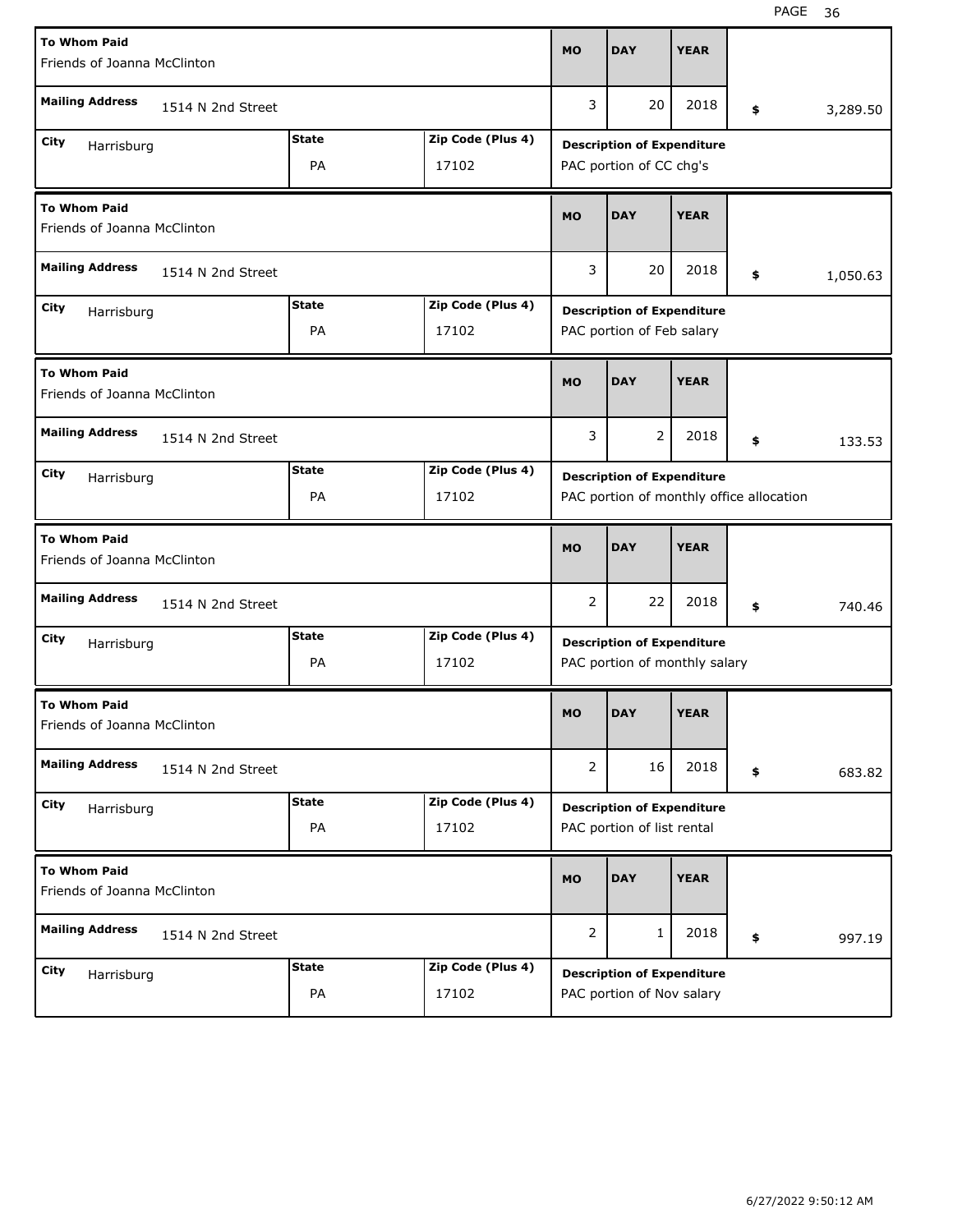| <b>To Whom Paid</b>                                |                       |              |                   |              |                                          |             |    |  |        |  |
|----------------------------------------------------|-----------------------|--------------|-------------------|--------------|------------------------------------------|-------------|----|--|--------|--|
| Friends of Joanna McClinton                        |                       |              |                   | <b>MO</b>    | <b>DAY</b>                               | <b>YEAR</b> |    |  |        |  |
| <b>Mailing Address</b><br>1514 N 2nd Street        |                       |              |                   | 2            | 1                                        | 2018        | \$ |  | 133.53 |  |
| City<br>Harrisburg                                 |                       | <b>State</b> | Zip Code (Plus 4) |              | <b>Description of Expenditure</b>        |             |    |  |        |  |
| PA<br>17102                                        |                       |              |                   |              | PAC portion of monthly office allocation |             |    |  |        |  |
| <b>To Whom Paid</b><br>Friends of Joanna McClinton |                       |              |                   | <b>MO</b>    | <b>DAY</b>                               | <b>YEAR</b> |    |  |        |  |
| <b>Mailing Address</b>                             | 1514 N 2nd Street     |              |                   | $\mathbf{1}$ | 22                                       | 2018        | \$ |  | 466.00 |  |
| City<br>Harrisburg                                 |                       | <b>State</b> | Zip Code (Plus 4) |              | <b>Description of Expenditure</b>        |             |    |  |        |  |
|                                                    |                       | PA           | 17102             |              | PAC portion of monthly office allocation |             |    |  |        |  |
| <b>To Whom Paid</b><br>Friends of Joanna McClinton |                       |              |                   | <b>MO</b>    | <b>DAY</b>                               | <b>YEAR</b> |    |  |        |  |
| <b>Mailing Address</b><br>1514 N 2nd Street        |                       |              |                   | 3            | 6                                        | 2018        | \$ |  | 32.30  |  |
| City<br>Harrisburg                                 |                       | <b>State</b> | Zip Code (Plus 4) |              | <b>Description of Expenditure</b>        |             |    |  |        |  |
|                                                    | expense reimbursement |              |                   |              |                                          |             |    |  |        |  |
|                                                    |                       |              |                   |              |                                          |             |    |  |        |  |
| <b>To Whom Paid</b><br>Friends of Joanna McClinton |                       |              |                   | <b>MO</b>    | <b>DAY</b>                               | <b>YEAR</b> |    |  |        |  |
| <b>Mailing Address</b>                             | 1514 N 2nd Street     |              |                   | 3            | 15                                       | 2018        | \$ |  | 5.00   |  |
| City<br>Harrisburg                                 |                       | <b>State</b> | Zip Code (Plus 4) |              | <b>Description of Expenditure</b>        |             |    |  |        |  |
|                                                    |                       | PA           | 17102             |              | expense reimbursement                    |             |    |  |        |  |
| <b>To Whom Paid</b><br>Friends of Joanna McClinton |                       |              |                   | <b>MO</b>    | <b>DAY</b>                               | <b>YEAR</b> |    |  |        |  |
| <b>Mailing Address</b>                             | 1514 N 2nd Street     |              |                   | $\mathbf{1}$ | 30                                       | 2018        | \$ |  | 5.00   |  |
| City                                               |                       | <b>State</b> | Zip Code (Plus 4) |              | <b>Description of Expenditure</b>        |             |    |  |        |  |
| Harrisburg                                         |                       | PA           | 17102             |              | expense reimbursement                    |             |    |  |        |  |
| <b>To Whom Paid</b><br>Friends of Joanna McClinton |                       |              |                   | <b>MO</b>    | <b>DAY</b>                               | <b>YEAR</b> |    |  |        |  |
| <b>Mailing Address</b>                             | 1514 N 2nd Street     |              |                   | $\mathbf{1}$ | 29                                       | 2018        | \$ |  | 500.00 |  |
| City<br>Harrisburg                                 |                       | <b>State</b> | Zip Code (Plus 4) |              | <b>Description of Expenditure</b>        |             |    |  |        |  |